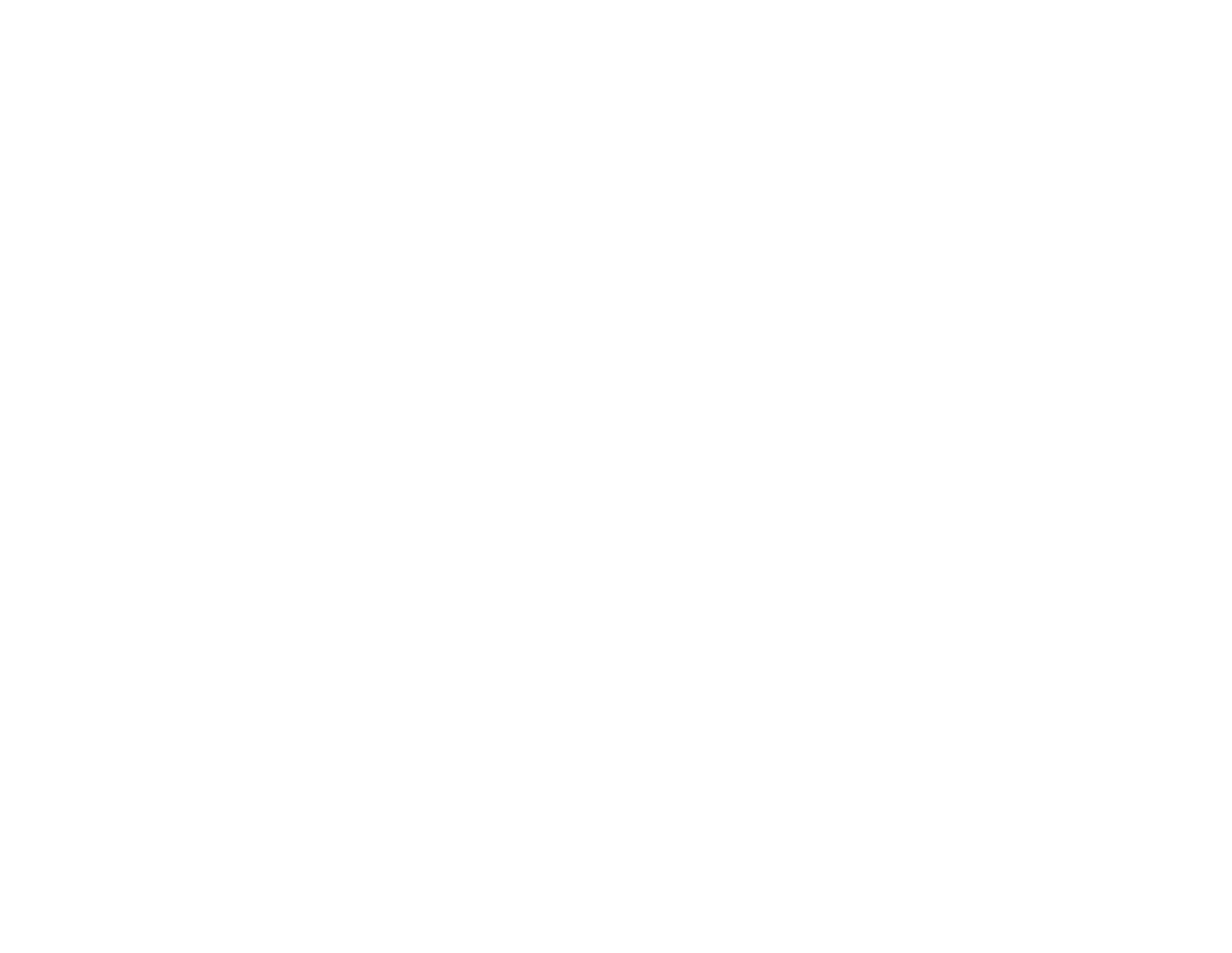# CONTINUATION CONCERNING THE FINAL JUDGMENT.

## THAT THE FINAL JUDGMENT HAS BEEN ACCOMPLISHED.

1. IN the former little work 0n " The Final Judgment" the following subjects were treated of : The destruction of the world is not meant by the day of the final judgment (n. 1-5). The procreations of the human race on the earths will never cease (n. 6-13). Heaven and Hell are from the human race (n. 14-22). All who have eVer been born men from the beginning of creation and are deceased, are either in heaven or in hell (n. 2327). The final judgment must be where all are together, thus in the spiritual world, and not on earth (n. 28-32). The final judgment takes place when the end of the church is come, and the end of the church is when there is no faith, because there is no charity (n. 33-39). All things predicted in the Apocalypse are at this day fulfilled (n. 40-44). The final judgment has been accomplished (n. 45-52). Babylon and its destruction (n. 5364). The former heaVen and its abolishment (n. 65-7 2). The state of the world and of the church hereafter (n. 73, 74).

2. The subject of the final judgment is continued, principally that it may be known what the state of the world and of the church was before the judgment, and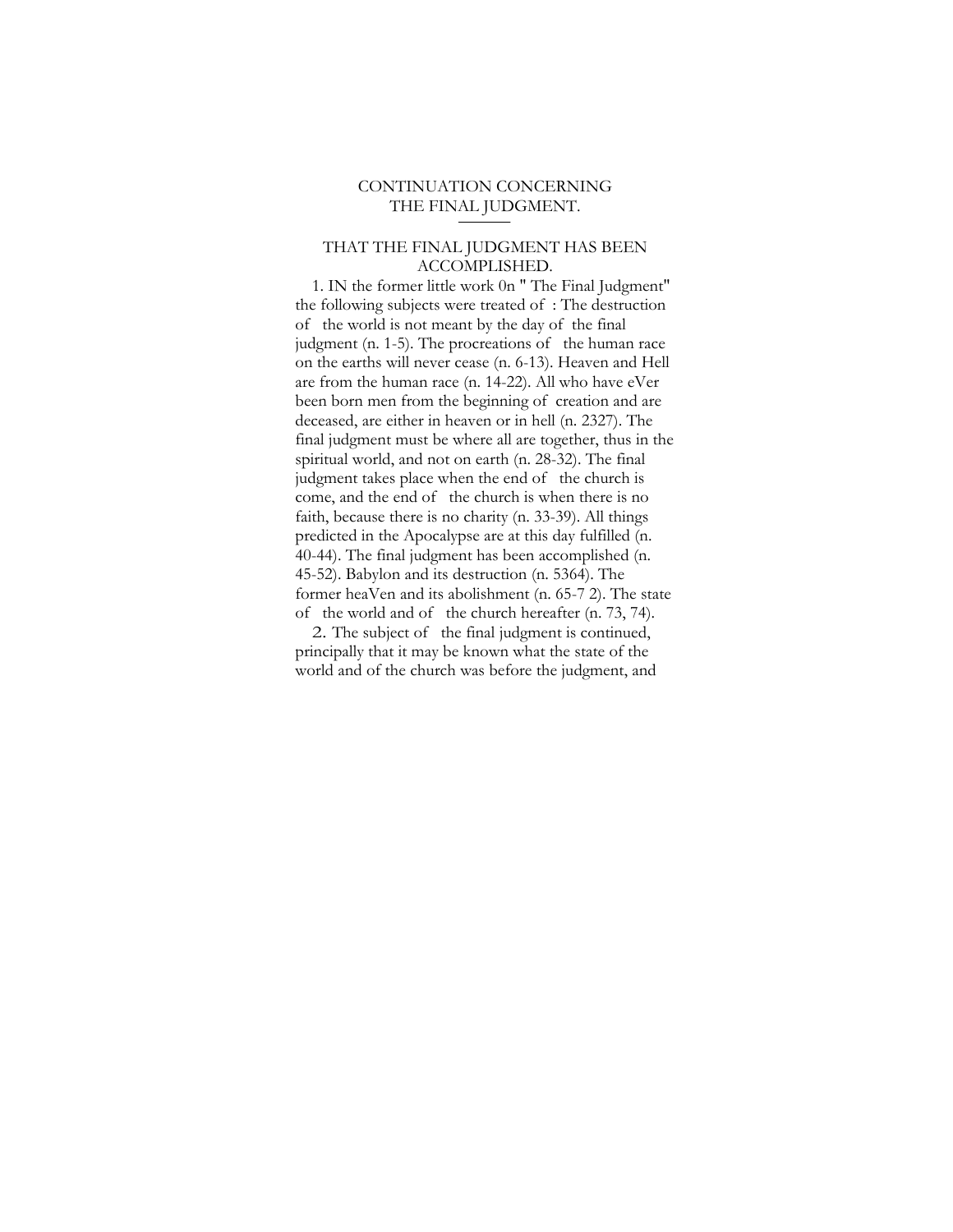what the state has become since, as also how the final judgment was accomplished upon the Reformed.

3. It is the common opinion in the Christian world, that the entire heaven which is seen with the eyes, and the entire earth which is inhabited by men, will perish at the day of the final judgment, and that a new heaven and a new earth will come into existence in their place; and that the souls of men will then regain their bodies, and man will thus be man as before. This opinion has become a matter of faith for this reason, that the Word has not been understood in any other way than according to the sense of fits letter; nor could it be otherwise understood, before its spiritual sense was disclosed; and also for the reason, that by many the belief has been acquired that the soul is only a breath exhaled by man; and that spirits, as also angels, are of the substance of wind. As long as there was no more in the understanding concerning souls and spirits and angels, the final judgment could not be thought of in any other way. But when it comes into the understanding that man is a man after death, as much as he was a man in the world, with only the difference that he is then clothed with a spiritual body, and not with a natural body as before, and that the spiritual body appears before those who are spiritual, as the natural body appears before those who are natural, then also it can come into the understanding that the final judgment will not be in the natural world, but in the spiritual world; for in this world all men who have ever been born and have died, are together.

4. When this comes into the understanding, then parad0xes can be dissipated which man would otherwise think concerning the state of souls after death, their reunion with decomposed bodies, and the destruction of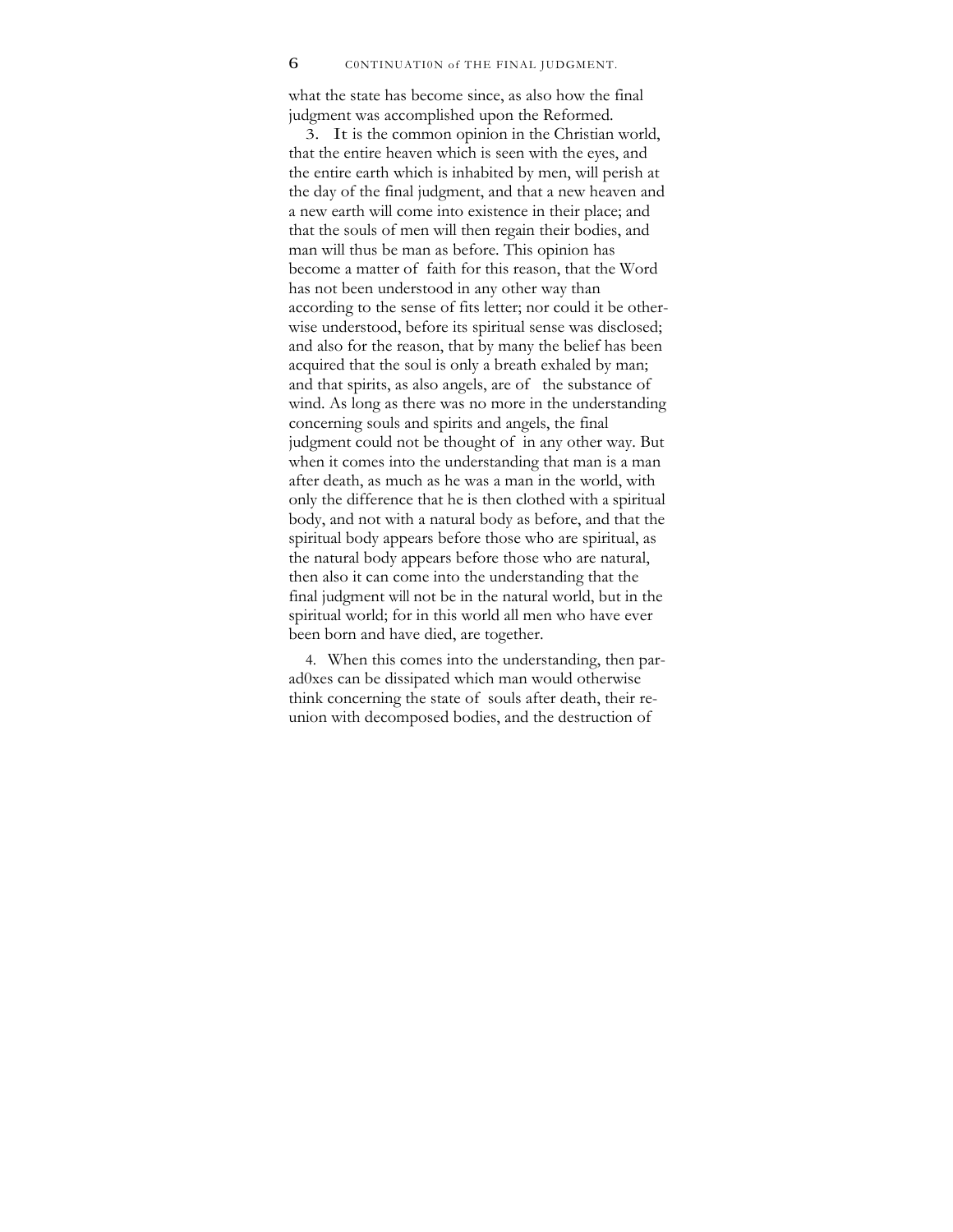the created universe, thus concerning the final judgment. Concerning the state of souls after death, he would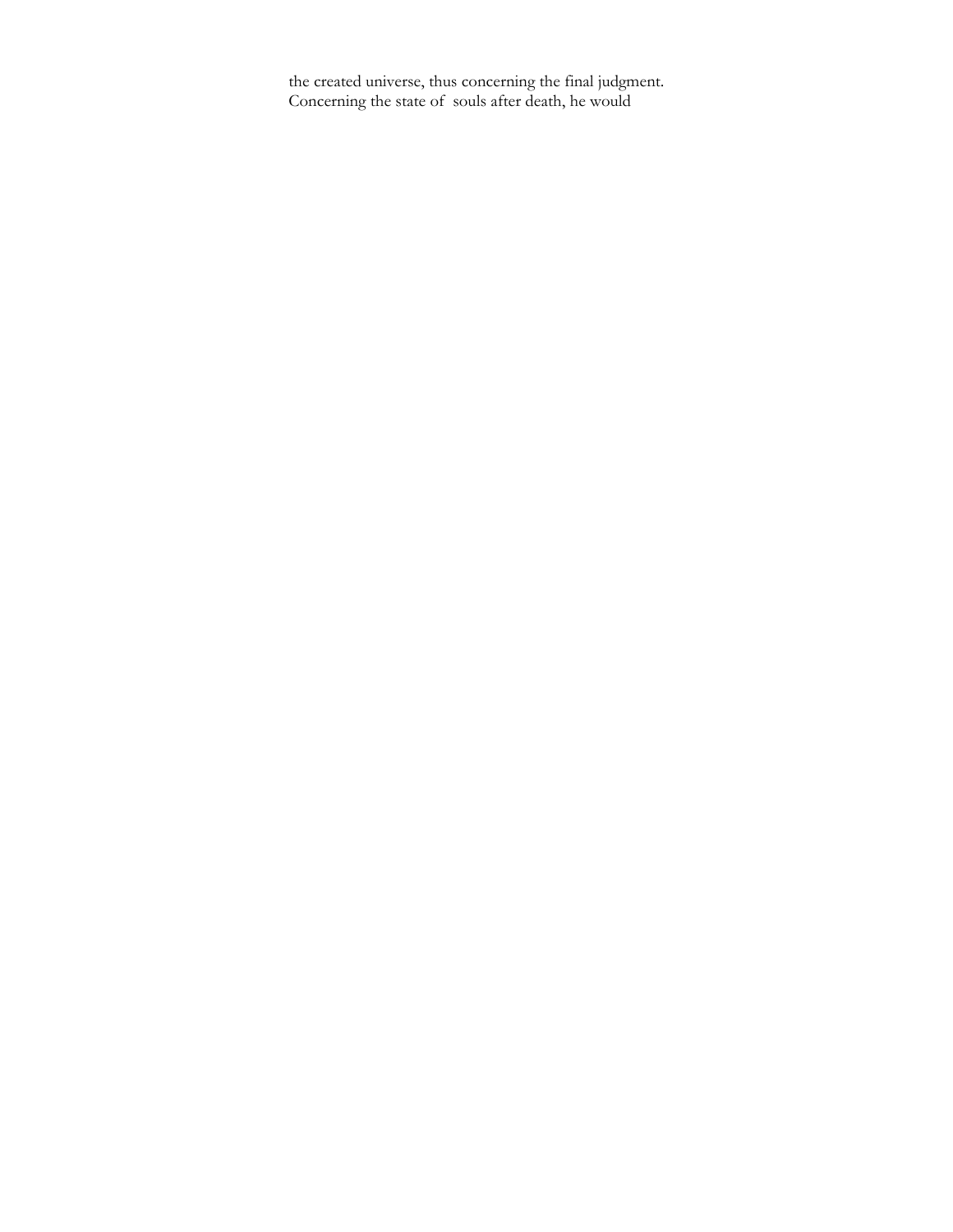#### FINAL JUDGMENT ACC0MPLISHED. 7

think such paradoxes as these — that man would be then like a breath, or like wind, or like ether, either flying about in the air, or not remaining in any place, but in a somewhere, which they call Pou;\* and that he would see nothing, because he had no eyes; hear nothing, be\_ cause he had no ears; speak nothing, because he had no mouth; thus that he would be blind, deaf, and dumb; and continually in the expectation, which could not but be sad, of regaining those functions of the soul, from which is every enjoyment of his life, on the day of the final judgment; and that in a like miserable state must be the souls of all men from the first creation, and that those who lived fifty or sixty centuries before, were in like manner still flying about in the air, or were remaining in Pou, and awaiting the judgment — besides other lamentable things.

5. To pass over many other such paradoxes as these, which one who does not know that man after death is a man as before, would think concerning the destruction of the universe — when he knows that man after death is not a breath or wind, but is a spirit, and if he has lived well, an angel in heaven, and that spirits and angels are in perfect form men, then he can think from understanding concerning the state of man after death, and the final judgment, and not f10m belief separate from understanding, from which belief come mere traditions. Then too he may conclude from understanding, for certainty, that the final judgment which is predicted in the Word, is not to take place in the natural world, but in the spiritual world, where all are together; and also, that when the final judgment takes place, it will be revealed for the sake of faith in the Word.

6. Put away the idea that the soul is a breath, and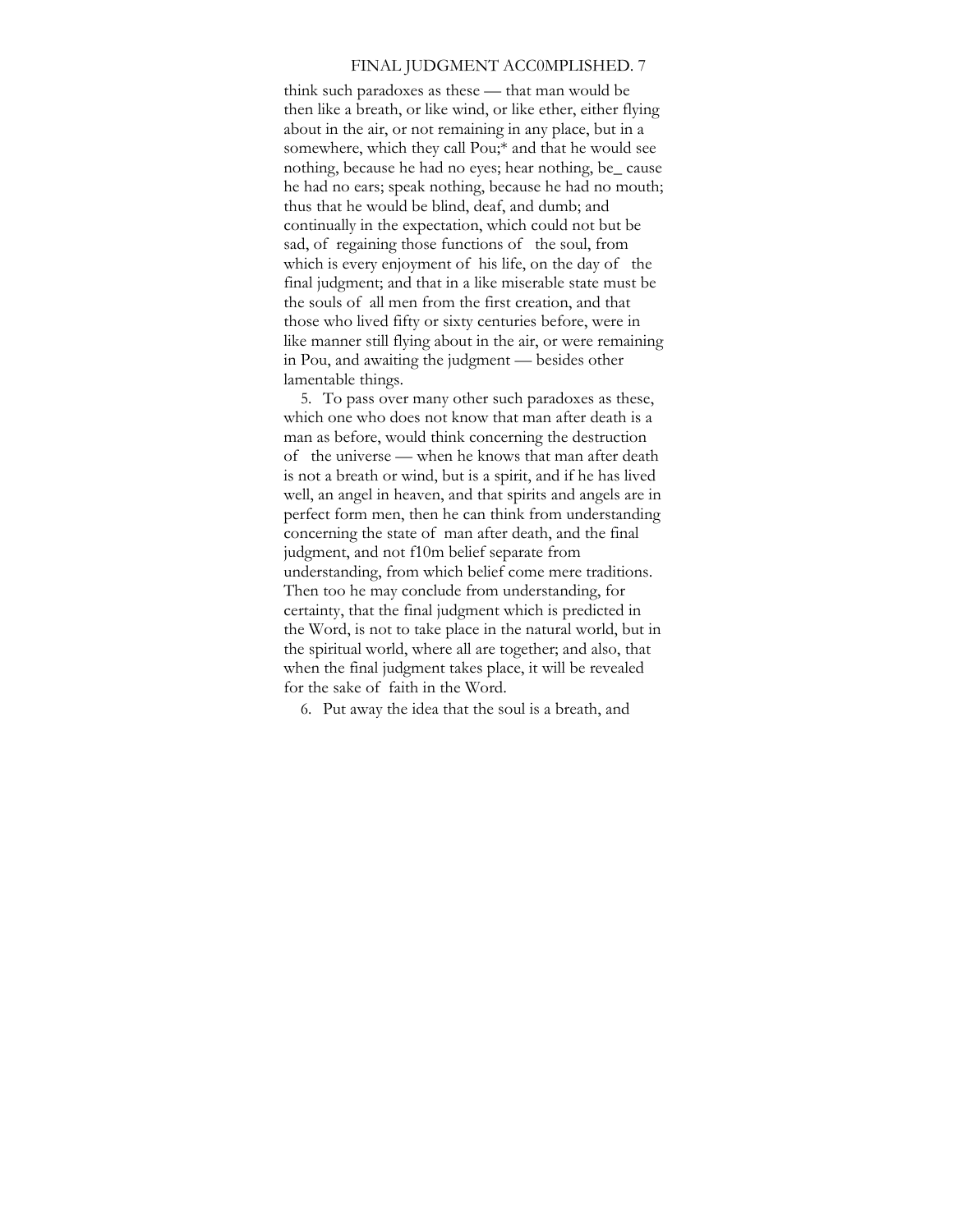think then of your state, or of the state of your friends,

\* From the Greek *Pou =* where?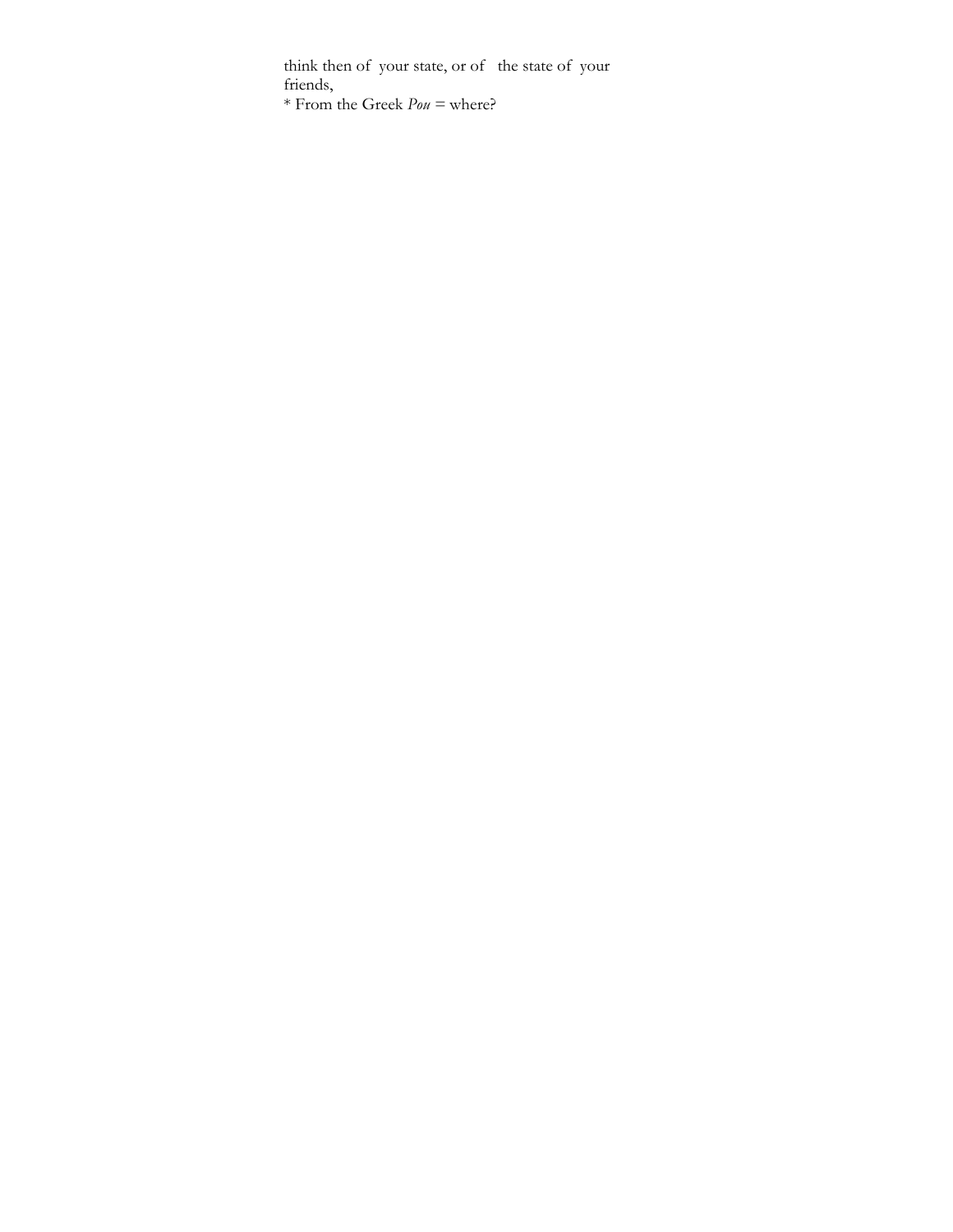## 8 CONTINUATION of THE FINAL JUDGMENT

or of the state of your children after death — will you not think that you will live a man, and they likewise ? And since there is no life which is life without senses, you cannot think otherwise than that they will also see, hear, and speak. To this effect also inscriptions are written over the dead, placing them in heaven among the angels, in white garments, and in paradise. But afterward relapse into the idea that the soul is a breath, and that it will not live with sense until after the final judgment, can you help being distracted, thinking, What and where shall I be meantime ? shall I be flying about in the air, or remaining in Pou ? when yet the Preacher has taught that after death I will come among the happy, if I have believed and lived well. Believe, therefore, as is the truth, that you are a man after death as before it, with only the difference that there is between the natural and the spiritual. Thus also do they all think who believe in eternal life, and know nothing of the hypothetical tradition concerning the soul.

7. From what has thus far been said, it may be evident that the final judgment cannot take place in the; natural world, but only in the spiritual world. That it has indeed taken place in that world, may be learned from what was related, from things seen, in the former little work on " The Final Judgment " (n. 45-72); and further from what is now to be related from things seen in regard to the judgment on the Reformed. He who attends may also see it from the new things which are now revealed concerning heaven, the Word, and the church. What man can draw such things from himself?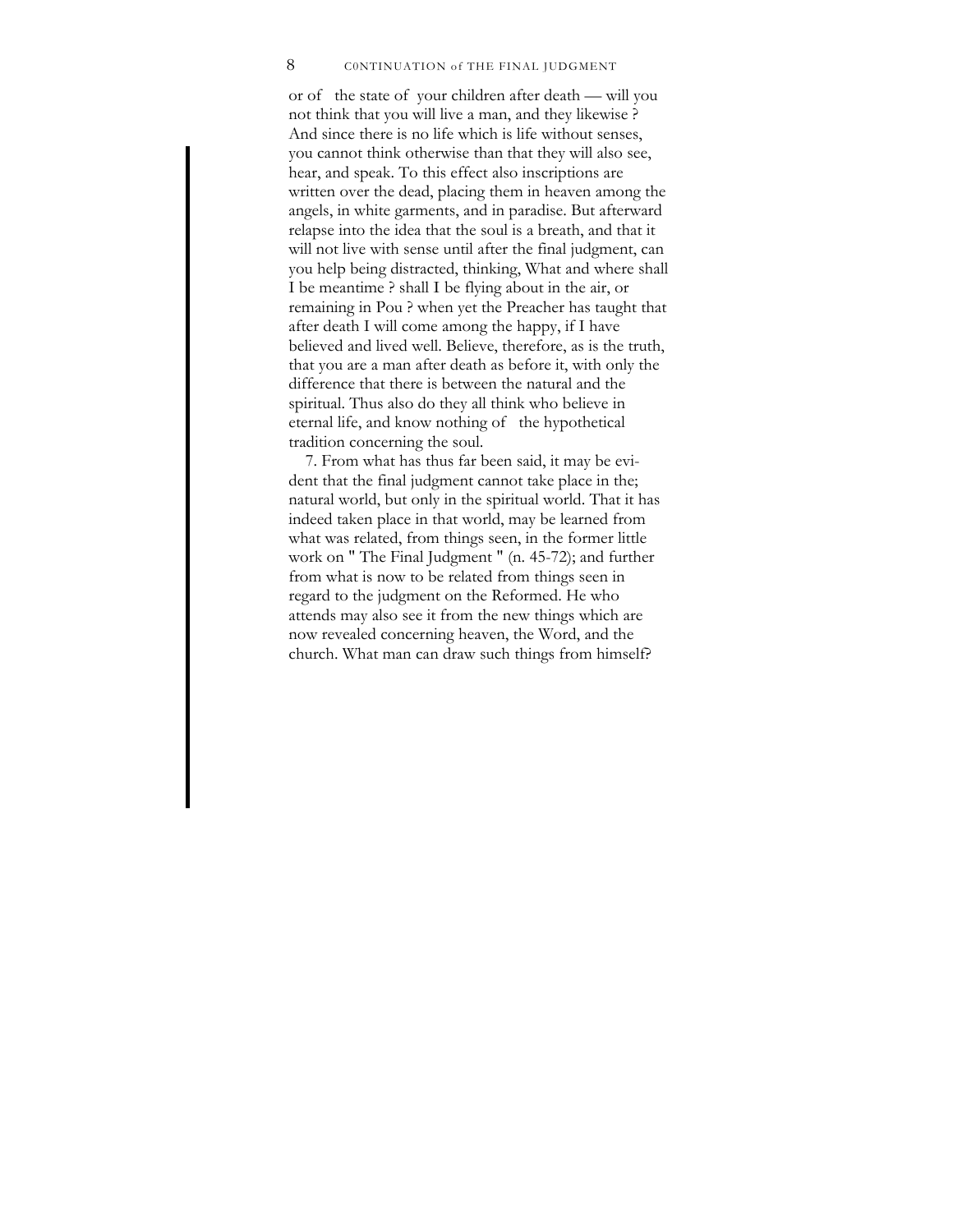## THE STATE OF THE WORLD AND OF THE CHURCH BEFORE

### THE FINAL JUDGMENT, AND AFTER 1T.

*8.* That the final judgment has been accomplished in the spiritual world, may be evident from what has now been said above; but in order that something may be known concerning the state of the world and church before and after it, tbese things must be well known : — I. *What is meant by the former heaven and the former earth which passed away* (Apoc. xxi. 1). II. *Who and of what quality were those who were in the former heaven and the former earth. III. Before the final judgment was efficted upon them, much of the communication between heaven and the world, thus also between the*  Lord and the church, was intercepted. IV. After the final judgment *the communication was restored. V. Hence it is, that sinee the final judgment has been effected, and not before, revelations have been made for the New Church. VI. The state of the world and of the church before the final judgment was as evening and night; but after it as morning and day.* 

9. I. *What is meant by the former heaven and the former earth which passed away* (Apoc. xxi. r). By the former heaven and the former earth is not there meant the heaven which appears before the eyes of men in the world, nor the earth which is inhabited by men; nor is the former heaven meant in which are all from the first creation who have lived well; but congregations of spirits are meant, who between heaven and hell had made as it were heavens for themselves; and because all spirits and angels dwell upon earths, as well as men, hence, by the former heaven and the former earth, those apparent heavens are meant. That that heaven and that earth passed away, was seen, and from the things seen has been described in the little work on "The Final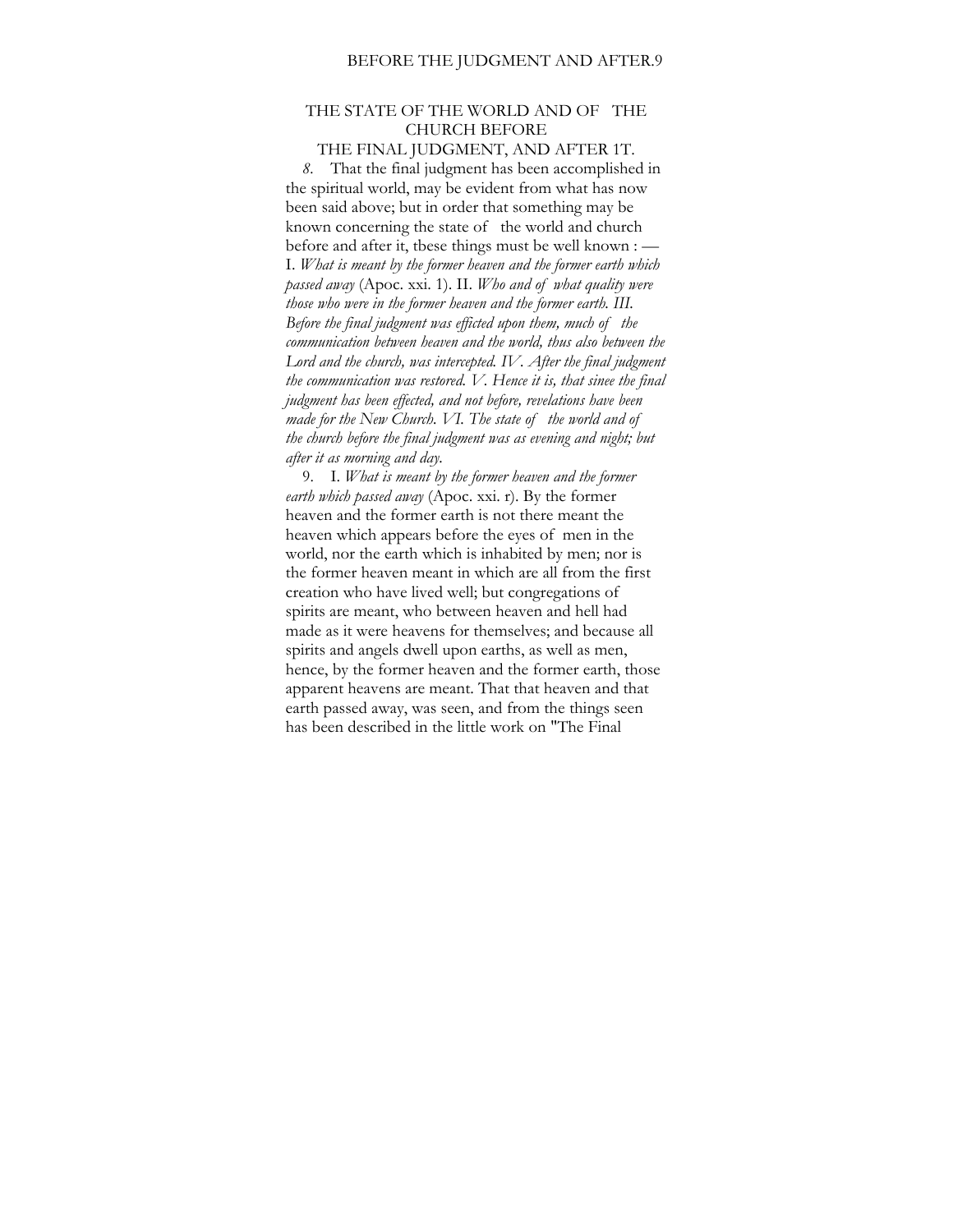Judgment " (n. 45-72).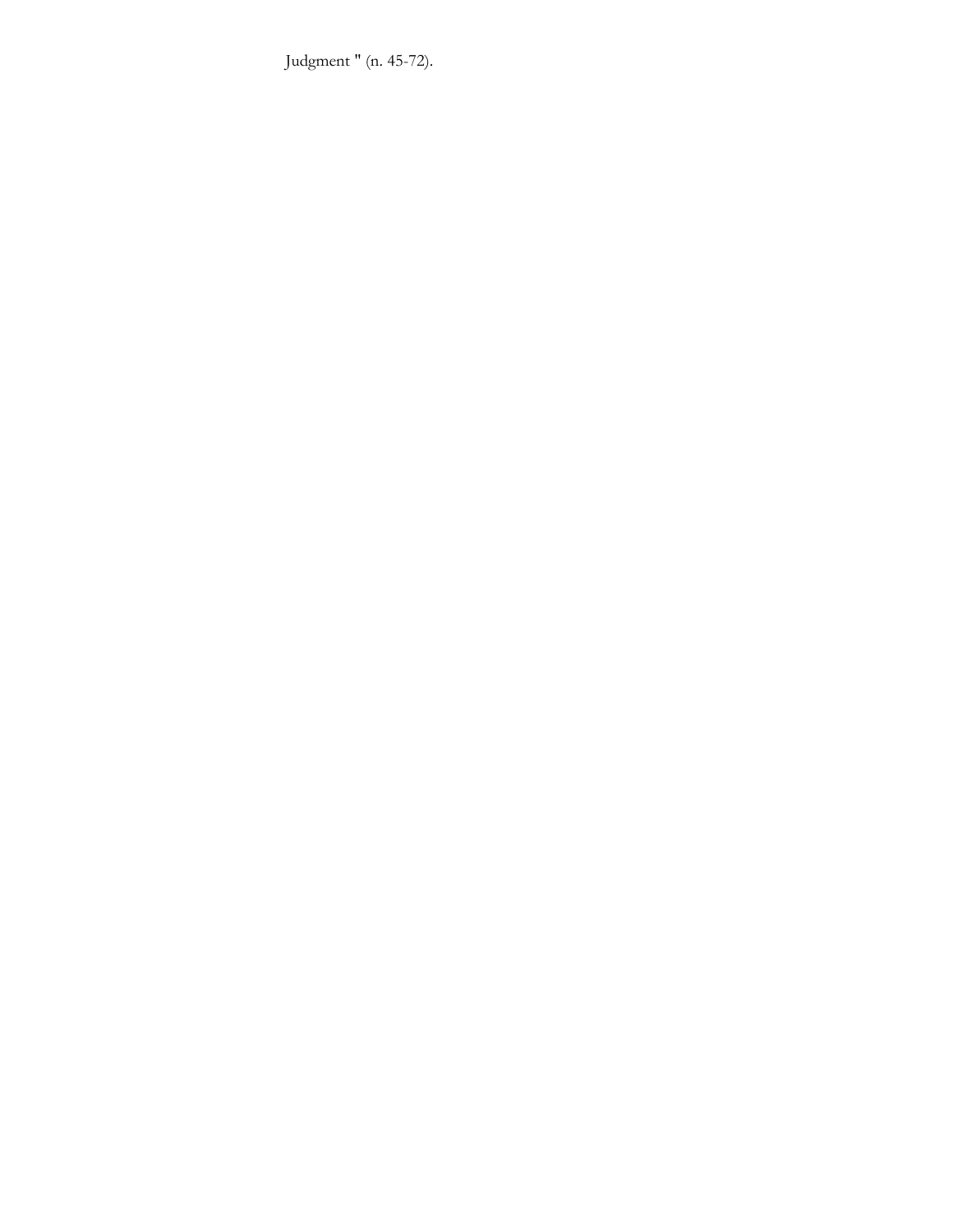## 10 C0NTINUATION of the FINAL JUDGMENT.

*10. II. Who and of what quality were those who were in the former heaven and the former earth,* has been described in the little work on " The Final Judgment "; but as upon a knowledge of who and of what quality they were, depends the understanding of what follows, of them also something must here be told. All those who congregated themselves together under heaven, and in various places formed for themselves as it were heavens, which they also called heavens, were conjoined with the angels of the lowest heaven, but only as to externals, not as to internals. Most of them were goats, and of their kin, as described in Matthew (xxV. 41-46); who indeed in the world had not done evils, for they had lived morally well, but had not done goods from the origin of good; for they separated faith from charity, and hence did not look upon evils as sins. Because these had lived in externals as Christians, they were conjoined with the angels of the lowest heaVen, who are like them in externals, but not like them in internals; for these are the sheep, and in faith, but in the faith of charity. On account of that conjunction they could not but be tolerated; for to have separated them before the final judgment, would have been to bring ruin upon those who were in the lowest heaven, for these would have been drawn with them into destruction. This is what the Lord predicted in Matthew : Jesus spake a parable; *The kingdom of heaven is likened unto a man that sowed good seed in his field; but while men slept, his enemy came and sowed tares . . . and went away. But when the blade sprang p, and brought forth fruit, then appeared the tares also. And the servants of the householder came and said unto him, Sir, (lids' thou not sow good seed in thy field? whence then hath it tares ? . . . Wilt thou then 'hat we go and*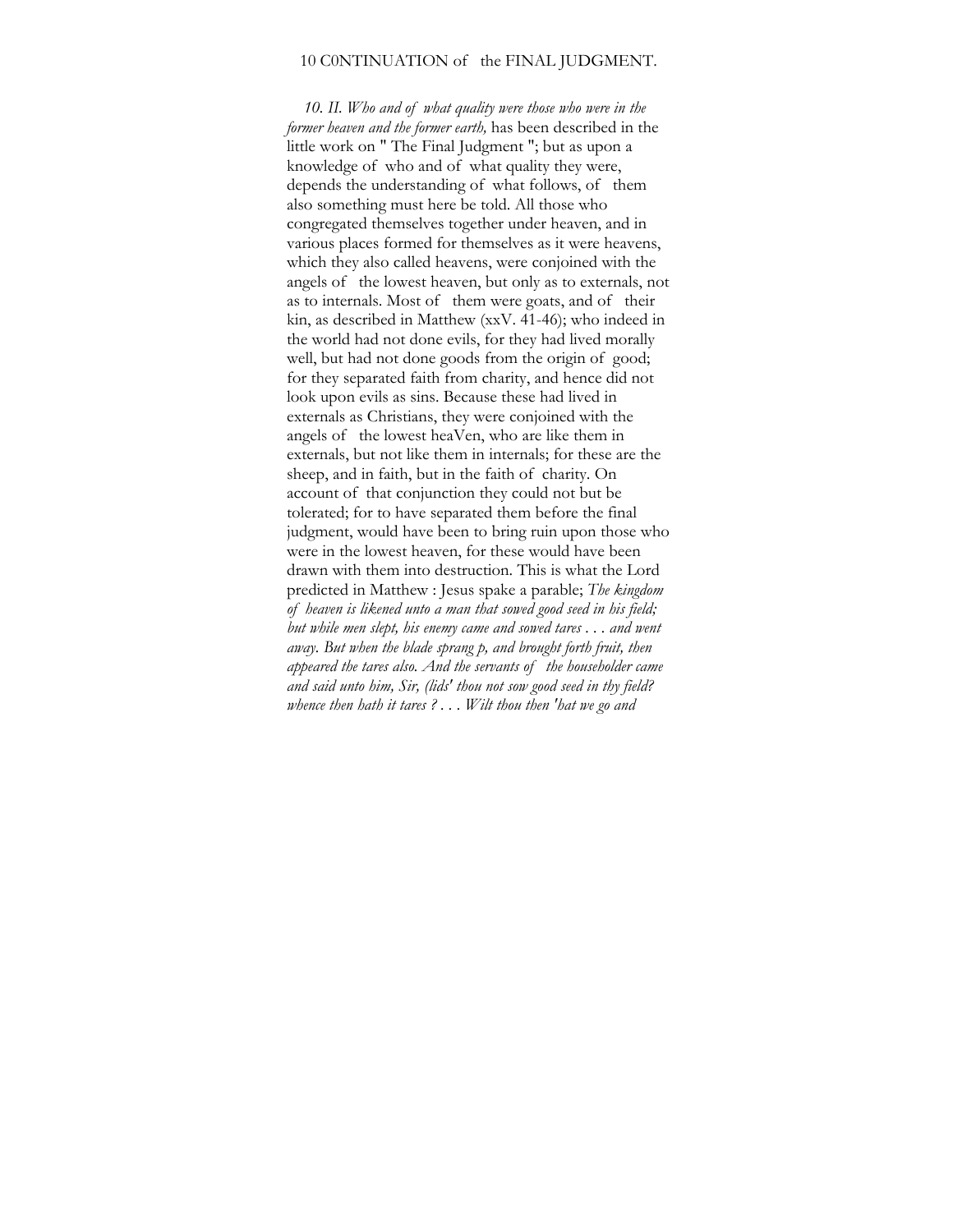*gather them p ? But he saith, Nay; lest haply while ye gather up the tares, ye root up the wheat*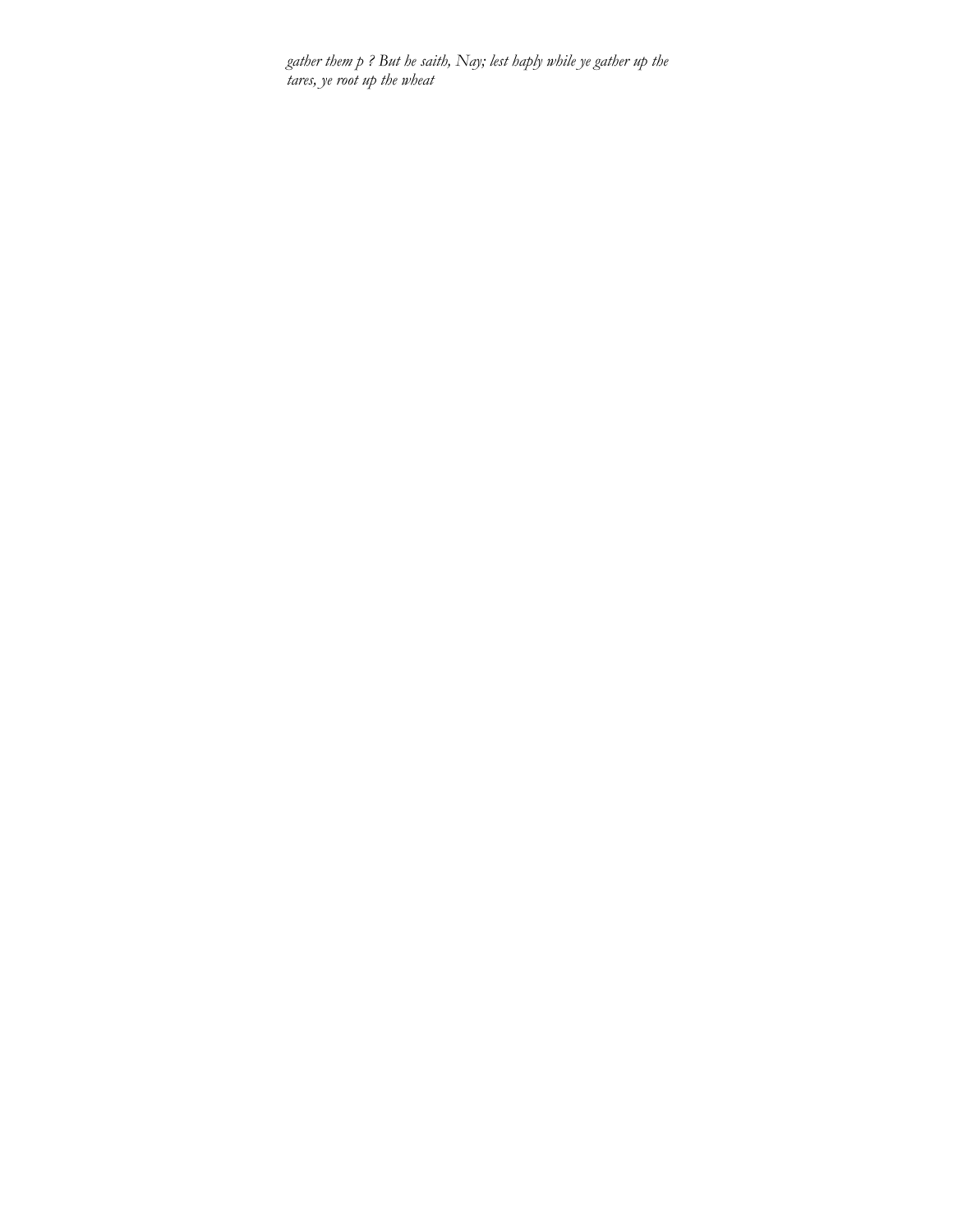## BEFORE THE JUDGMENT AND AFTER.

*with them. Let both grow together until the harvest: and in the time of the harvest I will say to the reapers, Gather p first the tares, and bind them in bundles to burn them : but gather the wheat into my barn. . . . He that soweth the good seed is the Son of man; and the field is the world; and the good seed, these are the sons of the kingdom; and the tares are the sons of the evil one; . . . the harvest is the consummation of the age. . . . As therefore the tares are gathered p and burned with fire; so shall it be in the consummation of the age (xiii.* 24-30,37-40. The consummation of the age is the last time of the church; the tares are those who are interiorly evil; the wbeat are those who are interiorly good; the gathering of the tares into bundles to burn, is the final judgment upon the evil; that harm should not be brougbt upon the good by separation before the final judgment, is meant by, " lest haply while ye gather up the tares, ye root up the wheat with them. Let both grow together until the harvest."

III. *Before the final judgment was effected pon them, much of the communication between heaven and the world, thus between the Lord and the church, was intercepted.* Man has all enlightenment from the Lord through heaven, and it enters by an internal way. So long as there were congregations of such spirits between heaven and the world, or between the Lord and the church, man could not be enlightened. It was as when a sunbeam is cut of by a dark interposing cloud; or as when the sun suffers an eclipse by the intervening moon, and its light is intercepted. Wherefore if anything had then been revealed by the Lord, either this would not have been understood, or if understood, still it would not have been received, or if received, yet it would afterward have been suffocated. Now because all those interposing congregations have been dissipated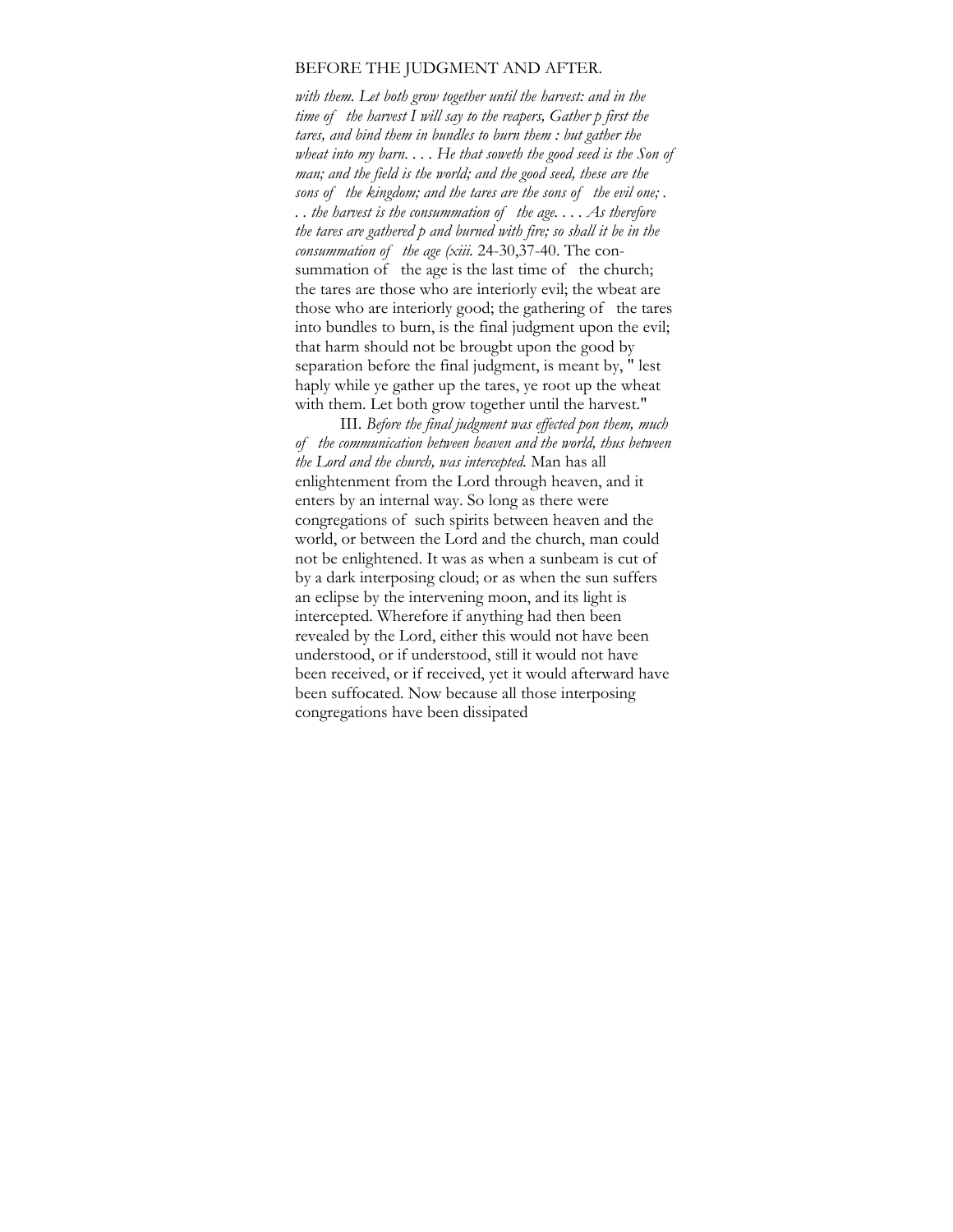#### 12 CONTINUATION of the FINAL JUDGMENT.

by the final judgment, it is plain, IV., *that the communication between heaven and the world, or between the Lord and the church, has been restored.* 

12. V. *Hence it is, that since the final judgment has been effected, and not before, revelations have been made for the New Church.* For after communication has been restored by the final judgment, man can be enlightened and reformed, that is, can understand the Divine truth of the Word, can receive it when understood, and can retain it when received; for the obstacles which interposed have been removed. Therefore John after the former heaven and the former earth passed away, said that he *saw a new heaven avd a new earth;* and he saw, *the holy city, new Jerusalem, coming down out of heaven from God, made ready as a bride adorned for her husband;* and he heard Him that sitteth upon the throne say, *Behold, .1 make all things new* (Apoc. xxi. 1, 2, 5). That by Jerusalem is meant the church, may be seen in the " Doctrine of the Lord " (n. 62-64), and what is new therein (n. 65).

13. VI. *The state of the world and of the church before the final judgment, was as evening and night, but after it as morning and day.* When the light of truth does not appear, and truth is not received, the state of the church in the world is as evening and night. That there was such a state before the final judgment, may be evident from what was said above (n. 11); but when the light of truth appears, and truth is received, the state of the church in the world is as morning and day. Hence these two states of the church in the Word are called evening and morning, also night and day — as in these passages : The Holy One *said unto me, Until evening and morning two thousand three hundred; then shall the sanctuary be justified* (Dan. viii. 14). *The vision of the evening and the morning ... is truth* (Dan. viii. 26). *But*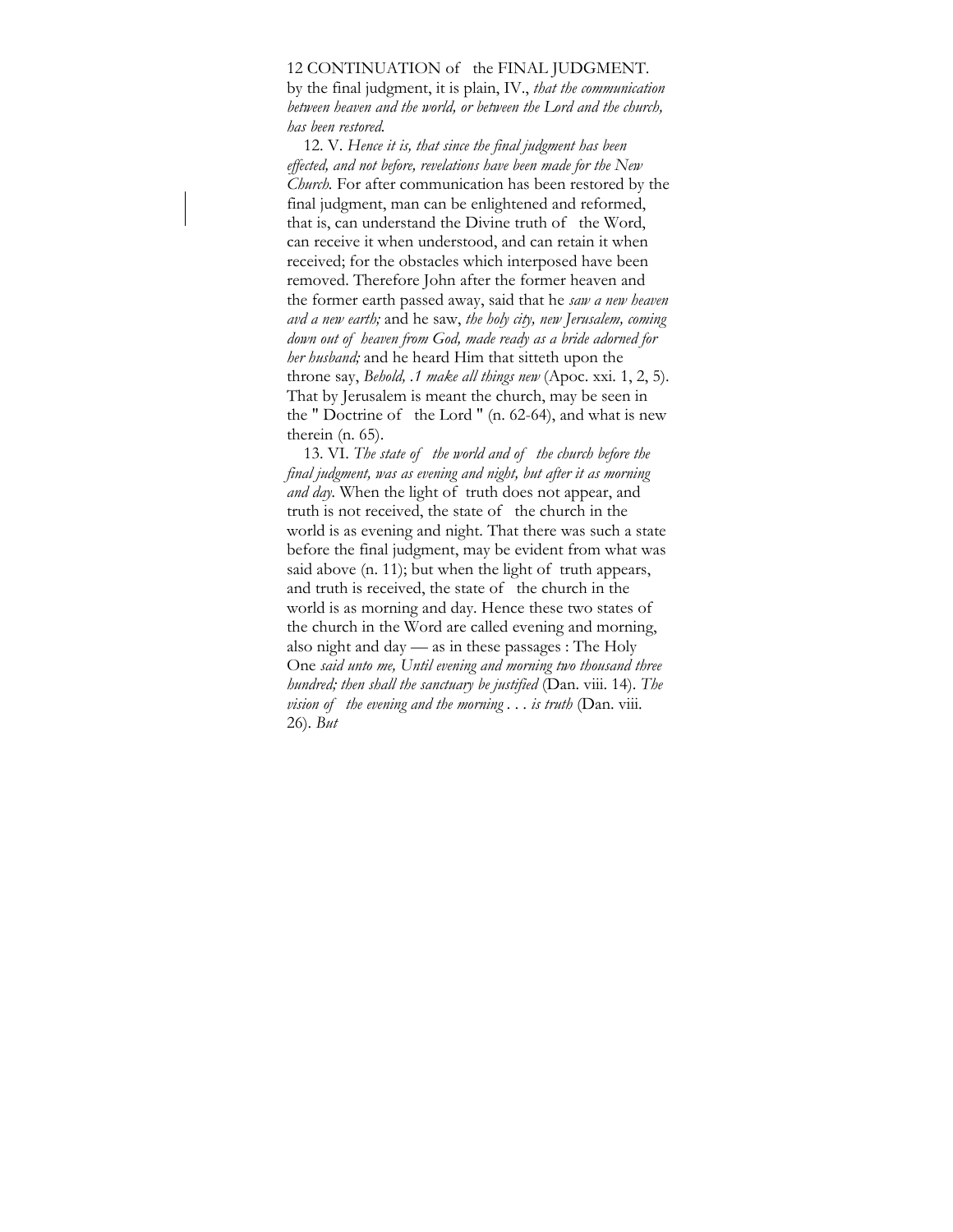#### THE REF0RMED. I 3

*it shall be one day which is known unto Jehovh; not day, and not night; but it shall come to pass, that at evening time there shall be light* (Zech. xiv. 7). *One calleth unto me out of Seir, Watchman, what of the night? . . . The watchman said, The morning cometh, and also he night* (Isa. xxi. r 1, 12). Jesus said concerning the last time of the church, *Watch herefore : for ye know not when the lord of the house cometh, whether at even, or at midnight, or at cockcrowing; or in the morning* (Mark xiii. 35). *Jesus said, I must work . . . while it is day : the night cometh, when no one can work*  (John ix. 4 : also elsewhere, as Isa. xvii. 10 4 : Jer. vi. 4, 5 : Ps. xxx. 6; lxv. 9; xc. 6). Because such things are meant by evening and night, therefore the Lord, that He might fulfil the Word, was also laid in the sepulchre in the evening, and afterward rose again in the morning.

## THE FINAL JUDGMENT UPON THE REFORMED.

14. In the former little work on " The Final Judgment" was described the judgment upon those who are meant by Babylon; also something of the judgment upon the Mohammedans, and upon the Gentiles; but not the judgment upon the Reformed. It was only said that the Reformed are in the middle, arranged there according to their countries, and that the Papists were around them, around these the Mohammedans, and around these the Gentiles and people of various religions. That the Reformed constituted the middle region, was because the Word is read by them, and the Lord is worshipped, and hence with them there is the greatest light; and spiritual light, which is from the Lord as the Sun, which in its essence is Divine love, proceeds and extends itself in every direction, and enlightens even those who are in the circumferences round about, and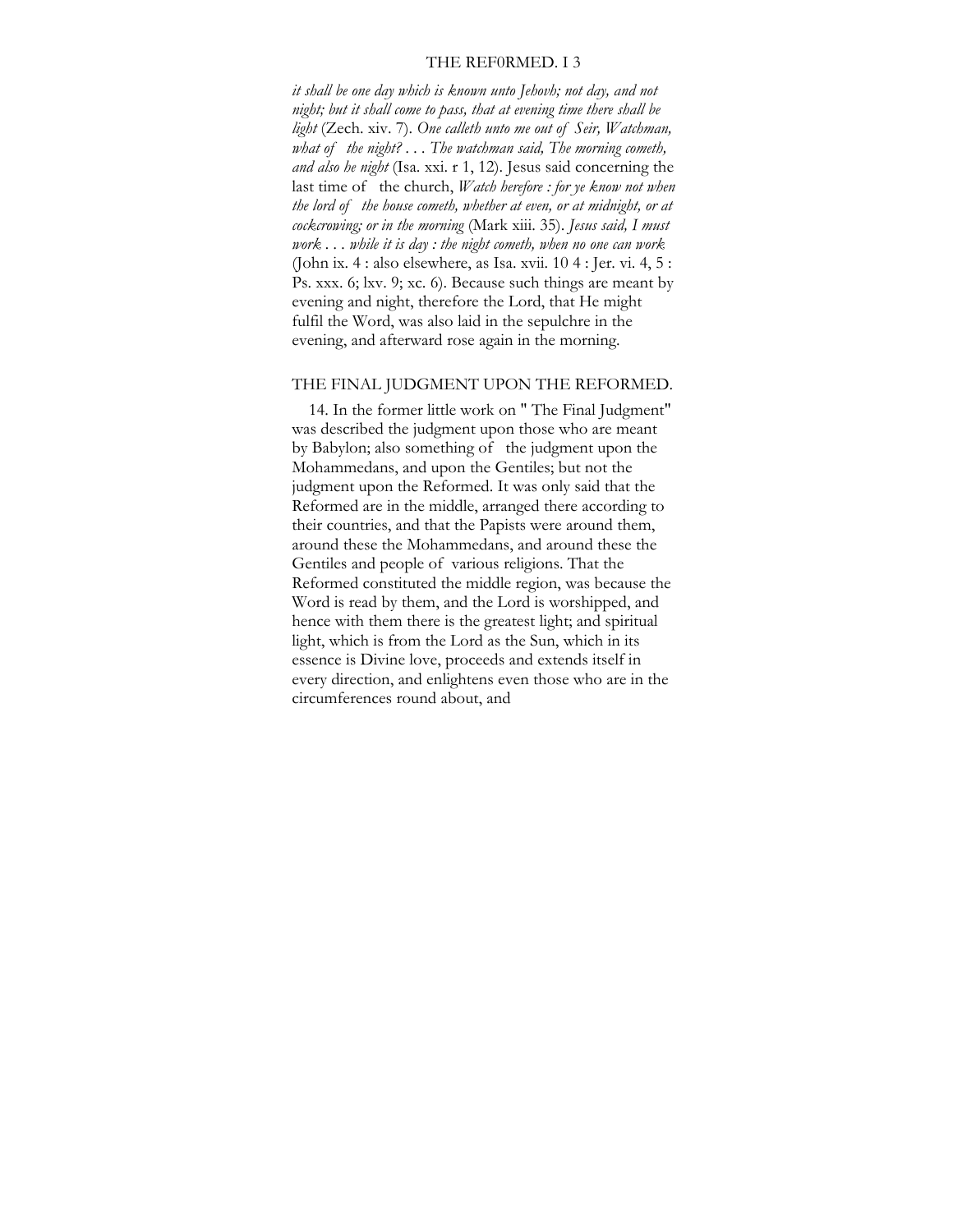## 14 CONTINUATION OF THE FINAL JUDGMENT.

opens the faculty of understanding truths, so far as they can receive them in accordance with their religion. For spiritual light in its essence is Divine wisdom, and enters with man into his understanding, so far as from knowledges received he is in the faculty of perceiving it; nor does it pass through spaces as the light of the world, but through affections and perceptions of truth; and thus instantly to the farthest bounds of the heavens. From these affections and perceptions are the appearances of spaces in that world. Concerning these things more may be seen in the " Docirine of the Sacred Scripture " (n. 1 04-1 3).

*15.* But the final judgment upon the Reformed shall be told in this order : I. *Upon whom of the Reformed the final judgment was effected. II. The signs and visitations before he final judgment. III. How the universal judgment was effected.* IV. *The salvation of he sheep.* 

16. I. *Upon whom of the Reformed the final judgment was effected.* The final judgment was not effected upon others of the Reformed than upon those who in the world confessed God, read the Word, heard preachings, went to the sacrament of the Supper, and did not neglect the solemnities of the worship of the church; and yet regarded adulteries, thefts of various kinds, lying, revenge, hatred, and the like, as allowable. These, although they confessed God, still made nothing of sins against Him; they read the Word, and yet made nothing of its precepts of life; they heard preachings, and yet paid no attention to them; they went to the sacrament of the Supper, and still did not desist from the evils of their former life; they did not neglect the solemnities of worship, and yet amended their lives in nothing. Thus in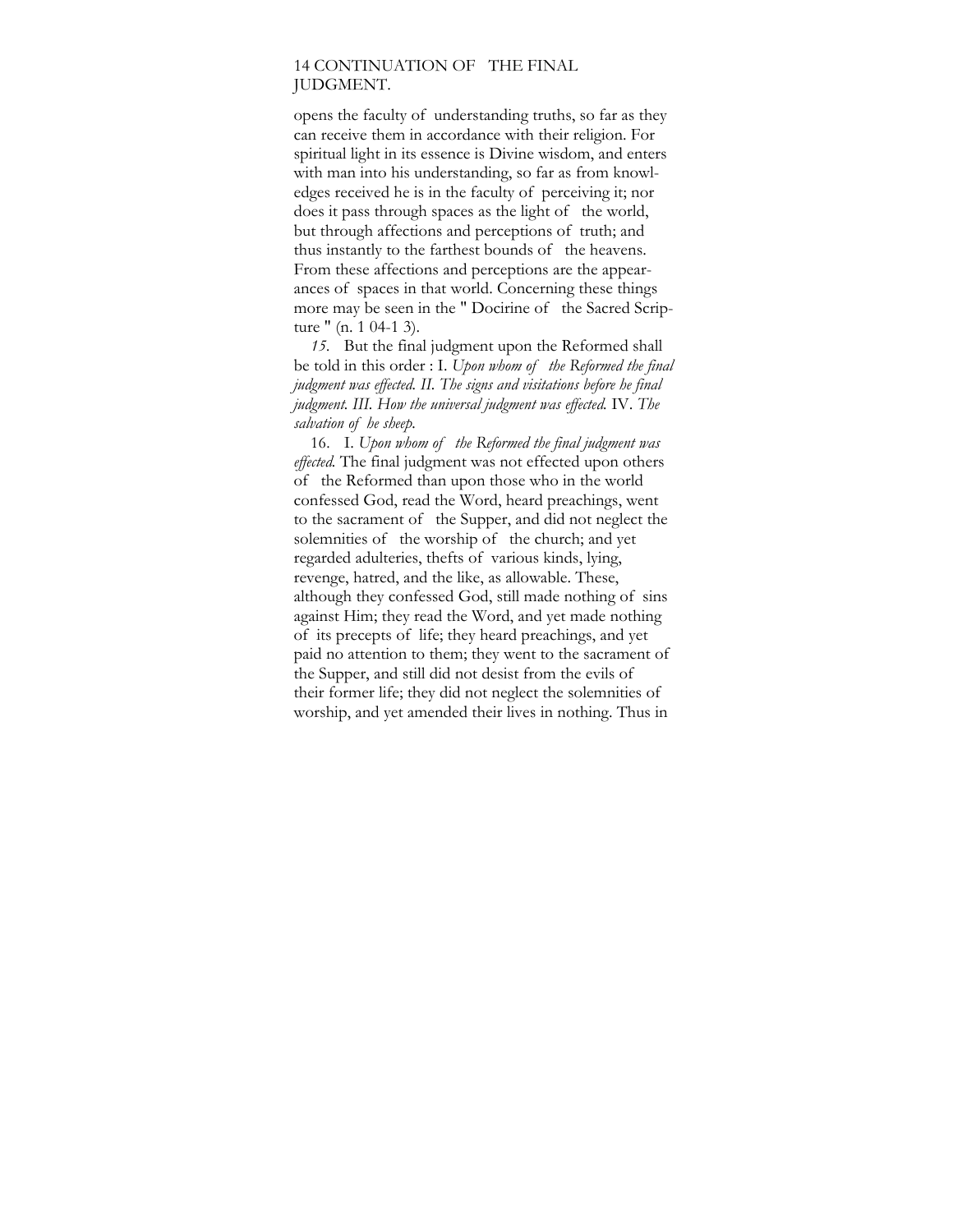externals they lived as if from relig-

**2** ion, and yet in internals they had no religion. These are those who are meant by the dragon in the Apoca-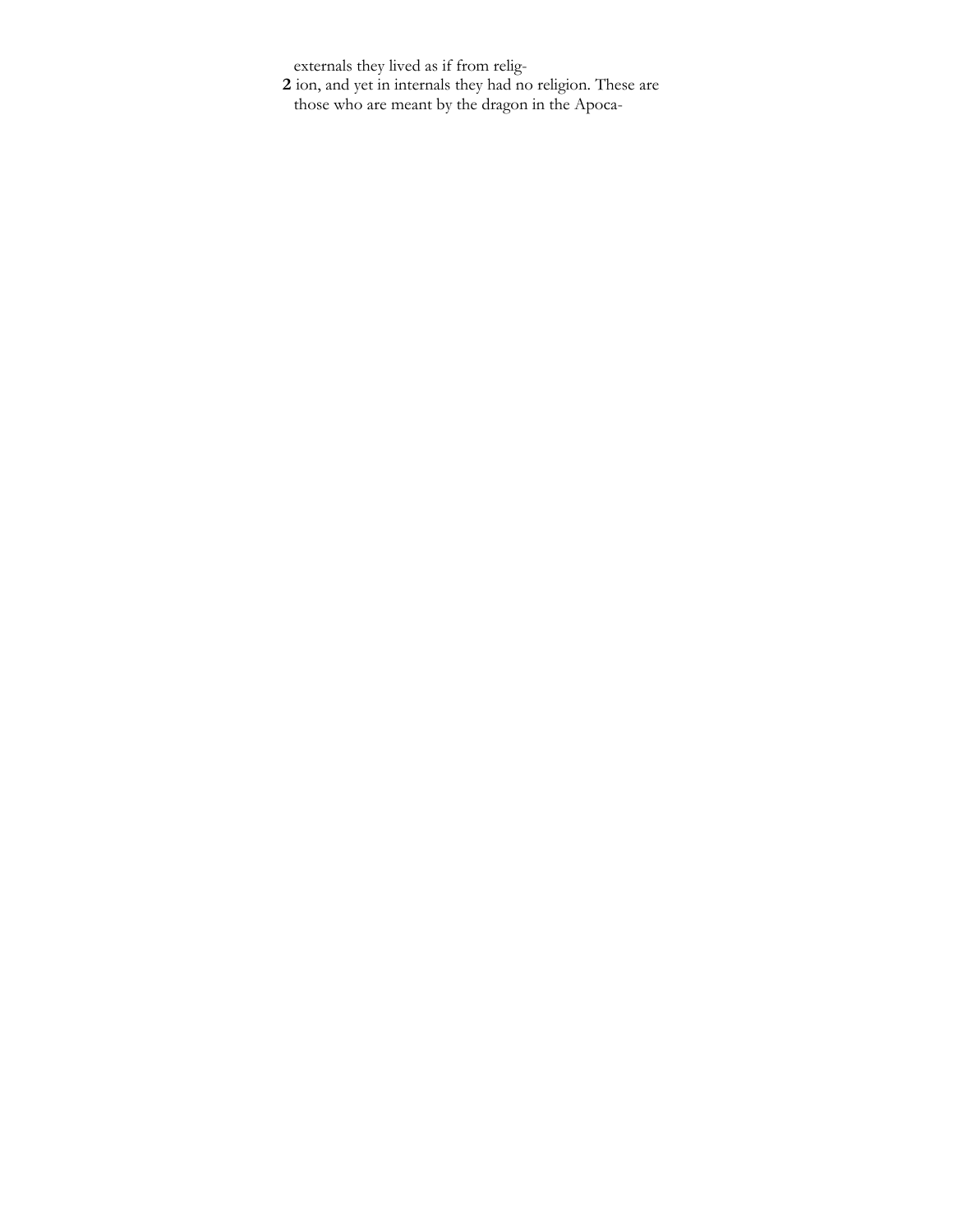#### THE REF0RMED. 15

lypse (chap. xii.); for of the dragon it is there said that it was seen in heaven, that it fought with Michael in heaven, and that it cast down from heaven a third part of the stars; which things are said, because such spirits by professing God, reading the Word, and by external worship, communicated with heaven. The same are also meant by the goats in Matthew (chap. xxv.), to whom it is not said that they did evils, but that they omitted to do goods; and all such omit to do goods which are goods, because they do not shun evils as sins; and even if they do not do evils, they still hold them allowable, and so do them in spirit, and also in body, when permitted.

17. Upon all these from the Reformed the final judgment was effected, but not upon those who did not believe in God, who contemned the Word, and rejected at heart the holy things of the church for all these, when they came from the natural world into the spiritual world, were cast into hell.

1S. All tbose who lived like Christians in externals and made nothing of the Christian life, made one exteriorly with the heavens, but interiorly with the hells; and because they could not be torn away in a moment from their conjunction with heaven, they were detained in the world of spirits, which is midway between heaven and hell; and it was permitted them to form societies there and to live together as in the world; and by arts unknown in the world to present splendid spectacles, and thereby to persuade themselves and others that they were in heaven. Wherefore from that external appearance they called their societies heavens. Those heavens and those earths upon which they dwelt, are what are meant by the former heaven and the former earth which passed away (Apoc. xxi. 1).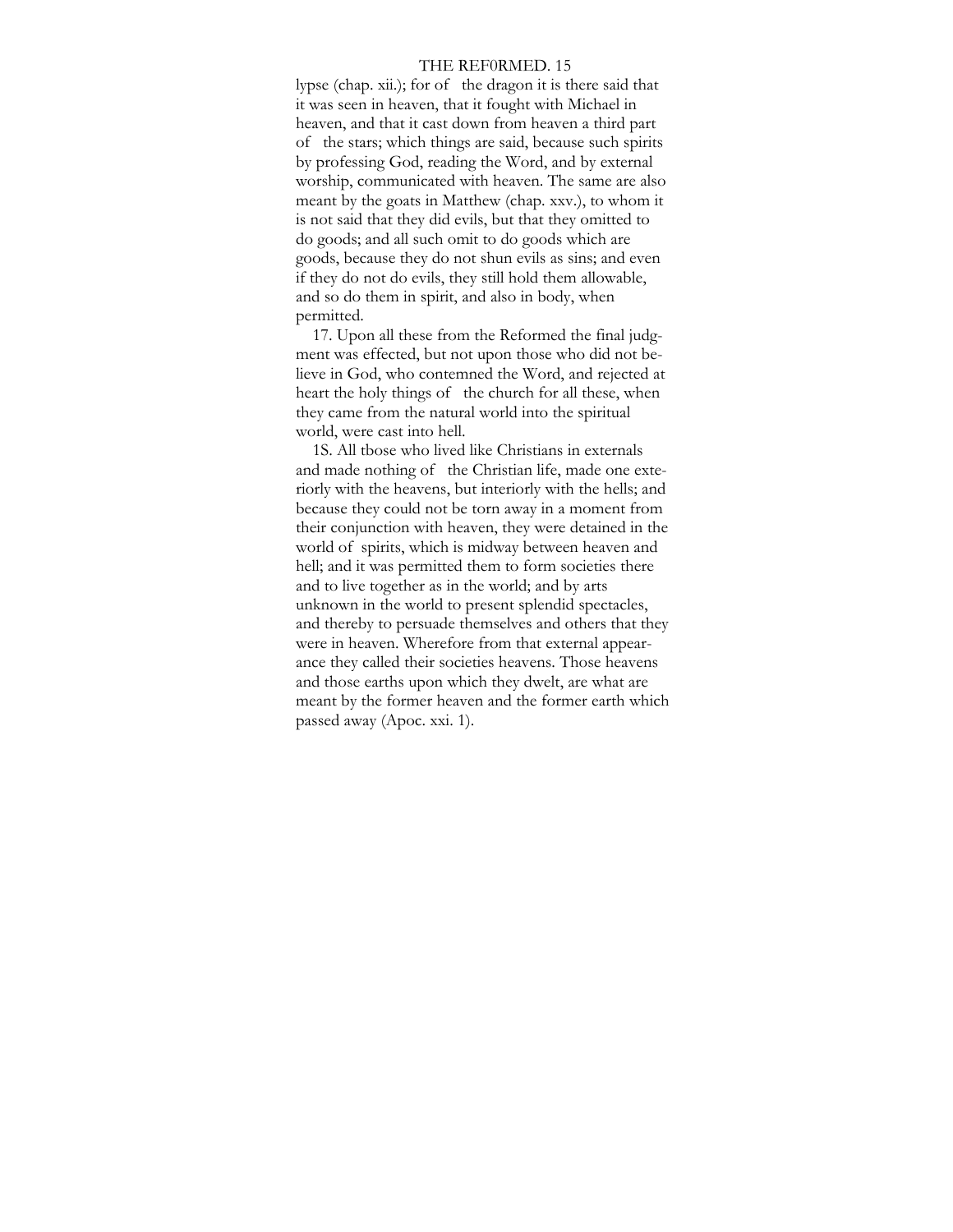19. Meanwhile, so long as they remained there, the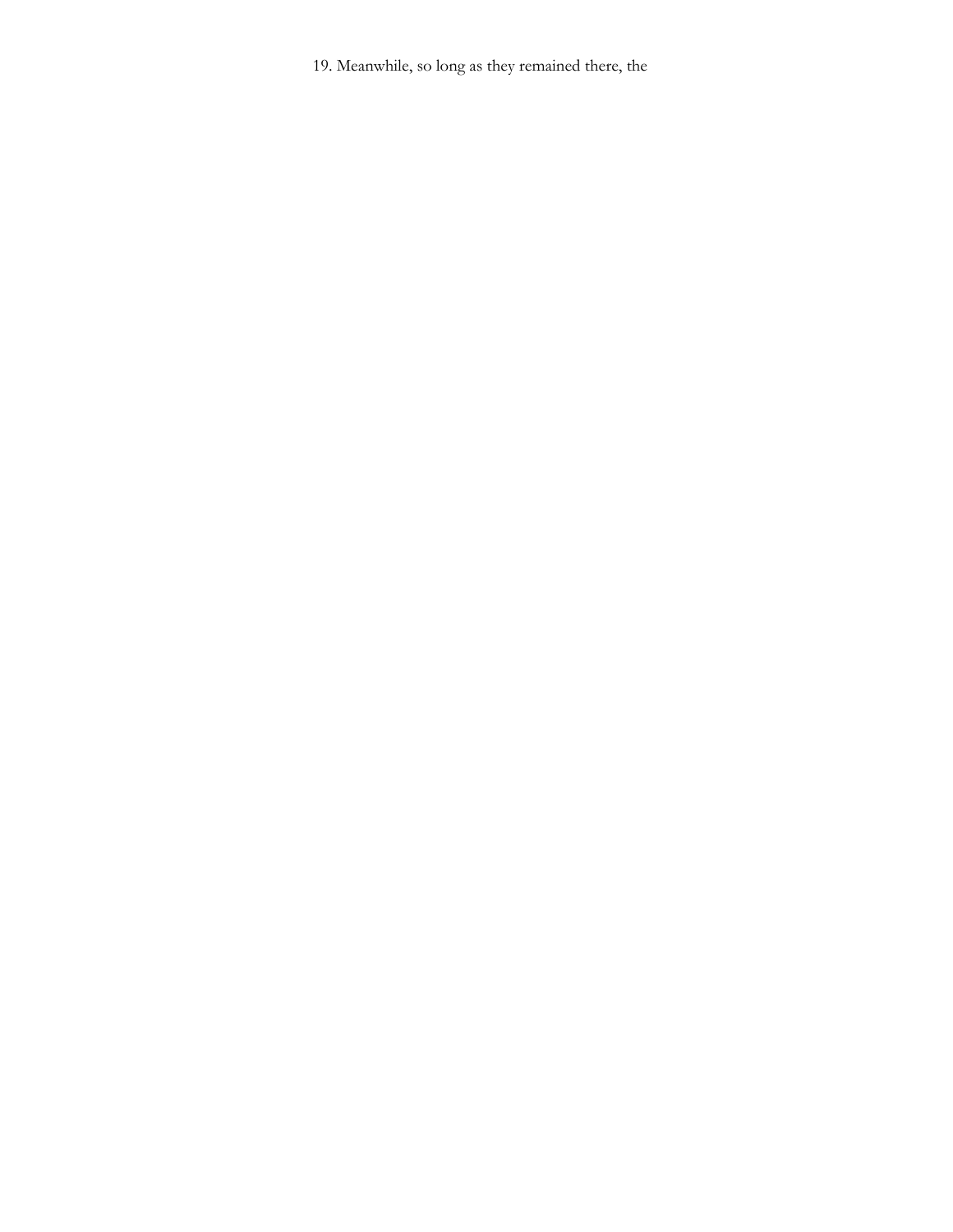## 16 CONTINUATION of the FINAL JUDGMENT.

interiors of their mind were closed, and the exteriors opened; by means of which their eVils, whereby they made one with the hells, did not appear. But when the final judgment was at hand, the interiors were uncovered, and then they appeared before all as they really were; and because then they acted as one with the hells, they could no longer simulate a Christian life, but from enjoyment rushed into evils and crimes of every kind, and were turned into devils, and also appeared as such, some black, some fiery, and some livid like corpses. Those who had been in the pride of their own intelligence, appeared black; those who were in the mad love of ruling over all, appeared fiery; and those who were in the neglect and contempt of truth, appeared livid as corpses. Thus were the scenes of those theatres changed.

20. The Reformed in the world of spirits, which is midway between heaven and hell, constitute its inmost or middle part, and are there arranged according to their countries. In that middle region the English are in the centre; the Dutch toward the south and east; the Germans toward the north; the Swedes toward the west and north; and the Danes toward the west. But in that middle region are no others than those who have lived the life of charity and its faith. There are many societies of them there. Around these are the Reformed who have not lived a life of faith and charity; these are those who made for themselves as it were heavens. But there is another arrangement of all in heaven, and also of all in hell. The reason why the Reformed constitute the middle region there, is, that the Word is read with them, and the Lord is also worshipped, in consequence of which the greatest light is there, which thence as from a centre is diffused into all the circumferences, and enlightens. For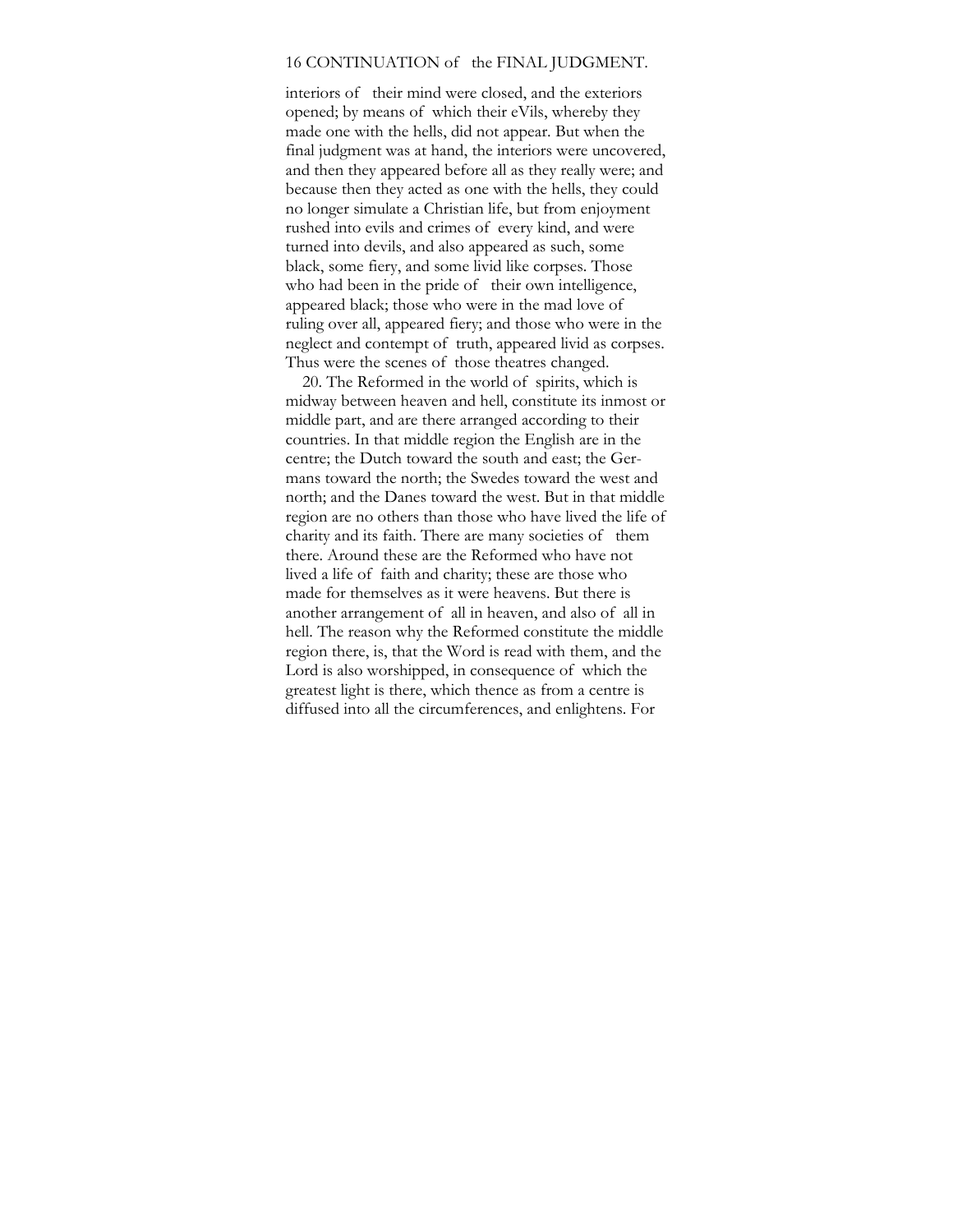the light in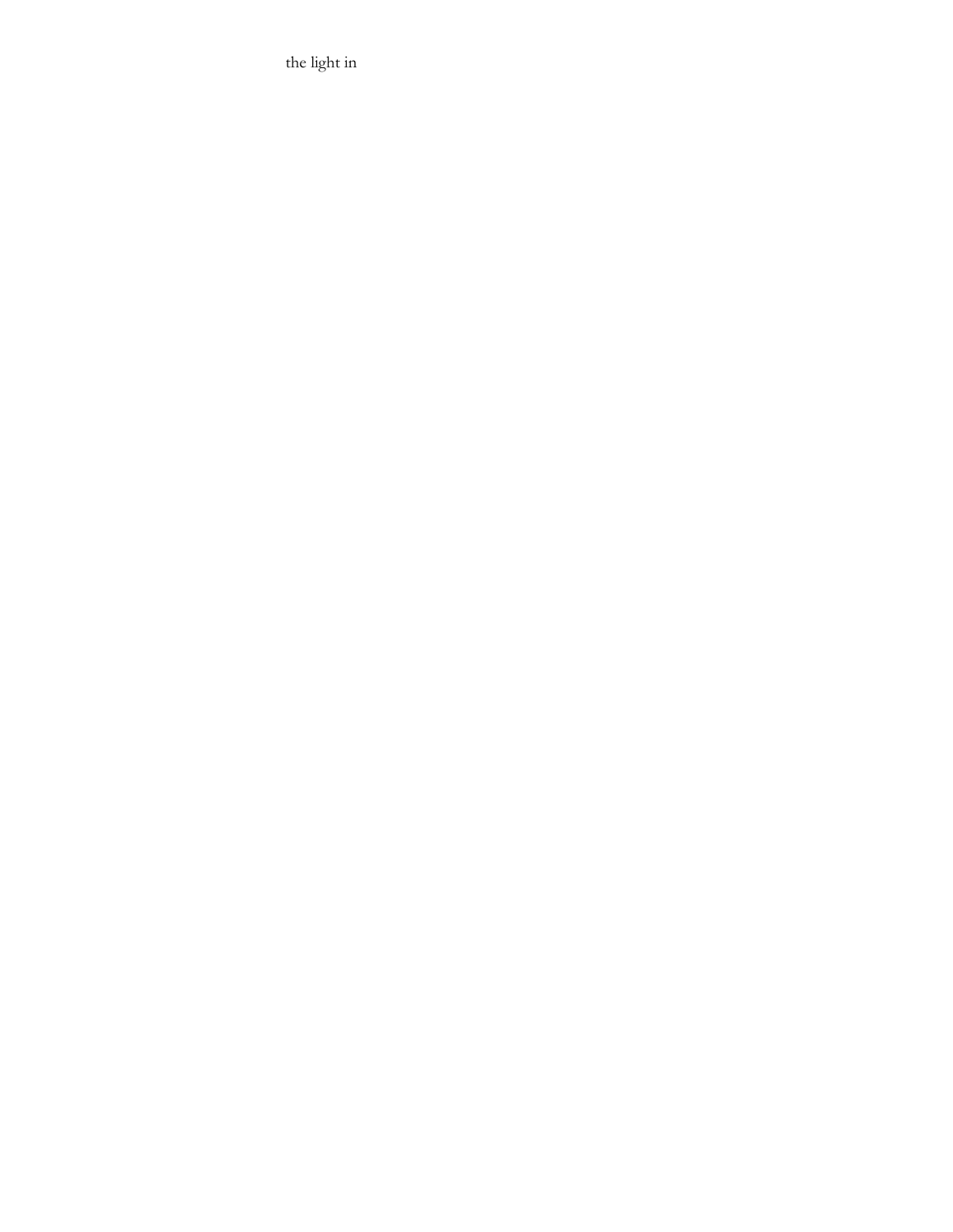#### THE REF0RMED. 17

which spirits and angels are, proceeds from the Lord as a Sun, which in its essence is Divine love, and the light thence proceeding in its essence is Divine wisdom; from this is all the spiritual of that world. Concerning the Lord as the Sun in the spiritual world, and the heat and light there from it, see the work on " Heaven and Hell "  $(n. 116-140)$ .

21. All the arrangement of the societies in that world, is an arrangement according to . the differences of loVe, for the reason that love is man's life, and the Lord, Who is Divine love itself, arranges them according to the receptions of love; and the differences of loves are innumerable, and known to no one except the Lord alone. He so conjoins the societies that they all as it were lead one life of a man —the societies of the heavens as it were one life of heavenly and spiritual love, the societies of the hells as it were one life of diabolical and infernal love. The heavens and the hells He conjoins by oppositions. Because there is such an arrangement, therefore every man after death passes into a society of his own love, nor can he pass into any other, for his love opposes it. Hence it is that in heaven are those who are in spiritual love, but in hell those who are in natural love al0ne. Spiritual love is gained solely by the life of charity, and natural love remains natural, if the life of charity is left out; and natural love, if it is not subordinated toospiritual love, is opposed to it.

22. From these things it may be evident upon whom of the Reformed the final judgment was effected that it was not upon those who were in the middle region, but upon those who were around that; who, as before said, appeared exteriorly as Christians from external morality, but interiorly they were not Christians, from having no spiritual life.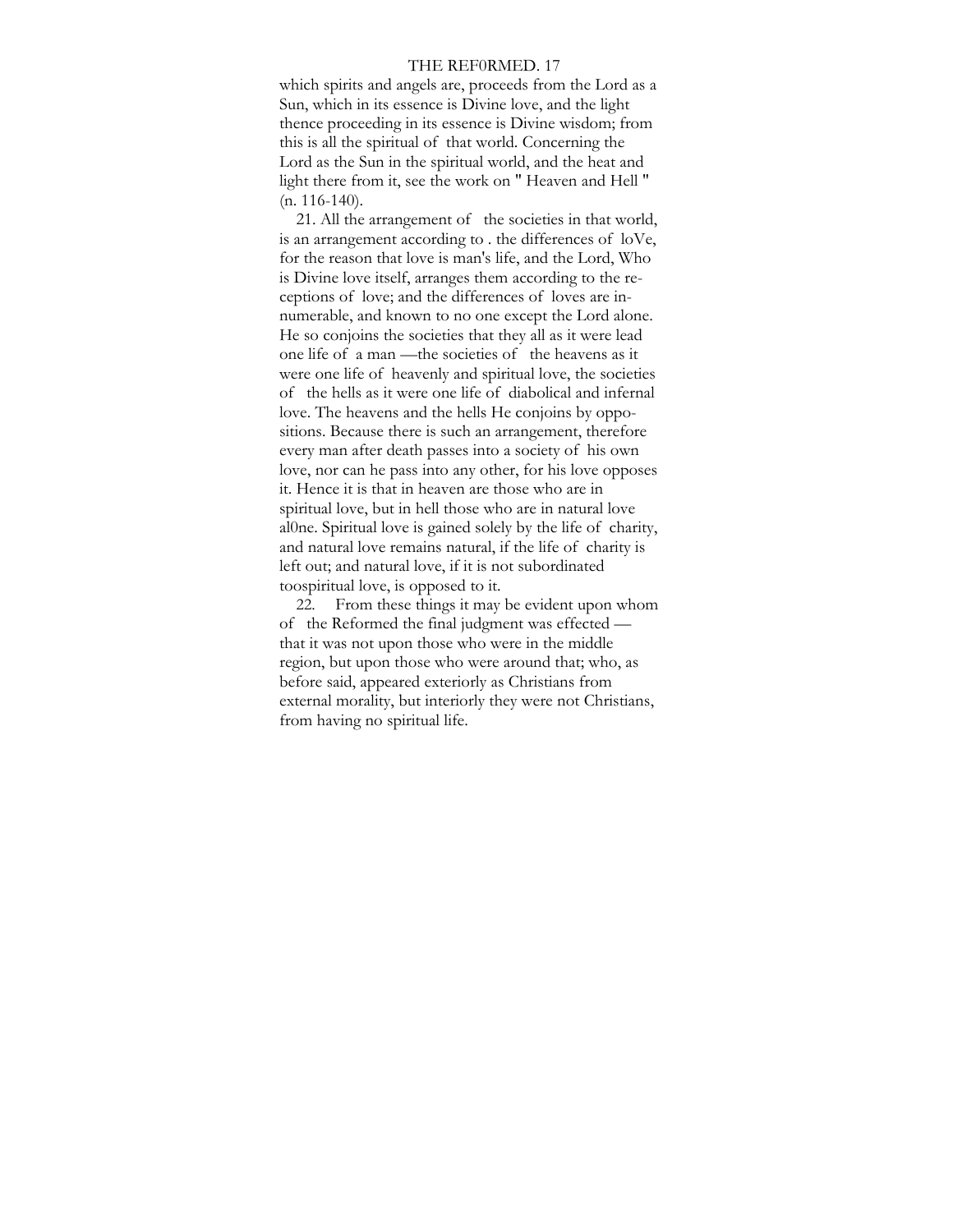23. II. *The signs and visitations before the final judg-*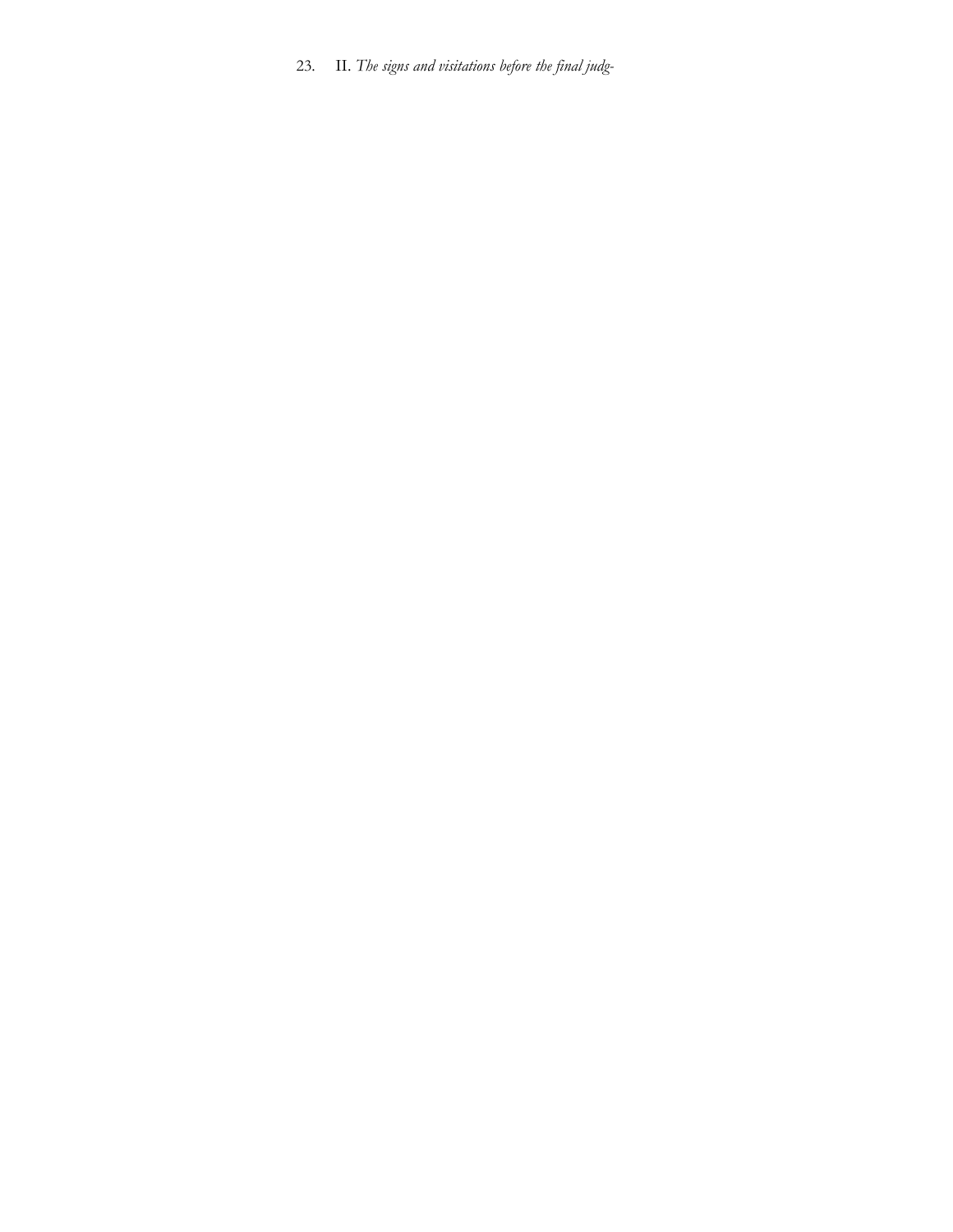#### 18 CONTINUATI0N of the FINAL JUDGMENT.

*ment.* ofer those who made for themselves as it were heavens, there was seen the appearance of a storm cloud, which was from the presence of the Lord in the angelic heavens above them, especially from His presence in the lowest heaven, that none from that heaven on account of conjunction should be carried away and perish with them. The higher heavens were also brought nearer to them, by which the interiors of those upon whom the judgment was about to come, were laid open; when these were laid open, they no longer appeared as moral Christians, as before, but as demons. They were tumultuous and quarrelled among themselves about God, about the Lord, about the Word, about faith, and about the church; and because their lusts for evils were then also set free, they rejected all those things with contempt and ridicule, and rushed into wickedness of every kind. Thus the state of those inhabitants of heaven was changed. Then at the same time all their splendid structures, which by arts unknown in the world they had made for themselves, vanished, their palaces were turned into vile huts, their gardens into stagnant pools, their temples into heaps of rubbish, and the very hills upon which they dwelt into gravel heaps, and such like, which corresponded to their wicked minds and lusts. For all the visible things of the spiritual world are correspondences of the affections which are in the spirits and angels. These were the signs of the coming judgment.

24. As the disclosure of the interiors went on, the order among the inhabitants was changed and inverted. Those who were most powerful in reasonings against the holy things of the church, forced their way into the centre, and assumed dominion; and the rest, who were less powerful in reasoning, withdrew to the sides round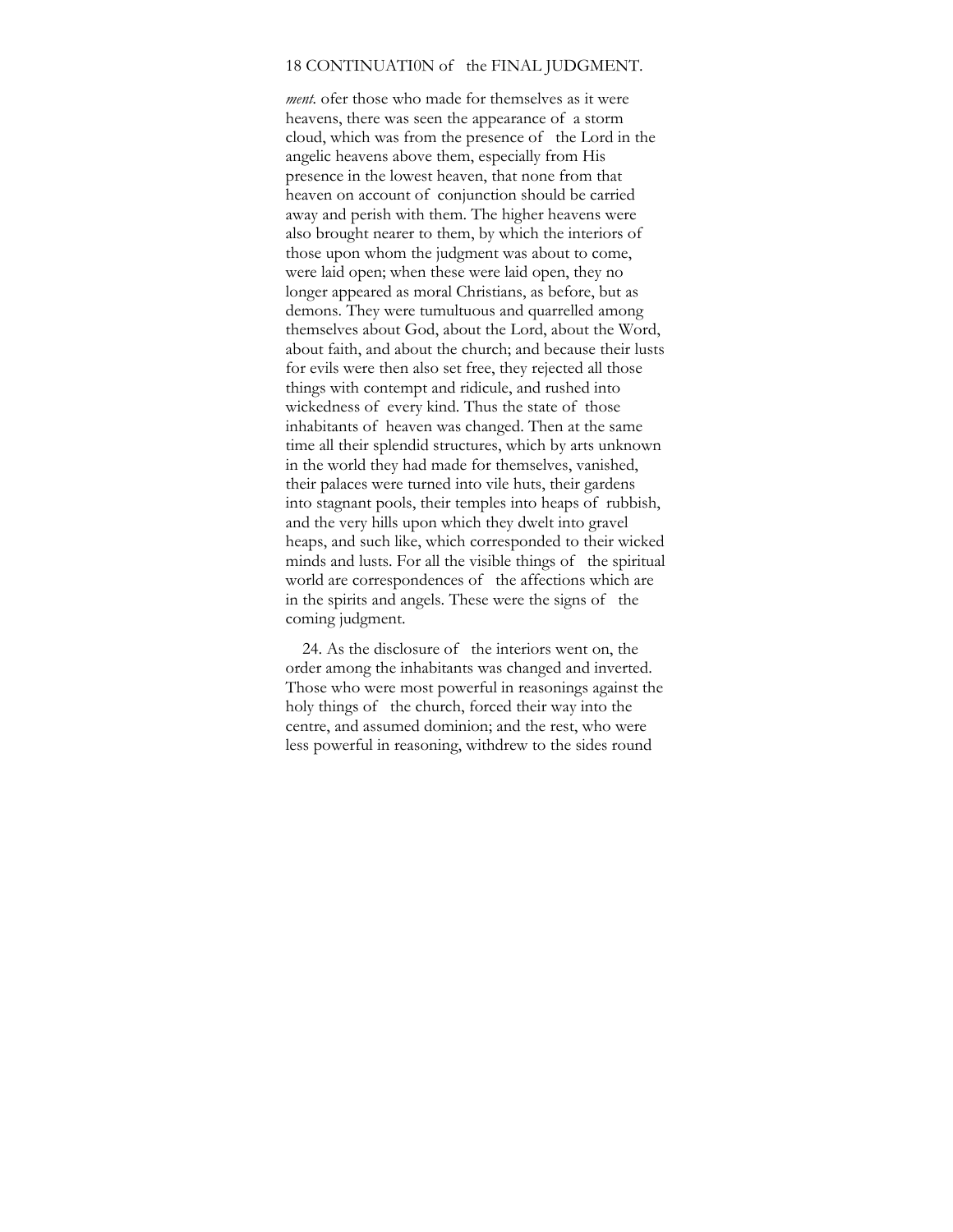about and acknowledged those who were in the centre as their guardian angels. Thus they banded themselves together into the form of hell.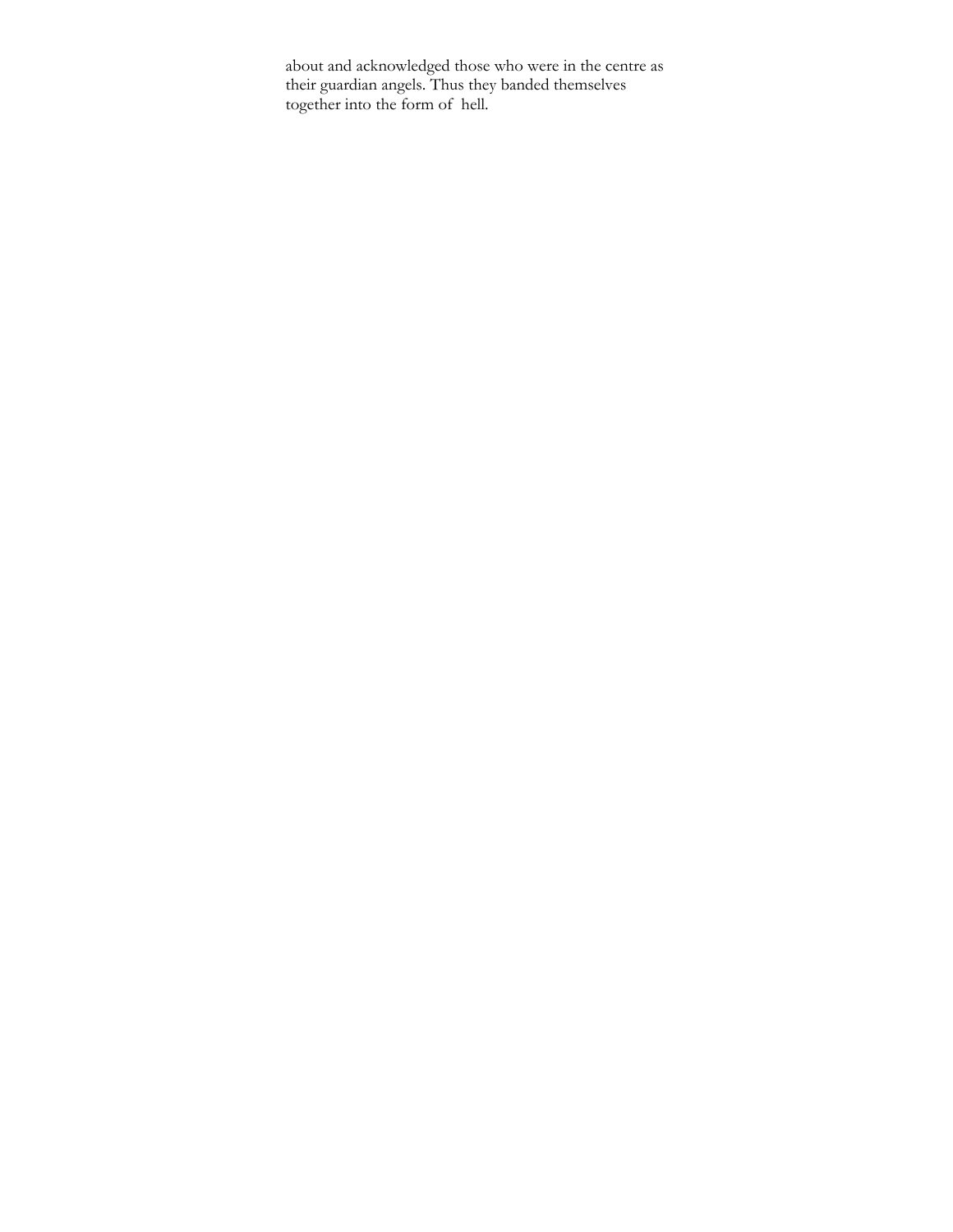#### THE REF0RMED. 19

25. These changes of their state were accompanied with various concussions of their dwellings and lands, followed by earthquakes, mighty according to their perversions. Here and there also were made chasms toward the hells, which were under them, and thus communication was opened with them : then exhalations were seen ascending like smoke mingled with sparks of fire. These also were signs which preceded; which are meant in the Gospels by the Lord's words concerning the consummation of the age and the final judgment at that time-- *Nation shall rise against nation . . . and there shall be great earthquakes in divers places . . . and there shall be terrors and great signs from heaven. . . . And . .. distress of nations . . . for the roaring of the* 

*sea and the billows* (Luke xxi. 10, I 1, 25 : Matt. xxiv. 7 : Mark xiii. 8).

26. *Visitations* were also made by angels; for before any ill-conditioned society perishes, visitation always precedes. The angels exhorted them to desist; foretelling their destruction if they did not. Then they also sought out any good spirits that might be intermingled with them, and separated them. But the crowd, incited by their leaders, treated them with insults, rushing upon them to drag them into the market-place and treat them abominably, just as was done in Sodom. The most of these were of faith separate from charity, and there were also some who professed charity and still lived wickedly.

27. III. *How the universal judgment was effected.* After the visitations and premonitory signs of the coming judgment could not turn their minds from their villainous acts, and from their seditious plottings against those who acknowledged the Lord as the God of heaven and earth, deemed the Word holy, and led a life of charity, the final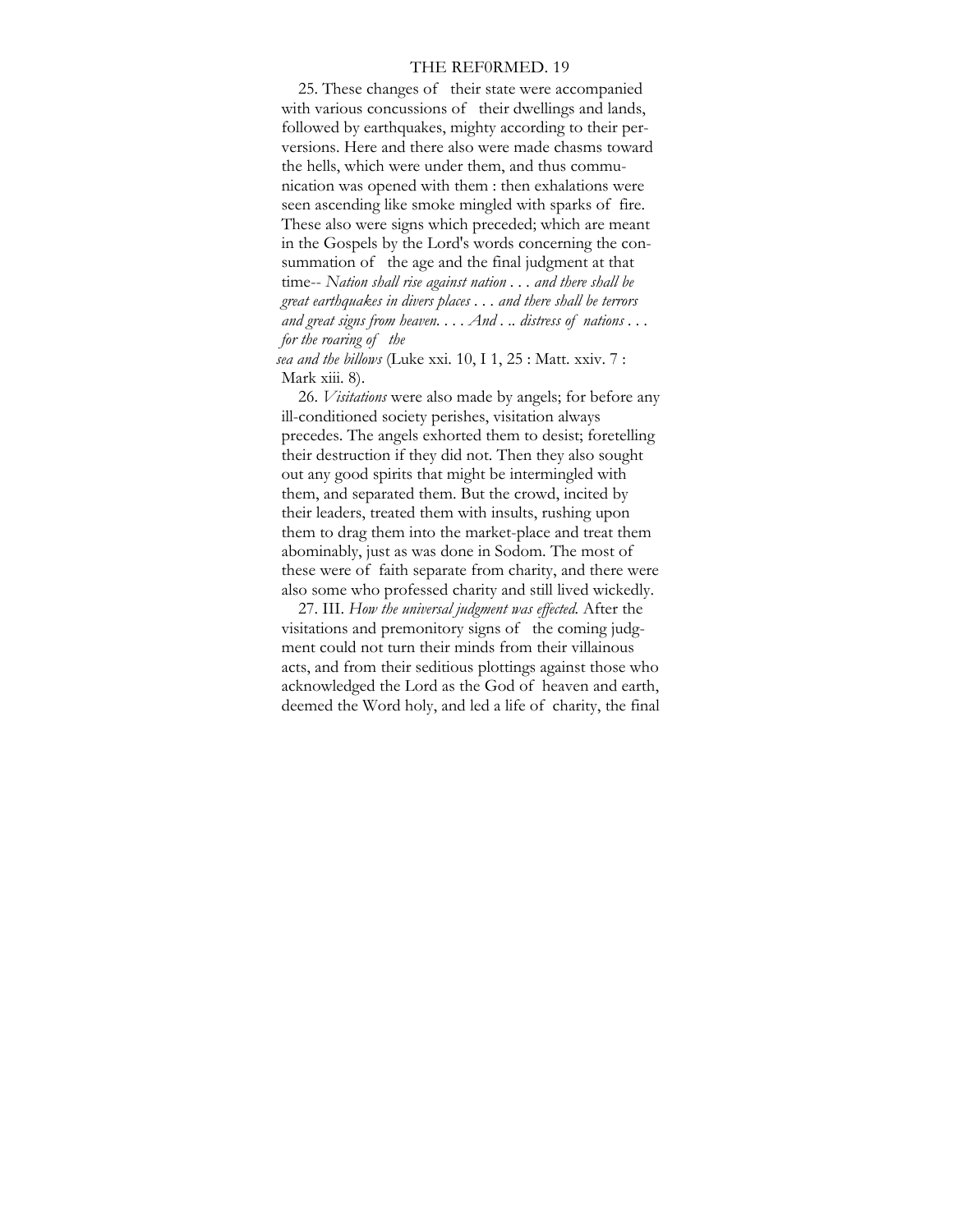judgment came upon them; and it was effected as follows.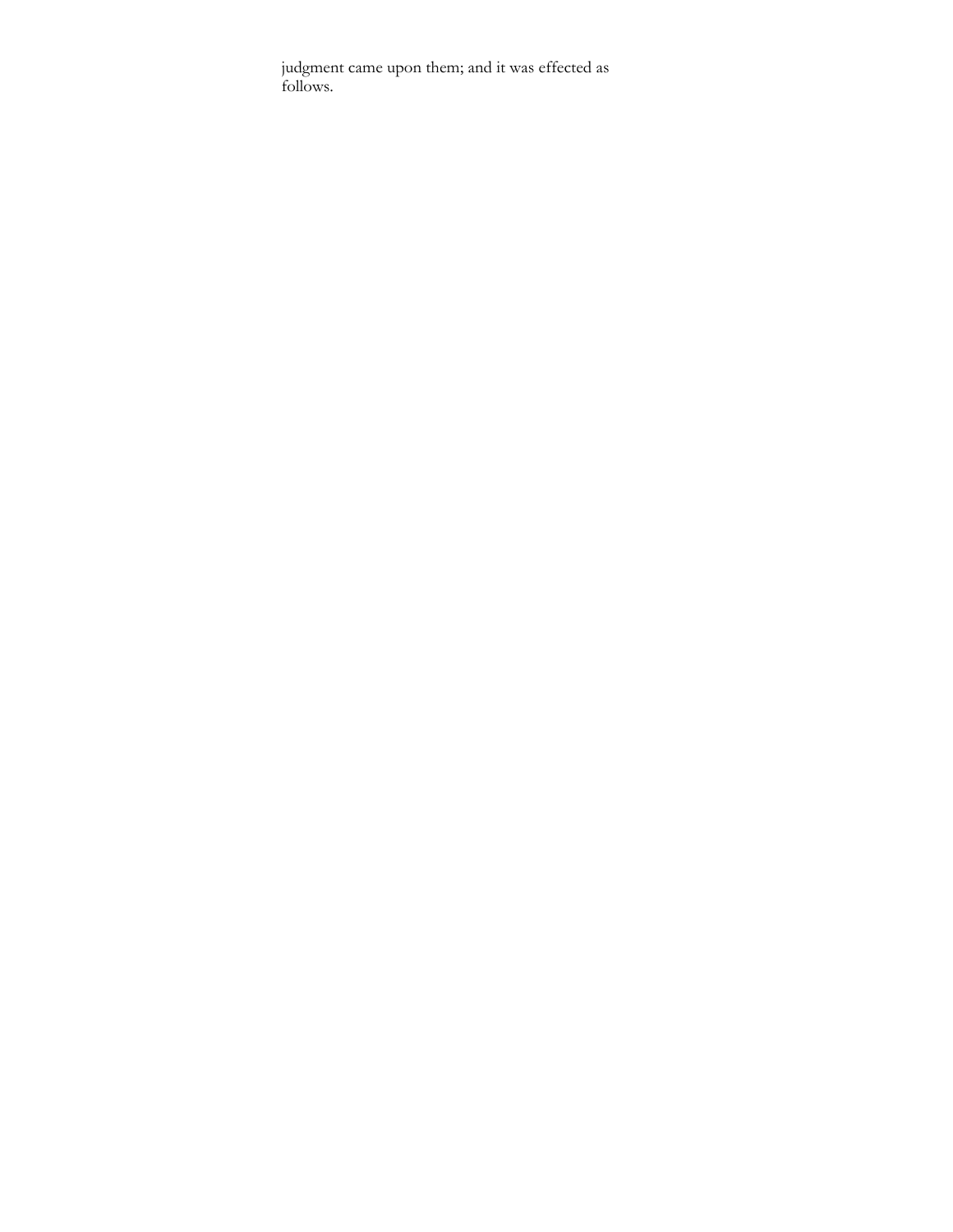## 20 C0NTINUATI0N of the FINAL JUDGMENT.

28. The Lord was seen in a bright cloud with the angels, and a sound was heard thence as of trumpets, which was a sign representative of the protection of the angels of heaven by the Lord, and of the gathering together of the good from every side. For the Lord does not bring destruction upon any one, but only protects His own, and withdraws them from communication with the evil; and when they are withdrawn, the evil come into their own lusts, and from them rush into abominations of every kind. Then all who were about to perish were seen together like a great dragon with the tail extended in a curve, and lifted toward heaven, and brandishing itself on high in every direction, as if it would destroy heaven and drag it down. But the effort was in vain, for the tail was cast •down, and the dragon, which had also appeared elevated, sank down. It was given me to see this representation, that I might know and make known who are meant by the dragon in the Apocalypse — namely, all those who read the Word, hear preachings, and perform the holy things of the church, and make nothing of the lusts of evil, with which they are filled, and inwardly meditate thefts and fraudofs, adulteries and obscenities, hatred and revenge, lies and blasphemies, and thus in spirit live like devils, and in body like angels. These were those who constituted the dragon itself; but those who constituted the tail, were those who in the world were in faith separate from charity, and were like the former as to their thoughts and intentions.

29. Then I saw some of the rocks upon which they were, sinking down even to the lowest depths; some carried far away; some opening in the middle, and those who were upon them cast down th10ugh the chasm; and some oVerflowed as with a flood. And I saw many spirits gathered together into companies according to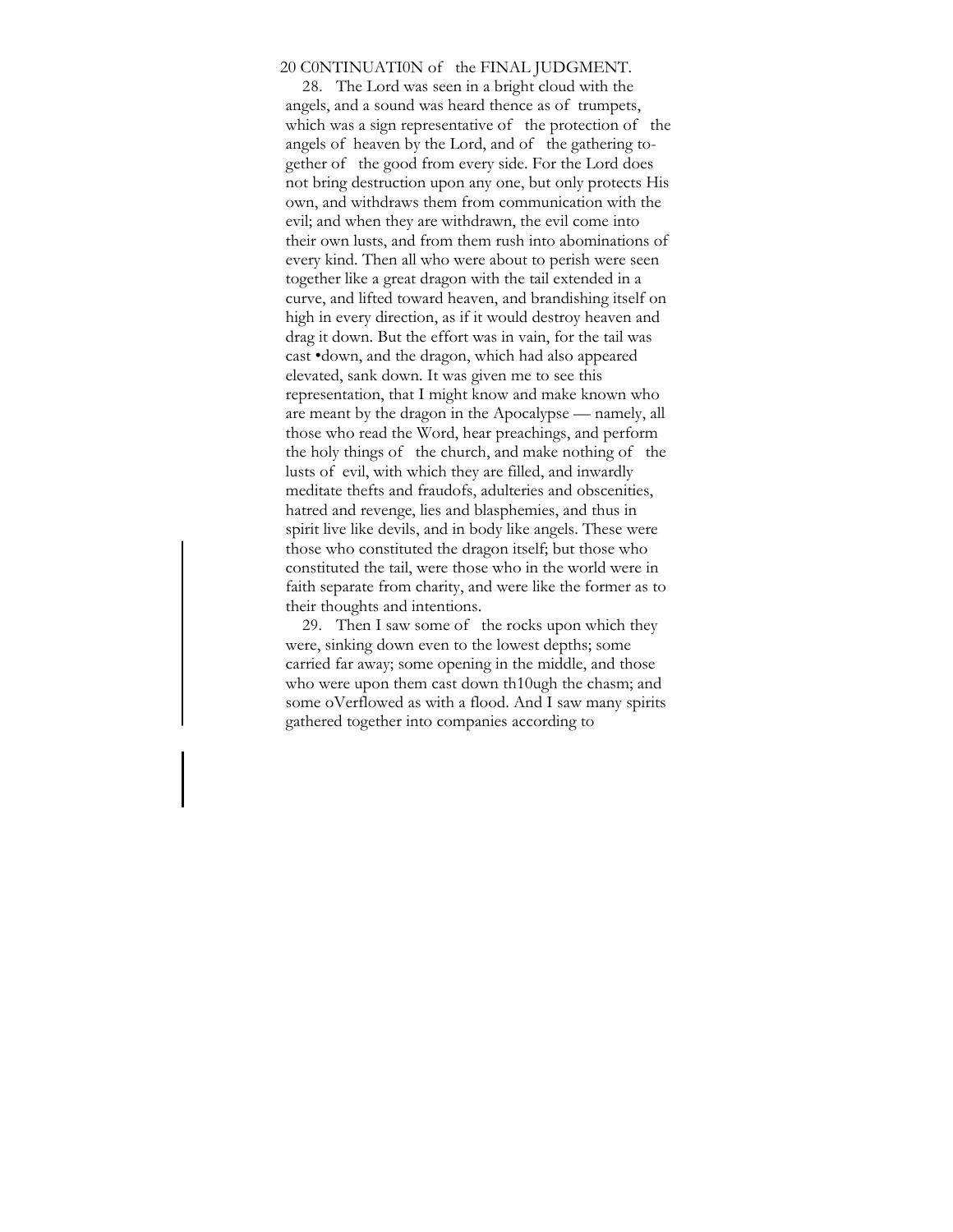## THE REF0RMED. 21

the genera and species of evil, as in bundles, and cast hither and thither into whirlpools, marshes, stagnant pools, and deserts, which were so many hells. The rest, who were not upon the rocks, but scattered here and there, and yet in like evils, fled terror-stricken to the Papists, to the Mohammedans, and to the Gentiles, and made profession of their religions. This they could do without any disturbance of mind, because they had had no religion. But still lest they should also seduce them, they were driven away, and thrust down to their own companions in the hells. This was their destruction described in general terms; the particulars, which I saw, are more than can be here described.

30. *The salvation of the sheep.* After the final judgment was accomplished, then there was joy in heaven, and also light in the world of spirits, such as had not been before. What kind of joy there was in heaven, after the dragon was cast down, is described in the Apocalypse (xii. 10- 12); and there was light in the world of spirits, because those infernal societies had been interposed like clouds which darken the earth. A like light also then arose with men in the world, from which they had new enlightenment.

31. I then saw angelic spirits rising from below in great numbers, and elevated into heaven, who were the sheep, there reserved and guarded by the Lord for ages back, lest they should come into the malignant sphere emanating from the dragonists, and their charity be suffocated. These are they who are meant in the Word by those who came forth from their tombs; also by the souls of those slain for the testimony of Jesus, and who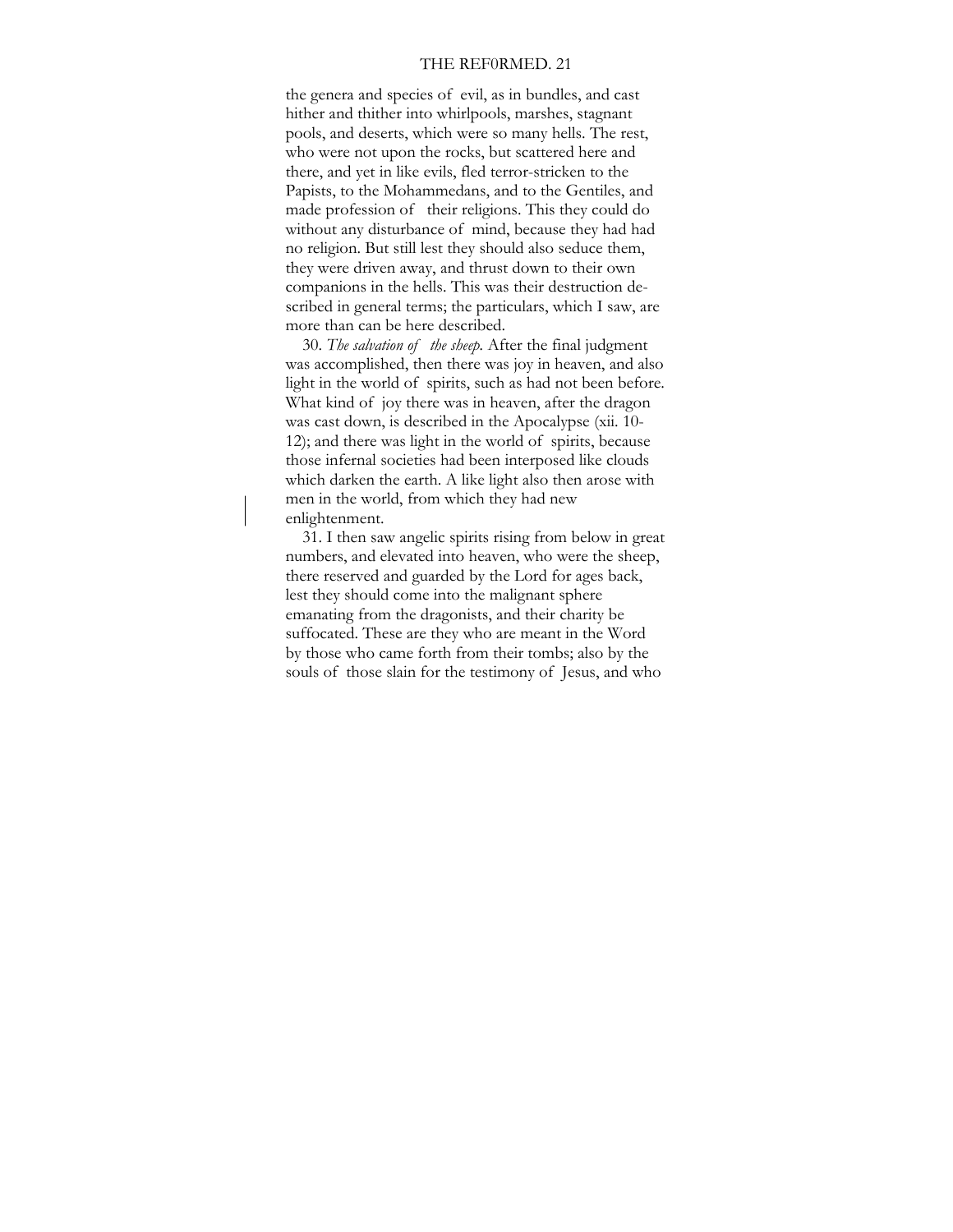watched; and by those who were of the first resurrec tion.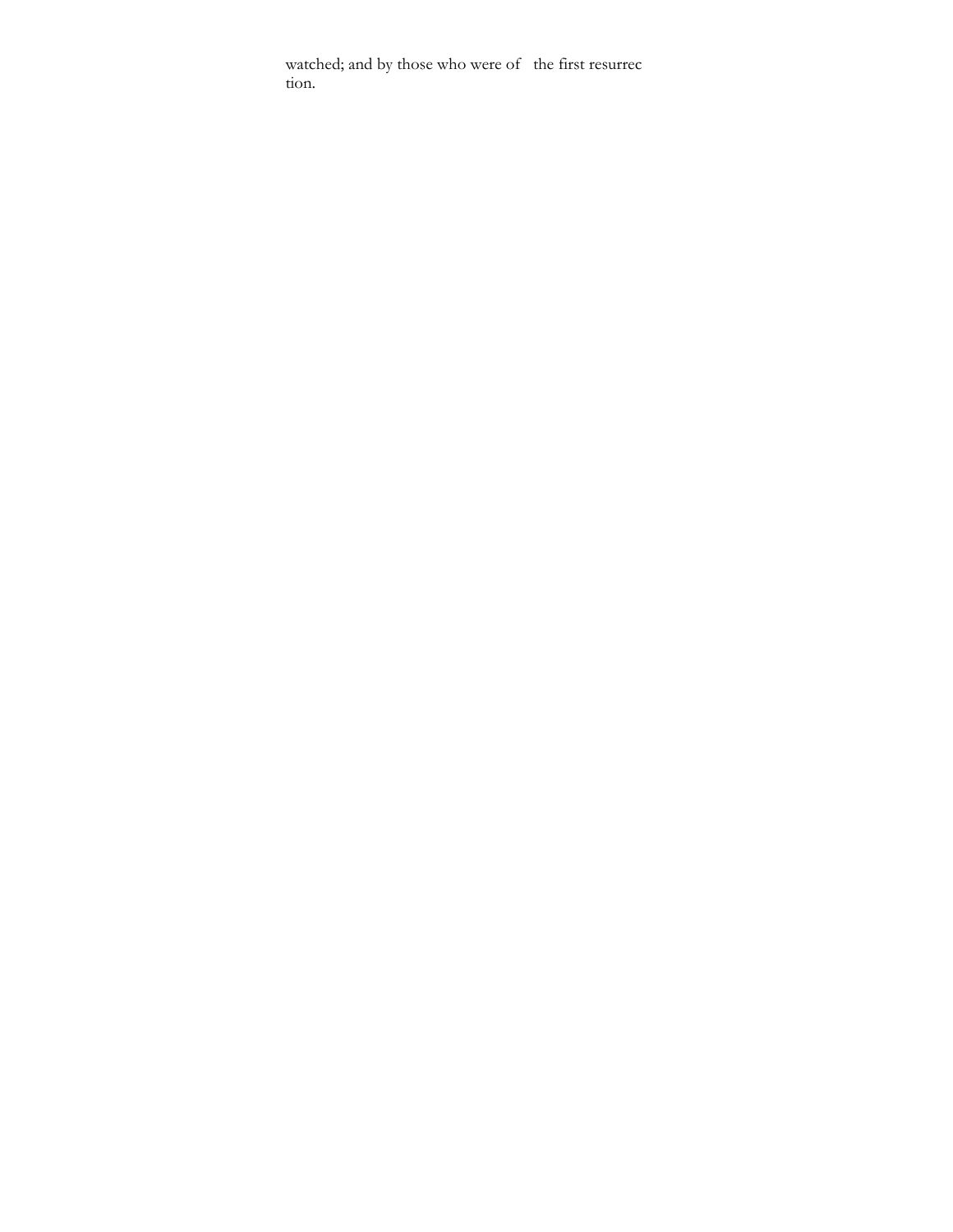## A CONTINUATION

## **CONCERNING**

## THE SPIRITUAL WORLD

### THE SPIRITUAL WORLD.

32. The spiritual world has been treated of in a special work on " Heaven and Hell," in which many things of that world have been described; and because every man after death comes into that world, his state then is also therein described. Who does not know that man will live after death, because he has been born a man, and created in the image of God, and because the Lord in His Word teaches this ? But what is the nature of his future life, has hitherto been unknown. It has been believed that he would then be a soul, of which no other idea was conceived than as of air or ether, in which would reside some capacity of thinking, without sight such as is of the eye, without hearing such as is of the ear, and without speech such as is of the mouth; when yet man is equally a man after death, and such a man as not to know otherwise than that he is still in the former world. He sees, hears, speaks as in the former world; he walks, runs, sits as in the former world; he eats and drinks as in the former world; he sleeps and wakes as in the former world; he enjoys

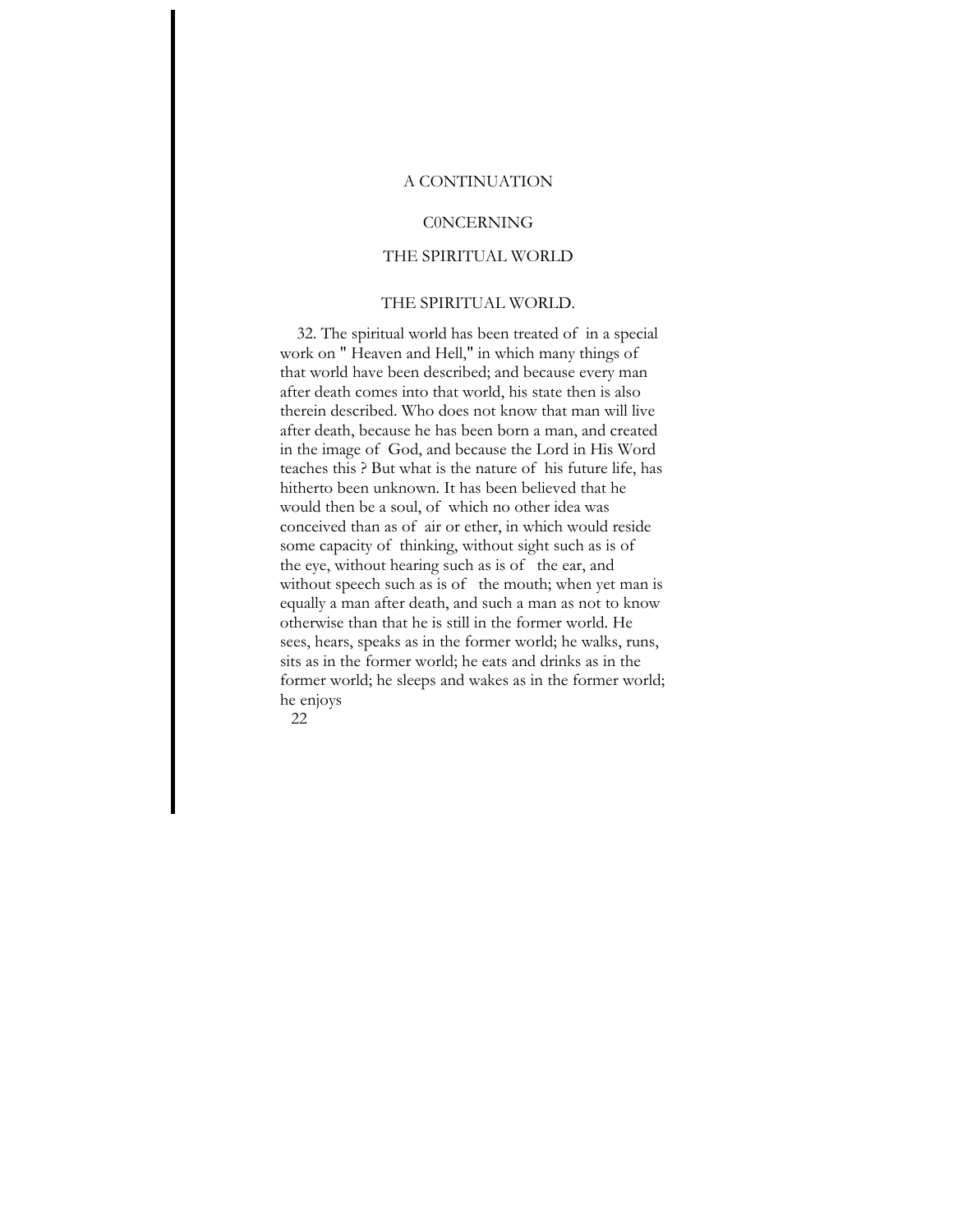marriage delight as in the former world; in a word, he is a man in all things and every respect. From which it is plain that death is only a continuation of life and only a transition.

33. There are many reasons why man has not known that this would be his state after death, and among them this, that he could not be enlightened, so little faith had he in tbe immortality of the soul. This may be evident from many, even the learned, who believe themselves to be like beasts, and only more perfect than they in being able to speak; and therefore in their heart they deny a life after death, although they profess it with ihe mouth. From this thought of theirs they have become so sensual that they could not believe that man is a man after death, because they do not see him with their eyes; for they say, How can a soul be such a man ? It is otherwise with those who belieVe that they will live after death i these think inwardly in themselves that they will come into heaven, will enjoy its delights with the angels, will see heavenly paradises, and will stand before the Lord in white garments, and so on. This is their interior thought; their exterior thought may wander from it, when they think of the soul from the hypothesis of the learned.

34. That man is equally a man after death, though he does not appear before our eyes, may be evident from the angels seen by Abraham, Gideon, Daniel, and other prophets; from the angels seen in the sepulchre of the Lord, and afterward many times by John in the Apocalypse; especially from the Lord Himself, Who showed to His disciples that He was a man by touch, and by eating, and yet became invisible to their eyes. That they saw Him, was because the eyes of their spirits were then open; and when they are opened, the things that are in the spiritual world appear just as clearly as those in the natural world.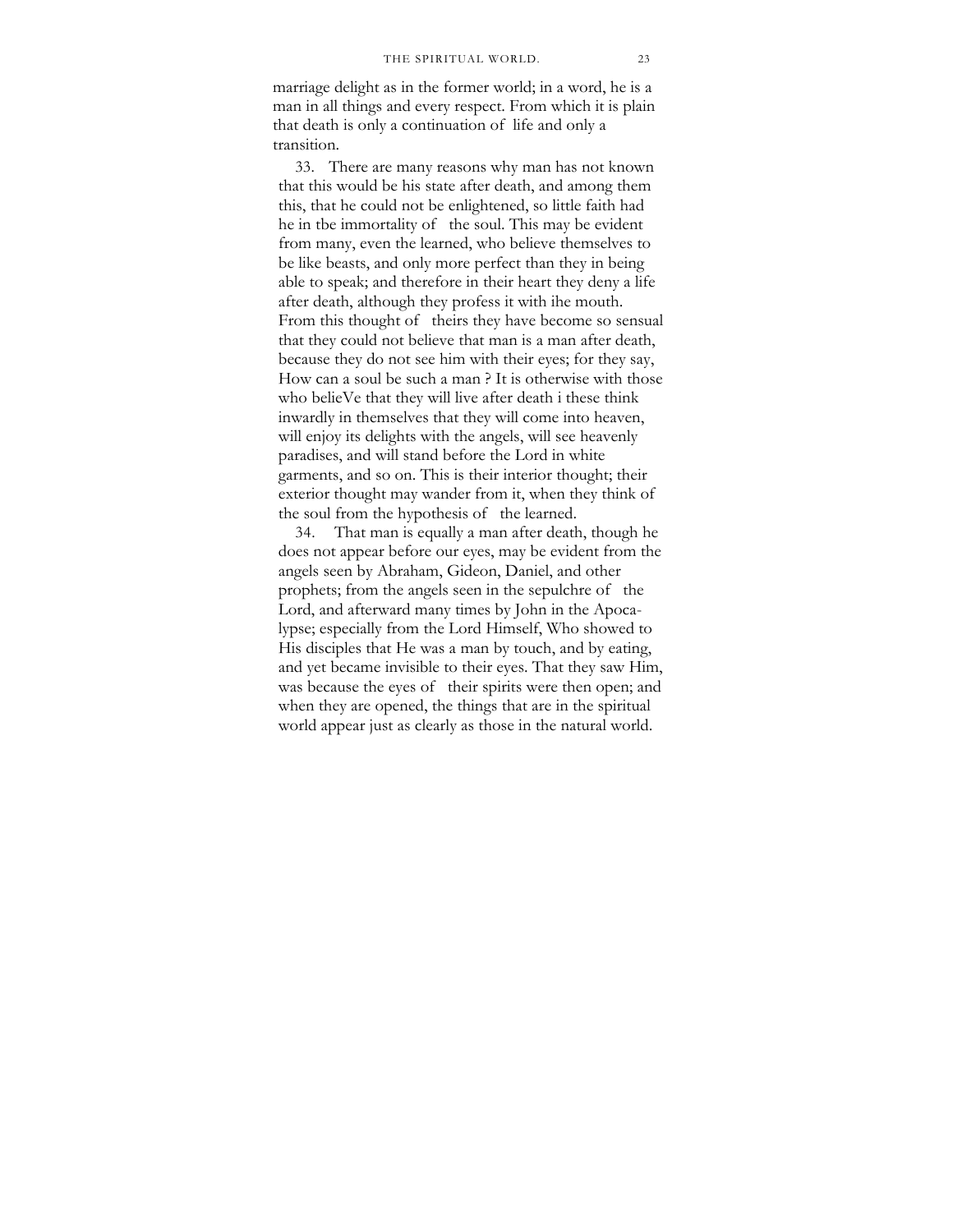#### 24 C0NTINUATI0N OF THE FINAL JUDGMENT.

35• Because it has pleased the Lord to open for me the eyes of my spirit, and to keep them open now for nineteen years, it has been given me to see the things which are in the spiritual world, and also to describe them. I can affirm that these things are not visions, but things seen in all wakefulness.

36. The difference between a man in the natural world, and a man in the spiritual world, is, that the latter man is clothed with a spiritual body, but the former with a natural body. And a spiritual man sees a spiritual man just as clearly as a natural man sees a natural man, but a natural man cannot see a spiritual man, nor can a spiritual man see a natural man, because of the difference between the natural and the spiritual, the nature of which difference can be described, but not in a few words.

37. of the things seen during so many years, I can mention the following—that there are lands in the spiritual world just as much as in the natural world, and hills and mountains, also plains and valleys, fountains and rivers, and lakes and seas; that there are paradises and gardens, and groves and woods; that there are palaces and houses; also that there are writings and books; and that there are professions and trades; and that there are precious stones, gold and silver; in a word, that there are all things and every thing which are in the natural world, and that in the heavens they are infinitely more perfect.

38. But the difference in general is this, that all the things in the spiritual world are from a spiritual origin, and hence as to essence are spiritual, for they are from the Sun there, which is pure love; while all the things in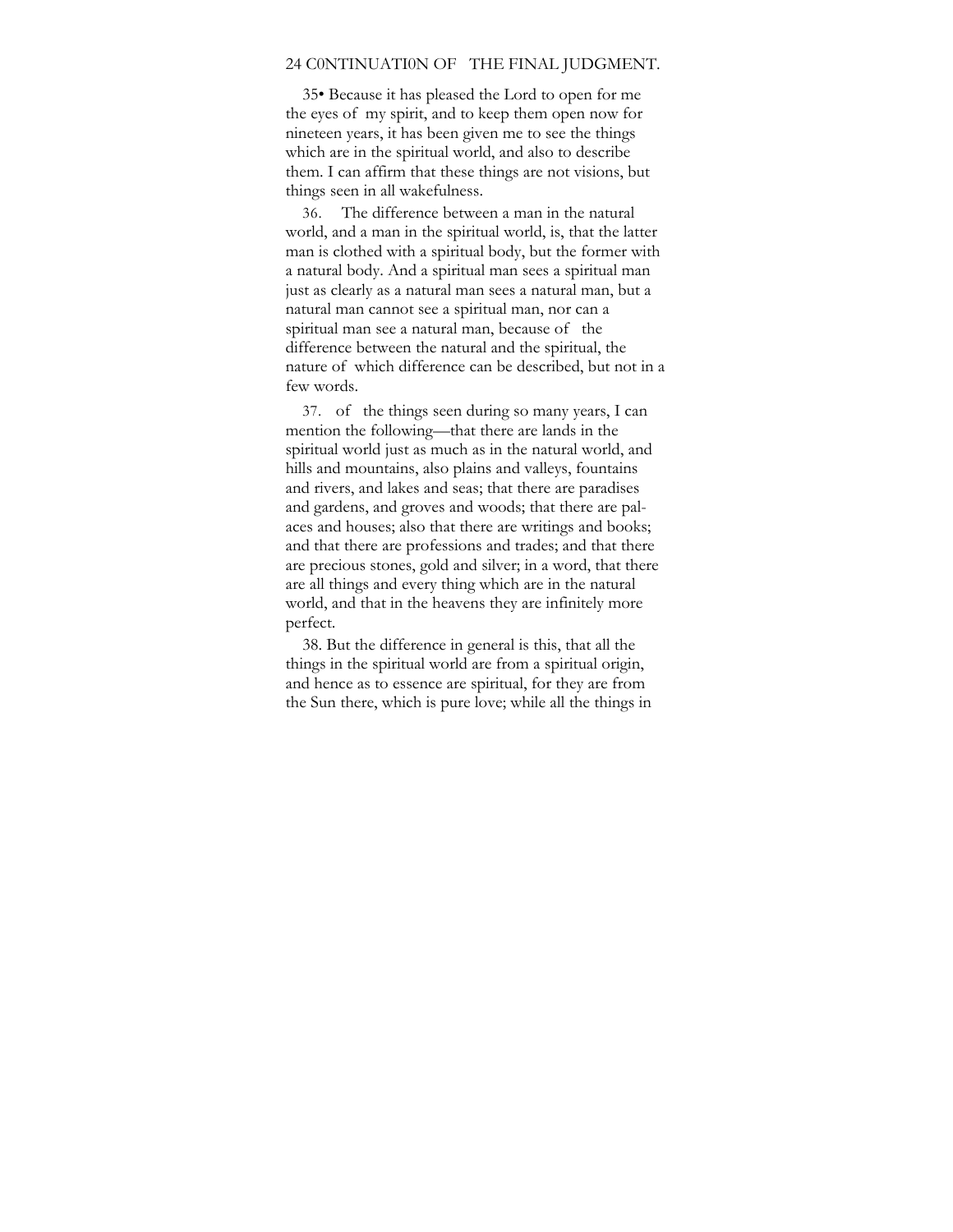the natural world are from a natural origin, and hence as to essence natural, for they are from the sun there, which is pure fire. For this reason a spiritual man must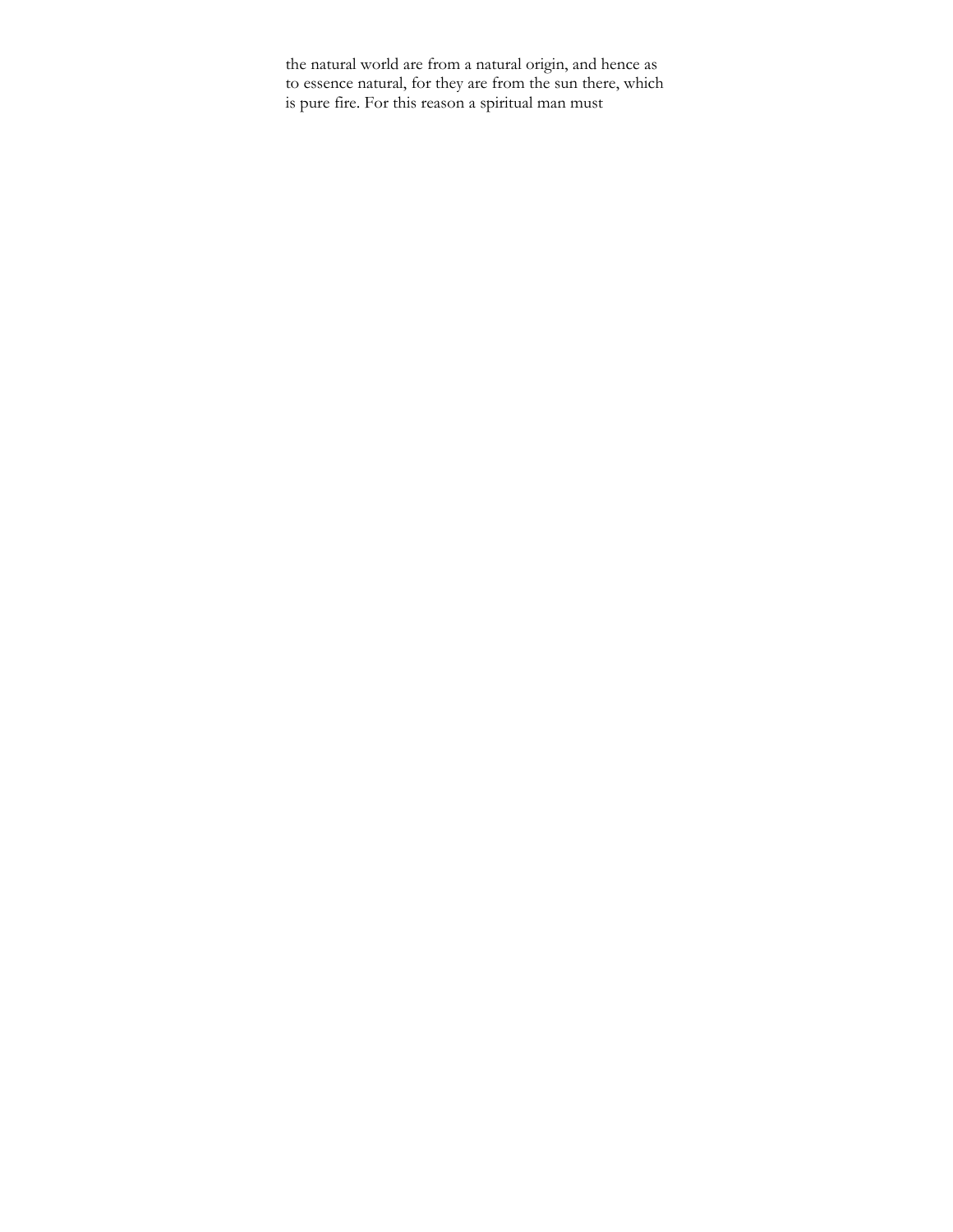## THE ENGLISH. 25

be nourished with food from a spiritual origin, as a natural man with food from a natural origin. Much more may be seen in the work on " Heaven and Hell."

## THE ENGLISH 1N THE SPIRITUAL WORLD.

39• There are two states of thought with man, an external and an internal; a man is in the external state in the natural world, and in the internal state in the spiritual world; these states make one with the good, but not with the wicked. What a man is as to his internal state, is rarely manifest in the natural world, since from childhood he has wished to be moral, and has learned to appear so; but in the spiritual world it clearly appears what he is; the spiritual light reveals this; man is also then a spirit, and a spirit is the internal man. Now because it has been given me to be in that light, and from that light to see of what nature the internal men are of one kingdom and another, and this by an intercourse of many years with angels and spirits, it is my duty to make it known, because it is of importance. Here I will say only something concerning the noble English nation.

40. The more excellent of the English nation are in the centre of all the Christians (see above, n. z0). That they are in the centre is because they have interior intellectual light. This is not apparent to any one in the natural world, but it is conspicuous in the spiritual world. They derive this light from the freedom of thinking, and thence of speaking and writing, in which they are. With others who are not in such freedom, the intellectual light is obscured, because it has no outlet. But this light is not active of itself, but is put into activity by others, especially by the men of renown and authority among them. As soon as anything is said by these, or any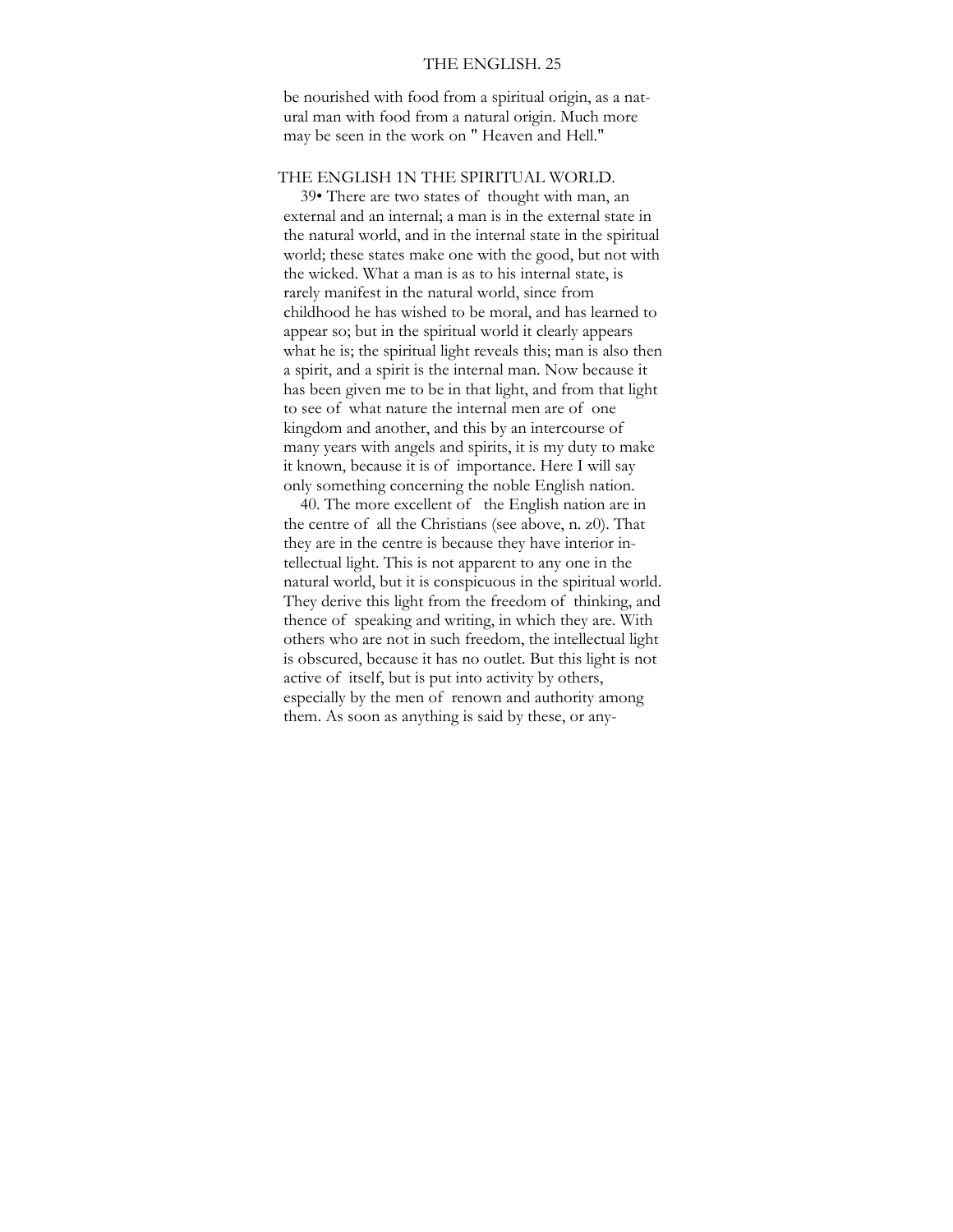26 C0NTINUATI0N OF THE FINAL JUDGMENT. thing approved by them is read, that light shines forth, but rarely before. For this reason governors are placed over them in the spiritual world, and priests are given them renowned for learning and distinguished ability, whose commands and monitions from this their natural disposition they cheerfully obey.

41. They rarely go out of their own society, because they love it as in the world they love their country. There is also a similarity of minds among them, from which they contract intimacy with friends of their own country, and rarely with others; they also render mutual aid to one another, and they love sincerity.

42. There are two great cities like London, into which most of the English come after death. It has been given me to see them, and also to walk through them. The middle of the one city is where in the London of England is the assembly of the merchants which is called the Exchange; and there dwell the governors. Above that middle is the east, below it is the west, on the right side is the south, on the left side is the north.

**2** In the eastern quarter dwell those who beyond the rest have led a life of charity, and there are magnificent palaces. In the southern quarter dwell the wise, with whom are many splendid things. In the northern quarter dwell those who more than others love freedom of speaking and writing. In the western quarter dwell those who profess faith; and to the right in this quarter is an entrance into the city, and an exit out of it; those who live evilly are there sent out. The Presbyters, who are in the west, and who, as has been said, profess faith, dare not enter the city through the broad streets, but through the narrower ways, since no inhabitants are tolerated in the city itself except those who are in the faith

3 of charity. I have heard them complaining of the preachers in the west, that they prepare their sermons with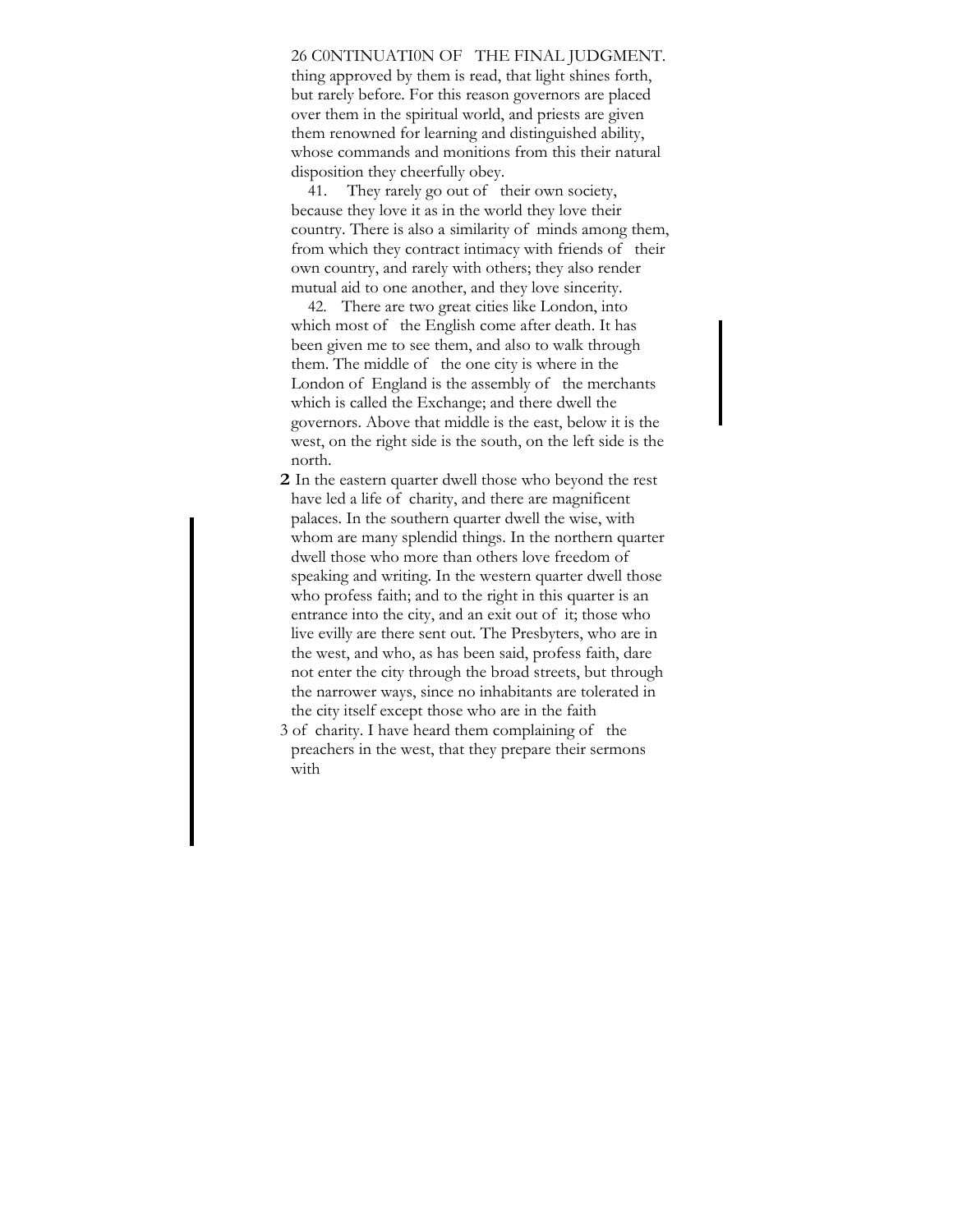#### THE ENGLISH. 27

such art and at the same time eloquence, and introduce justification by faith to them unknown, that they do not know whether good is to be done or not; they preach intrinsic good, and separate it from extrinsic good, which they sometimes call meritorious good, and thus not acceptable to God; but still they call it good, because it is useful. But when those who dwell in the eastern and southern quarter of the city hear such mystical sermons, they go out of the temples; and the preachers are afterward deprived of the priesthood.

43. The other great city like London, is not in the Christian centre (of which n. 20), but lies beyond it in the north. Into this after death come those who are interiorly evil. In the centre of it there is open communication with hell, by which in turn they are absorbed.

44. I Onceheard Presbyters from England speaking among themselves of faith alone; and I saw a certain image made by them, which represented faith alone. It appeared in the obscure light like a great giant, and before their eyes like a beautiful man; but when light from heaven was let in, the upper part appeared like a monster, and the lower part like a serpent, not unlike Dagon, the idol of the Philistines, as it is described. On seeing which they went away, and it was cast by those who stood by into a stagnant pool.

45. From those who are f10m England in the spiritual world, it is perceived that they have as it were a twofold theology, one from the doctrine of faith, and the other from the doctrine of life; from the doctrine of faith for those who are initiated into the priesthood, and from the doctrine of life for those who are not initiated into the priesthood, and are commonly called the laity. The latter doctrine shows itself in the exhortation read in the churches on any Sabbath day to those who come to the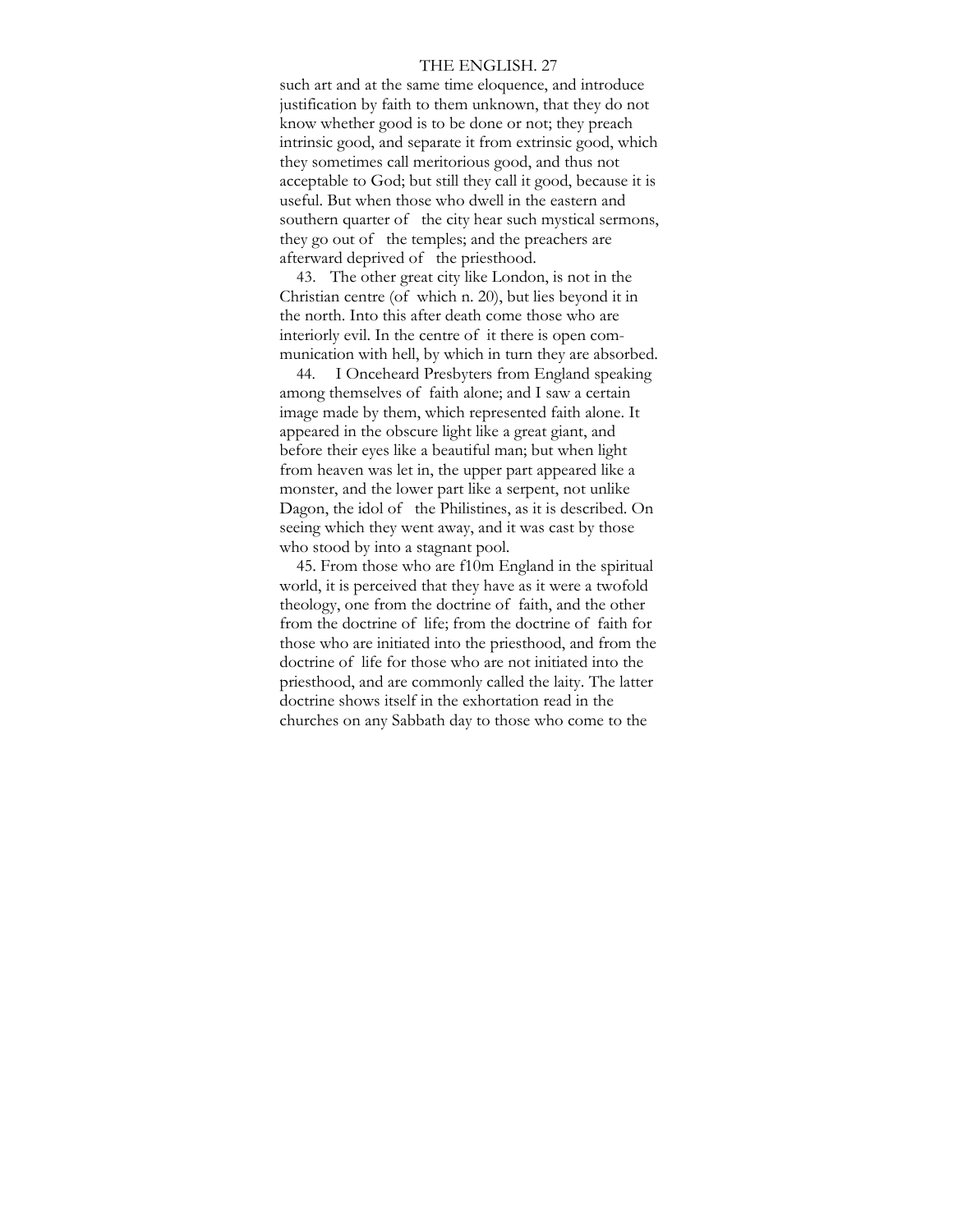sacrament of the Supper; in which it is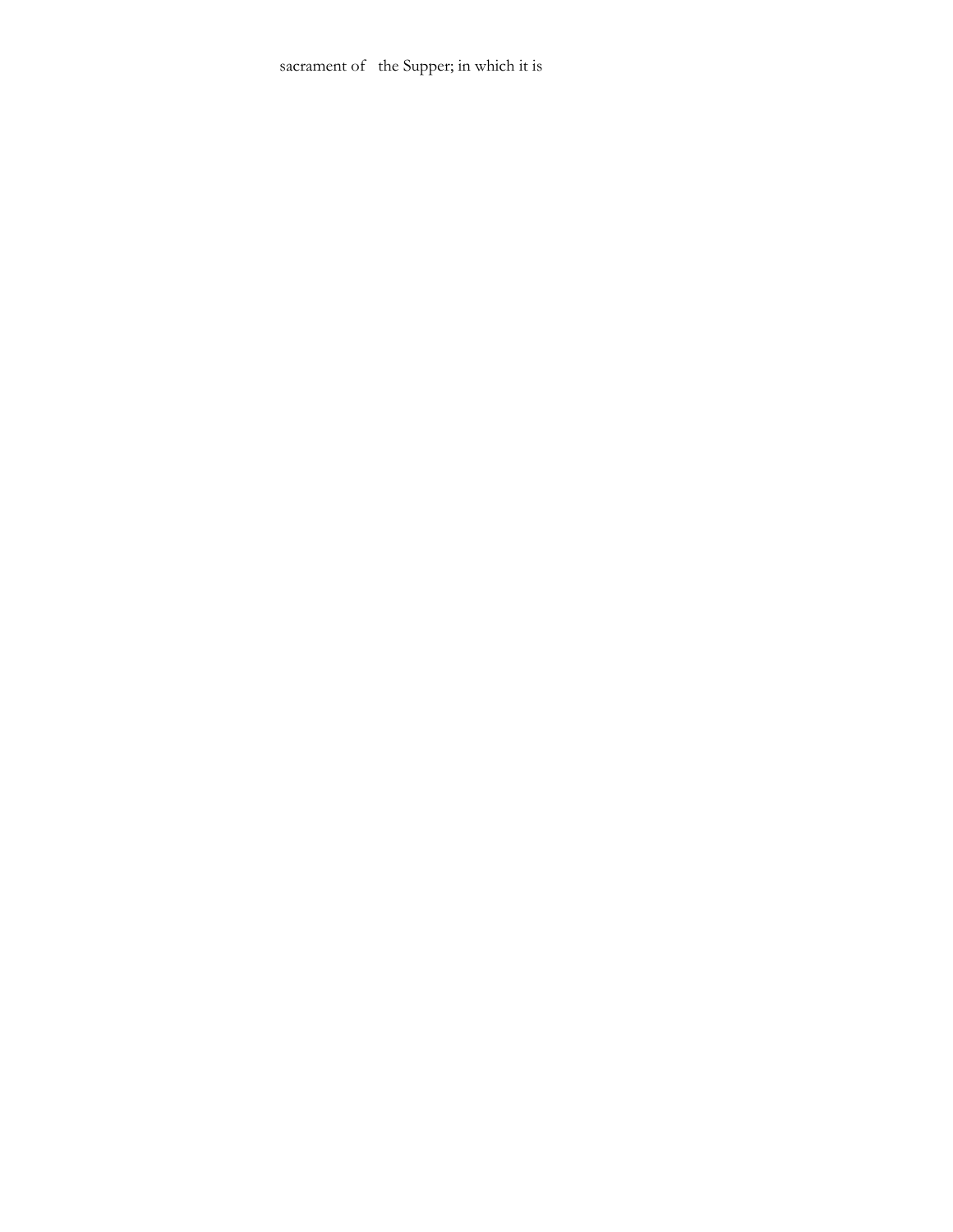# 28 C0NTINUATI0N of the FINAL JUDGMENT.

openly said that if they do not shun evils as sins, they cast themselves into eternal damnation, and moreover if they should approach the holy communion, the devil will enter into them as into Judas. As to the non-agreement of this doctrine of life with their doctrine of faith, I have sometimes spoken with the priests, who answered nothing, but thought what they dared not utter. That exhortation may be seen in the " Doctrine of Life for the New Jerusalem " (n. 5-7).

46. I have quite often seen a certain Englishman who became famous by a book published some years ago, in which he attempted to establish the conjunction of faith and charity by the influx and interior operation of the Holy Spirit. He held that this influx affected man in an inexpressible manner, without his consciousness, but did not touch, still less manifestly move the will or excite the thought of man to do anything of himself, except by permission— to the end that nothing of the man might enter into the Divine Providence as one with it; and thus evils might not appear before God; thereby excluding the outward practices of charity for the sake of anyihing of salvation, but favoring them for the sake of the public good. Because his arguments were ingenious, and the snake in the grass was not seen, his

**2** book was received as most orthodox. The author retained the same dogma after his departure from the world, nor could he recede from it, because it was confirmed in him. The angels spoke with him, and said that this dogma was not the truth, but only subtlety with eloquence, and that the truth is, that man ought to shun evil and do good as if from himself, yet with the acknowledgment that it is f10m the Lord; and that there is no faith before this, still less is the thought faith, which he calls faith. And because this was opposed to his dogma, it was permitted him of his own sagacity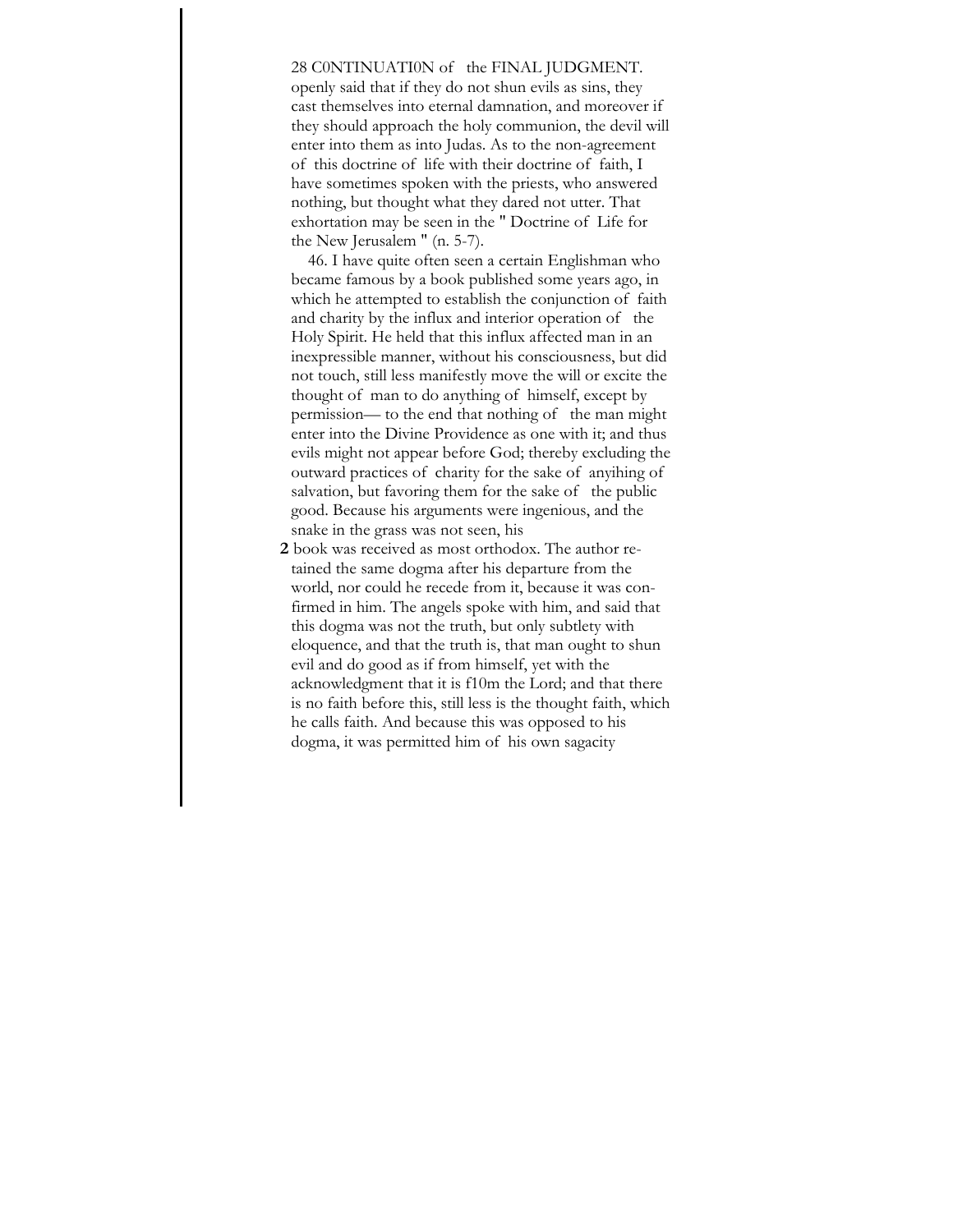#### THE DUTCH. 29

to inquire further, whether such unknown influx and internal operation without external operation of man is given. He was seen then to strain his mind, and to wander in thought in various ways, always in the persuasion that man is no otherwise restored to integrity and saved. But whenever he came to the end of the way, his eyes were opened and he saw that he was wandering, which he also confessed to those present. **I** saw 3 him thus wandering for two years, and at the end of his journeying confessing that such influx is not given, unless evil in the external man is removed, which is effected by shunning evils as sins as from one's self; and **I** heard him at length saying, that all who confirm themselves in that heresy, would be insane from the pride of their own intelligence.

47. I spoke with Melanchthon, and then asked him in what state he was, to which he was not willing to reply. So I was informed of his lot by others, which is that he is alternately in an arched stone chamber, and in hell; and that in the chamber he appears clothed in a bear's skin because of the cold; and that because of the filth there he does not admit to his chamber the strangers from the world who desire to visit him on account of the fame of his name. He still speaks of faith alone, which he did more than others to establish in the world.

# THE DUTCH IN THE SPIRITUAL WORLD.

48. It was said above (n. 20) that Christians with whom the Word is read and the Lord is worshipped, are **in** the middle of the nations and people of the whole spiritual world, because the greatest spiritual light is with them, and the light is thence as from a centre radiated into all the circumference, even to the remotest, and enlightens— according to what was told in the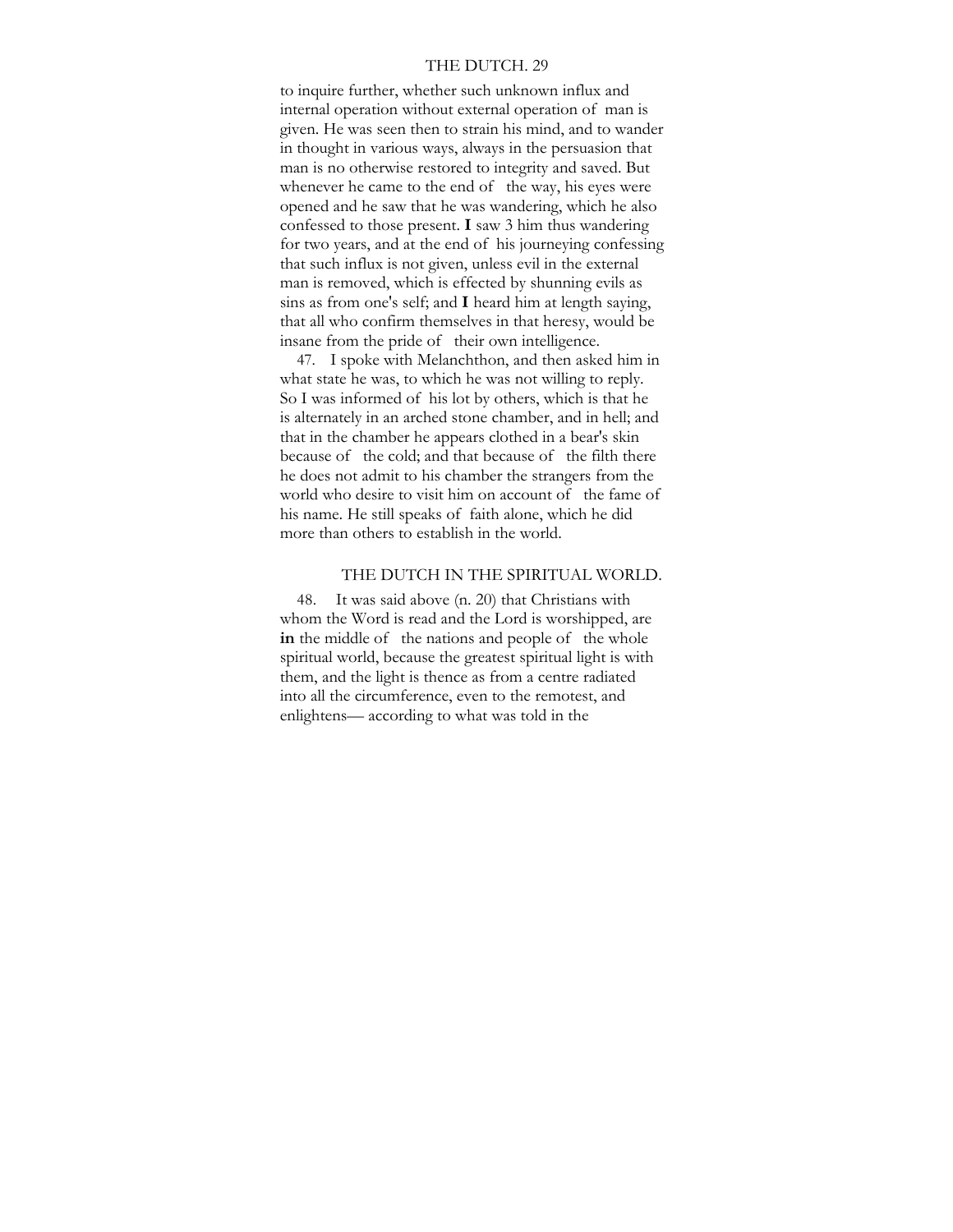30 C0NTINUATION of the FINAL JUDGMENT.

" Doctrine of the New Jerusalem concerning the Sacred Scripture " (n. 104-113). In this middle the Reformed Christians were allotted places according to their reception of spiritual light from the Lord; and because the English have that light stored up with themselves in their intellectual part, therefore they are in the inmost of that middle; and because the Dutch hold that light more nearly conjoined to natural light, and hence there does not appear with them such brightness of light, but in place of it something not transparent, receptive of rationality from spiritual light and at the same time from spiritual heat, in that middle Christian region they have obtained dwellings in the east and south — in the east from the faculty of receiving spiritual heat, which to them is charity; and in the south from the faculty of

- **2** receiving spiritual light, which to them is faith. That the quarters in the spiritual world are not as the quarters in the natural world, and that dwellings according to the quarters are dwellings according to the reception of faith and love, and that in the east are those who excel in love and charity, and in the south those who excel in intelligence and faith, may be seen in the work
- 3 on " Heaven and Hell " (n. 141-153). The reason why they are in these quarters of the Christian middle region, is also because trade is their final love, and money is the mediate subserving love, and that love is spiritual; but where money is the final love, and trade is the mediate subserving love, the love is natural, and partakes of avarice. In the above-mentioned spiritual love, which regarded in itself is the common good, in which and from which is the good of one's country, the Dutch are superior to others.

49• The Dutch adhere more firmly than others to the principles of their religion, nor are they drawn away from them; and if they are convinced that one or an-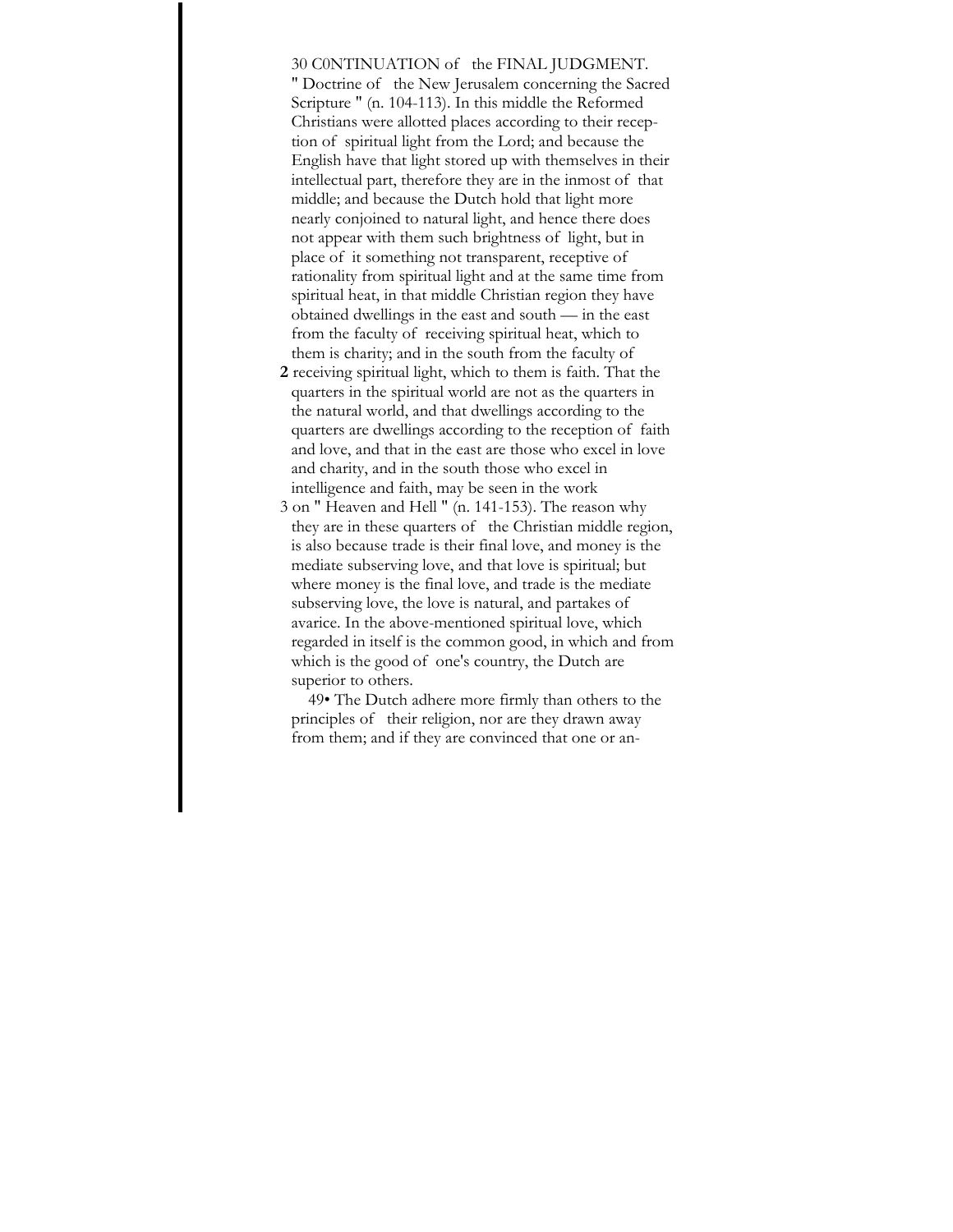### THE DUTCH. 31

other of them is erroneous, still they d0 not assert it, but turn themselves back, and remain unmoved. Thus also they remove themselves from the interior intuition of truth; for they keep their reason under obedience respecting spiritual things. Because they are such, therefore after death when they come into the spiritual world, they are prepared altogether differently from the rest for receiving the spiritual of heaven, which is Divine truth. They are not taught, because they are not receptive; but what heaven is, is described to them, and afterward it is given to them to ascend there and see it; and then whatever agrees with their genius is imparted to them; thus when sent down they return to their people with a strong desire for heaven. If they **2** do not then receive this truth, that God is one in person and in essence, and that this God is the Lord, and that in Him is the Trinity; and also this truth, that faith and charity in knowledge and speech do not effect anything without a life of them, and that they are given by the Lord when evils are shunned as sins; and if when taught they turn themselves away from these things, and still think of God as being three as to persons, and of religion only that there is such a thing, they are reduced to poverty, and their trade taken away from them, until they see themselves reduced to a standstill. Then they are led to those who have an abundance of all things, and with whom trade flourishes, and there the thought is insinuated into them from heaven, whence it is that they are such, and at the same time a reflection upon their faith concerning the Lord, and upon their life, that they are averse to evils as sins. In a little time they also inquire, and perceive an agreement with their own thought and reflection; this is done repeatedly. At length of themselves they think that, in order to come out of their poverty, they must believe and do the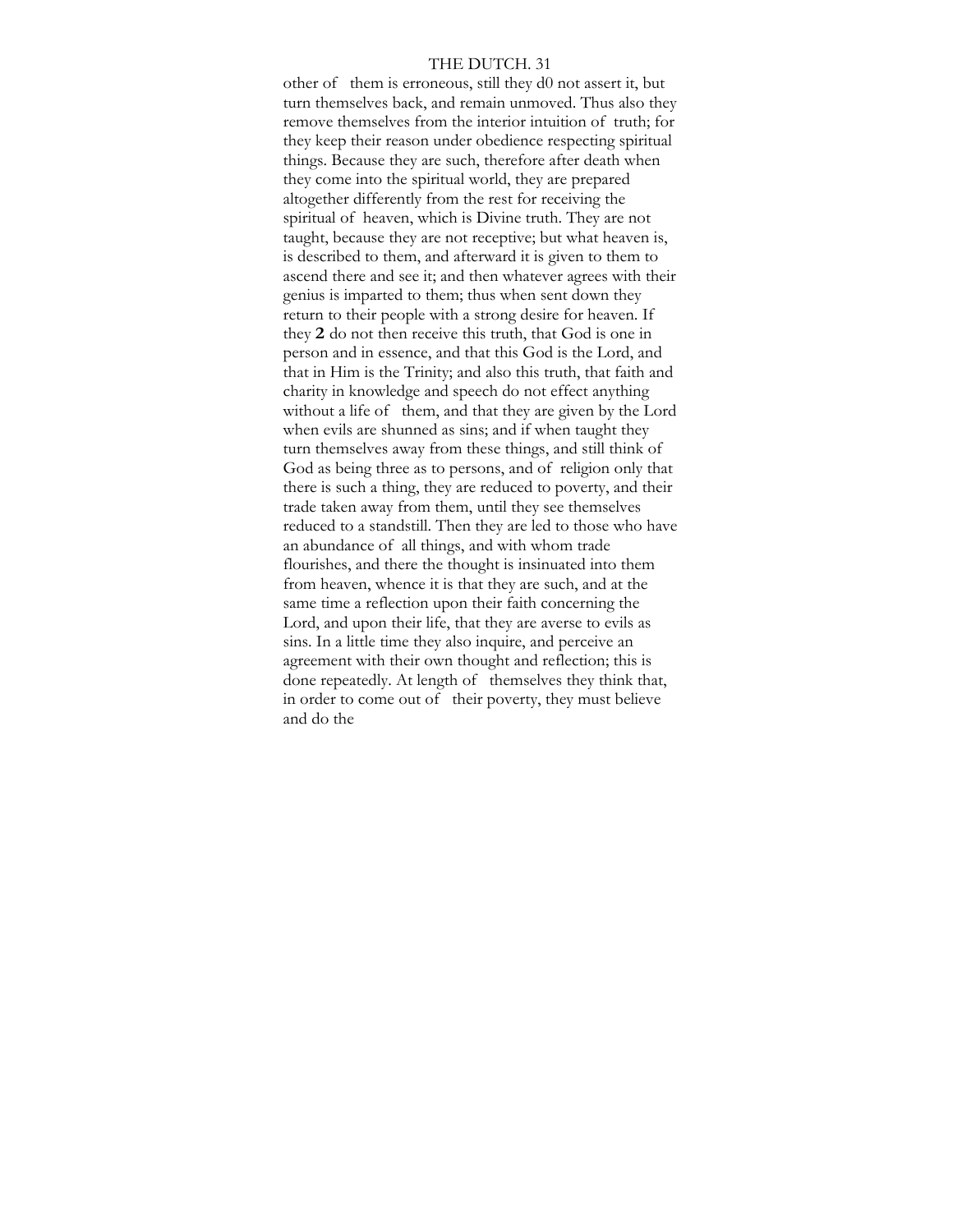# 32 C0NTINUATION of the FINAL JUDGMENT.

same. Then as they receive that faith and live that life of charity, opulence and enjoyment of life are given them. In this manner those who in the world have led any life of charity, are amended by themselves, 3 and not by others, and are prepared for heaven. These afterward become more constant than others, so that they may be called constancies; nor do they suffer themselves to be led away by any reasoning, fallacy, or obscurity induced through sophistries, and by an absurd view drawn from confirmations alone.

50. The Dutch are well distinguished from others in the spiritual world, because they appear in similar garments to those they wear in the natural world, with the difference, that those are in more shining ones who receive that spiritual faith and life. That they appear in similar garments, is because they remain constant in the principles of their religion, and in the spiritual world all are clothed according to their religious principles; wherefore those who are in Divine truths have white garments, and of fine linen.

51. The cities in which the Dutch dwell, are guarded in a peculiar manner; all the streets in them are covered, and in the streets are gates, in order that they may not be viewed from the rocks and hills around. This they do on account of the prudence implanted in them of concealing their plans, and of not divulging their intentions; for these in the spiritual world are brought to light by inspection. Any one who comes into the city with the design of exploring their state, when he is about to go away, is led to the closed gates of the city, and is thus led back and forth to many gates, and this even to extreme weariness, and then sent away— this to the end that he may not come again.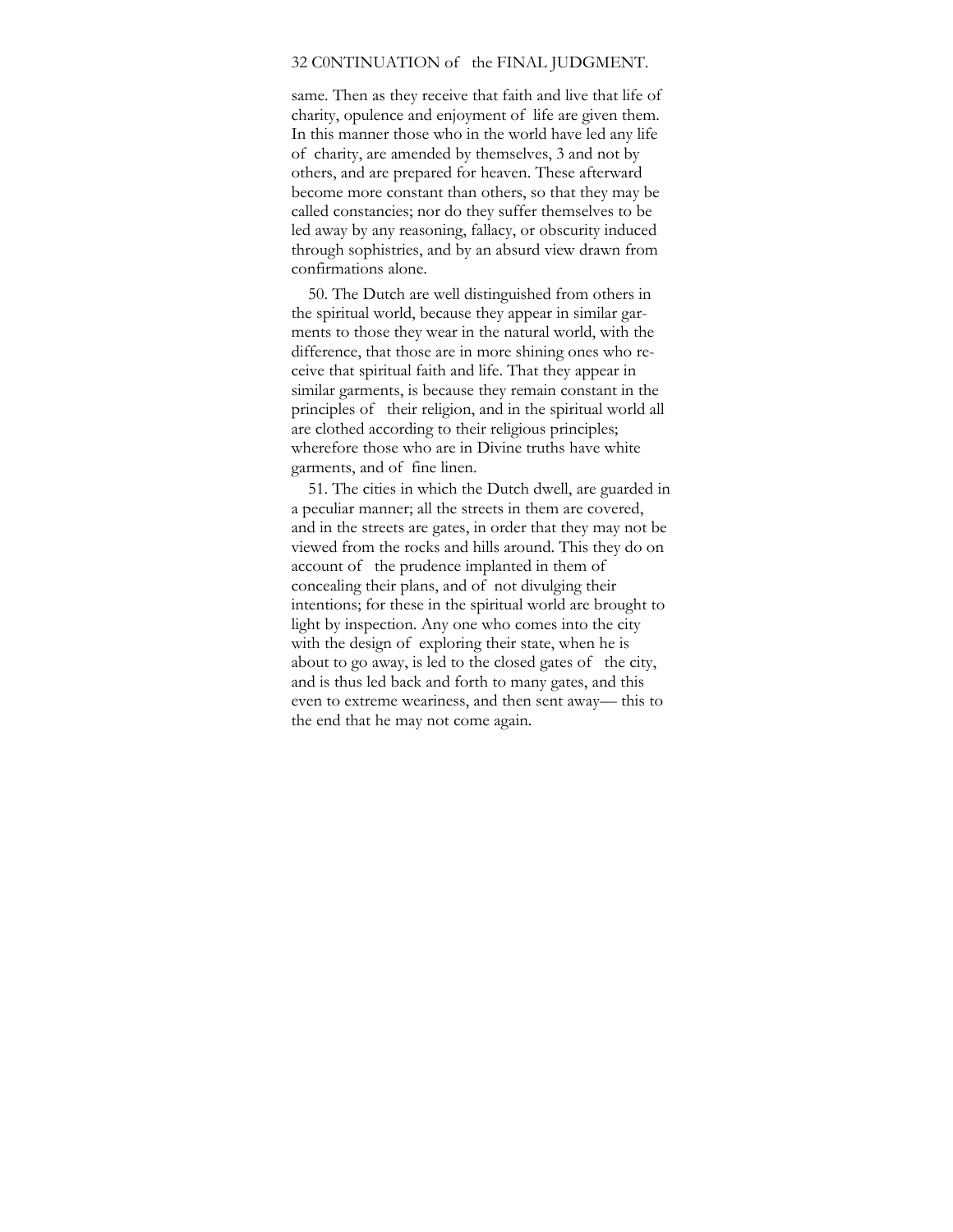2 Wives who claim dominion over their husbands, dwell at one side of the city, nor do they meet them oftener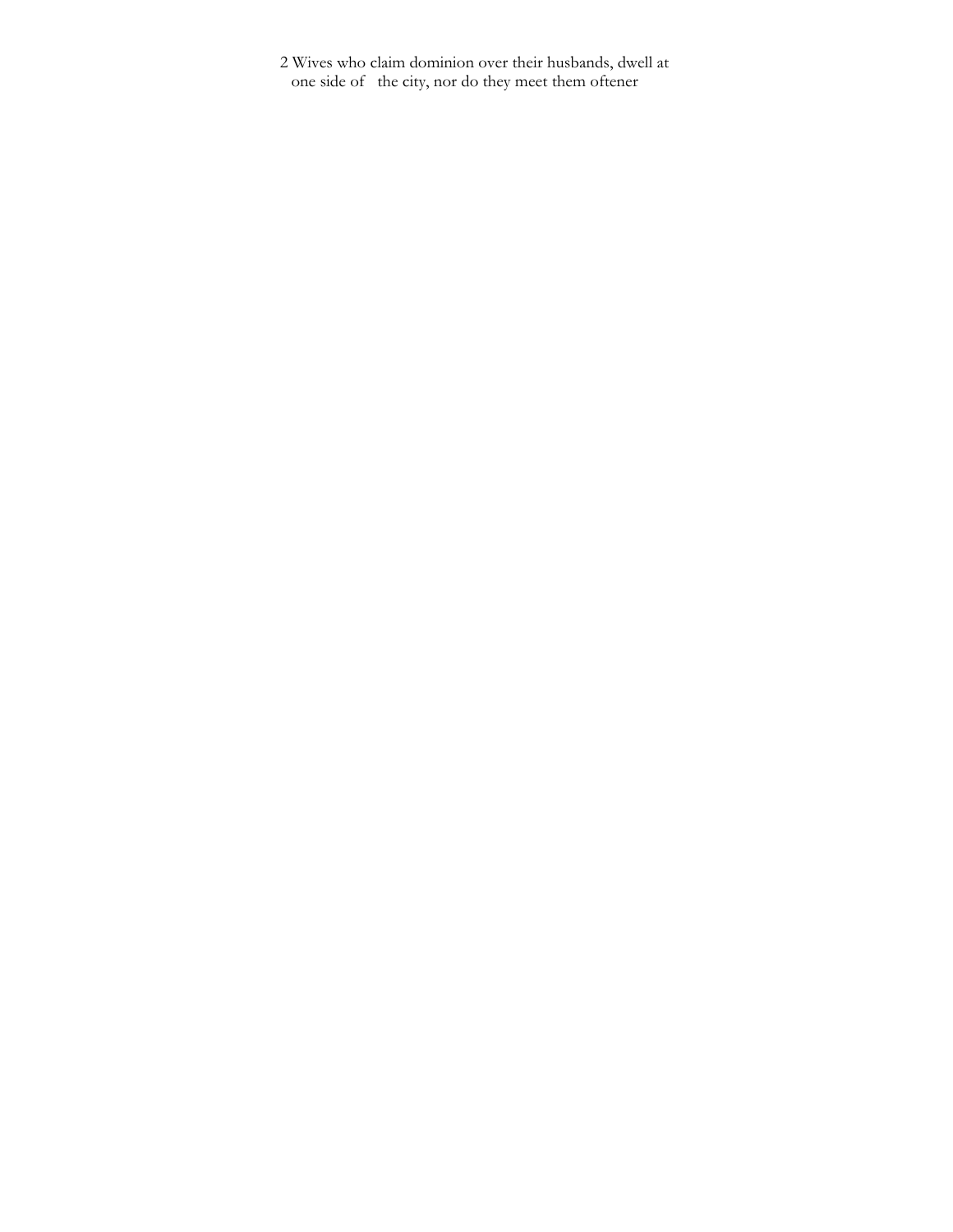#### THE DUTCH. 33

than when they are invited, and this in a formal manner; and then the husbands lead them to houses where married pairs live without dominion of one over tbe other, and show them how well kept and adorned their houses are, and how enjoyable their life is, and this from mutual and marriage love. These wives on observing this and being affected by it, desist from dominion, and then they liVe together and obtain a dwelling nearer the middle, and are called angels. The reason is, that marriage love is a heavenly love, which is without dominion.

53. In the days of the final judgment I saw many thousands of that nation cast out of the cities there, and from the villages and countries around, who in the world had done nothing of good from any religion or conscience, but only for fame, that they might appear sincere for the sake of gain; for such when the prospect of fame and gain is taken away, which is done in the spiritual world, then rush into every wickedness, robbing whomsoever they meet, when in the fields and outside the cities. I saw them cast into a fiery gulf, extending under the eastern tract, and into a dark cavern, extending under the southern tract. This casting out was seen on the ninth day of January, 1757. Those were left among whom was religion, and a conscience from religion.

54. I spoke, but only once, with Calvin. He was in a society of heaven which is seen in front above the head; and he said that he did not agree with Luther and Melanchthon about faith alone, because works are so often mentioned in the Word, and doing them is commanded, and therefore faith and works ought to be conjoined. I heard from one of the governors of that society, that Calvin was accepted in his society, because he was upright, and made no disturbance.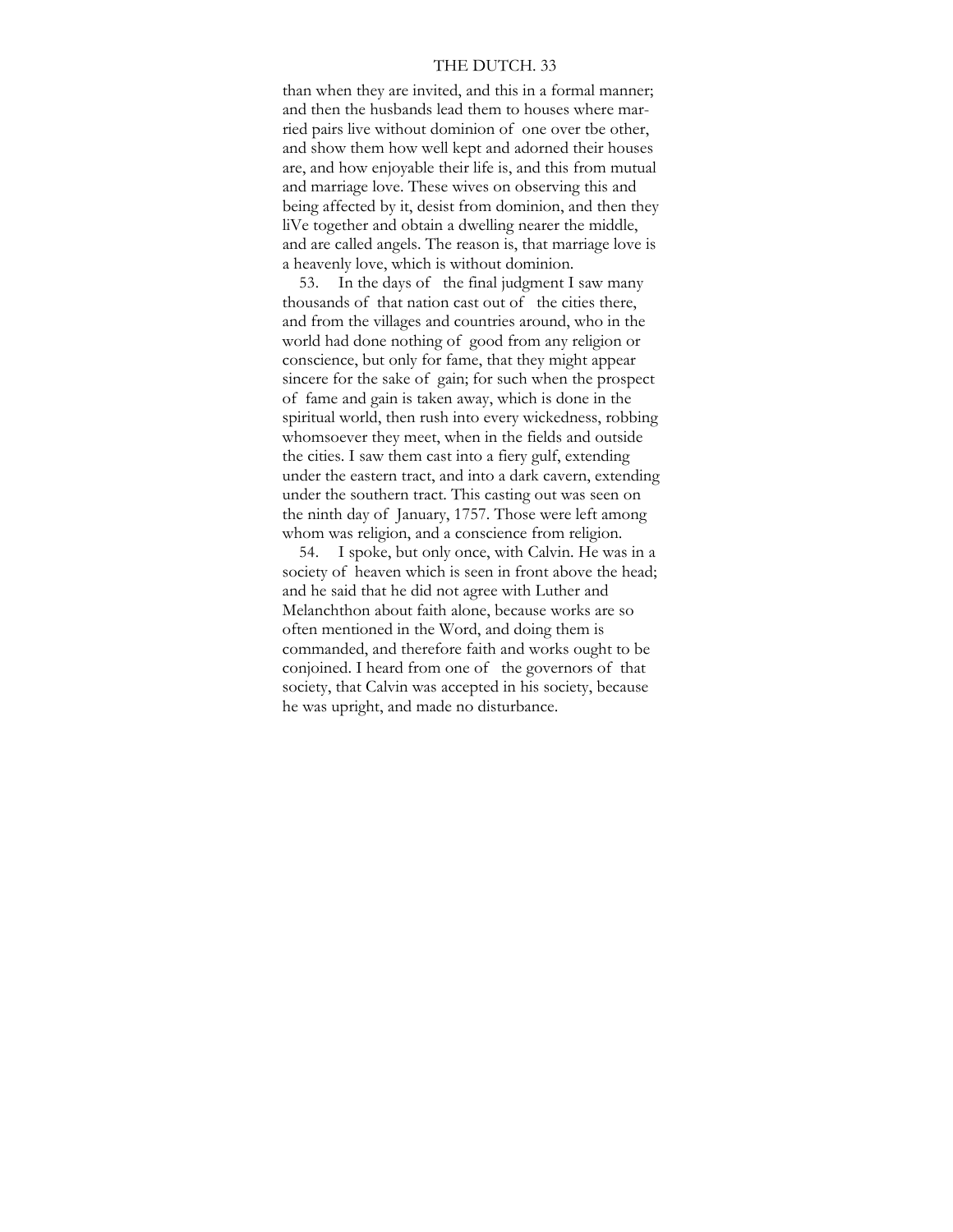# 34 C0NTINUATION of the FINAL JUDGMENT.

55. What Luther's lot is will be told elsewhcre, for I have often heard and seen him — only this now, that he has frequently wished to recede from his faith alone, but in vain; and that he is therefore still in the world of spirits, which is mediate between heaven and hell; and that he sometimes suffers hard things there.

# THE PAPISTS IN THE SPIRITUAL WORLD.

56. The Papists and the final judgment upon them have been treated of in the little work on " The Final Judgment " (n. 53-64). The Papists in the spiritual world appear around the Reformed, and are separated from them by an interval, which it is not permitted them to pass. Yet those who are of the order of the Jesuits, by secret arts procure for themselves communications, and also send out emissaries by unknown paths to seduce; but they are traced out, and after being punished, are either sent back to their companions, 0r cast into hell.

57. - Since the final judgment their state has been so changed that they are not permitted to gather themselves together in congregations, as before; but ways are appointed to every love, both good and evil, which those who arrive from the world forthwith enter, and go to a society corresponding to their love. Thus the evil are brought to a society which is in conjunction with the hells, and the good to a society which is in conjunction with the heavens; in this way precaution is taken, that they may not form artificial heavens for themselves as before. Such societies in the world of spirits, which is mediaie between heaven and hell, are innumerable i for they are as many as are the genera and species of good and evil affections; and in the meantime, before they are either taken up into heaven or cast down into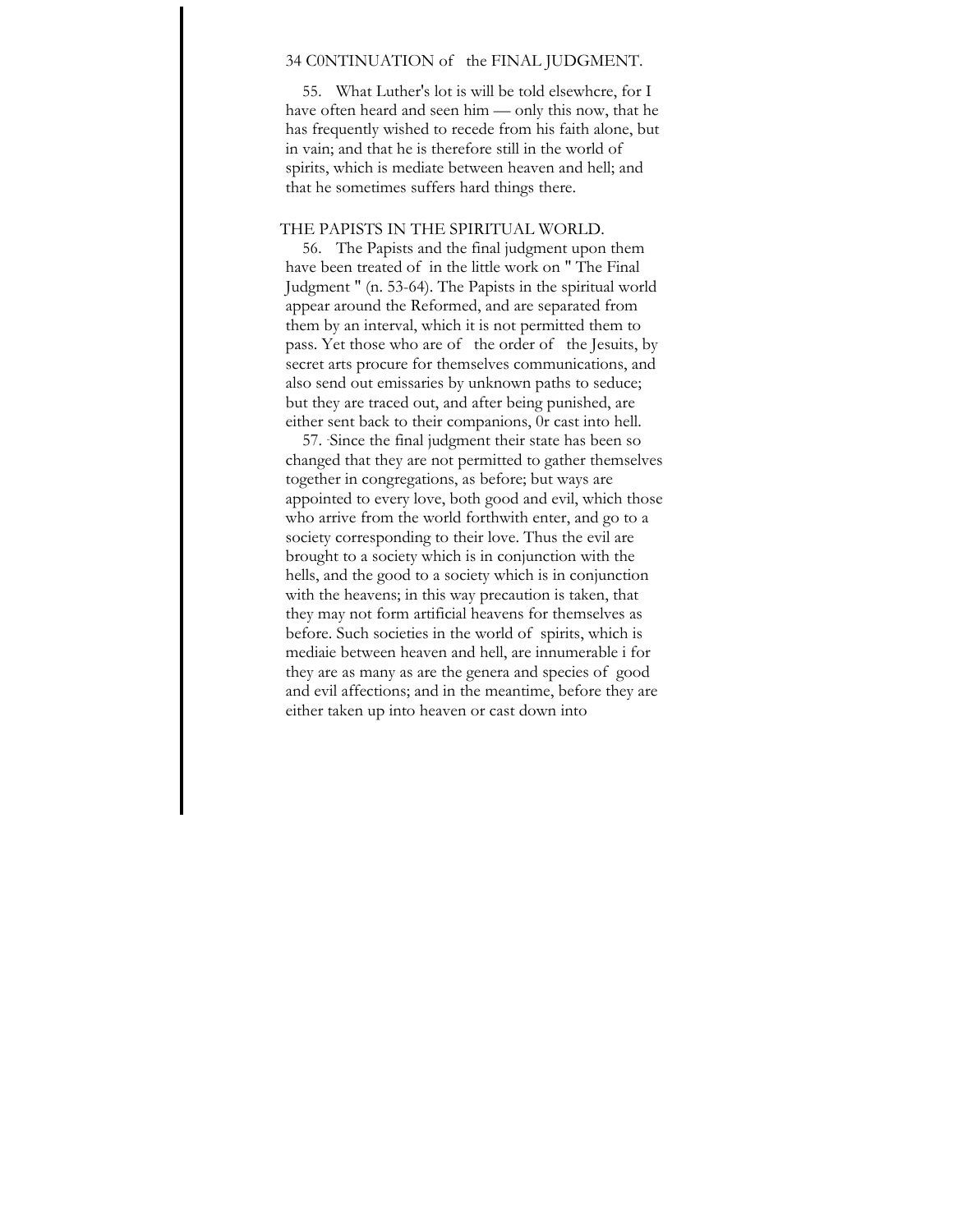#### THE PAPISTS. 35

hell, they are in spiritual conjunction with the men of the world, for the reason that these also are in the midst between heaven and hell.

58. All those of the Papists who haVe not been complete idolaters, and have from religion out of a sincere beart done good works, and have also looked to the Lord, are led to societies instituted in the confines toward the Reformed, and are there instructed, and the Word is read to them, and the Lord is preached; and those who then receiVe truths and apply them to life, are taken up into heaven and become angels. There are many such societies of them in every quarter, and they are guarded on all sides from the deceitful and cunning machinations of the monks, and from the leaven of Babylon. Moreover, all their infants are in heaven, who, because educated by the angels under the auspices of the Lord, are ignorant of the falsities of the religion of their parents.

59• All who come into the spiritual world from the earth, are in the beginning kept in the confession of faith and in the religion of their country; so also are the Papists. Wherefore, they always have some representative Pope set over them, whom they adore with the same ceremony as in the world. Rarely does any Pope in the world act the Pope there; but still he who was Pope at Rome twenty years ago,\* was set over them, because he cherished in his heart that the Word was more holy than is believed, and that the Lord should be worshipped. But after he had filled the Papal office for some years, he abdicated it, and betook himself to the Reformed Christians, among whom he still is, and enjoys a happy life. It was given me to speak with him, and he said that he adores the Lord alone, because He is God, Who has power over heaven and earth, and that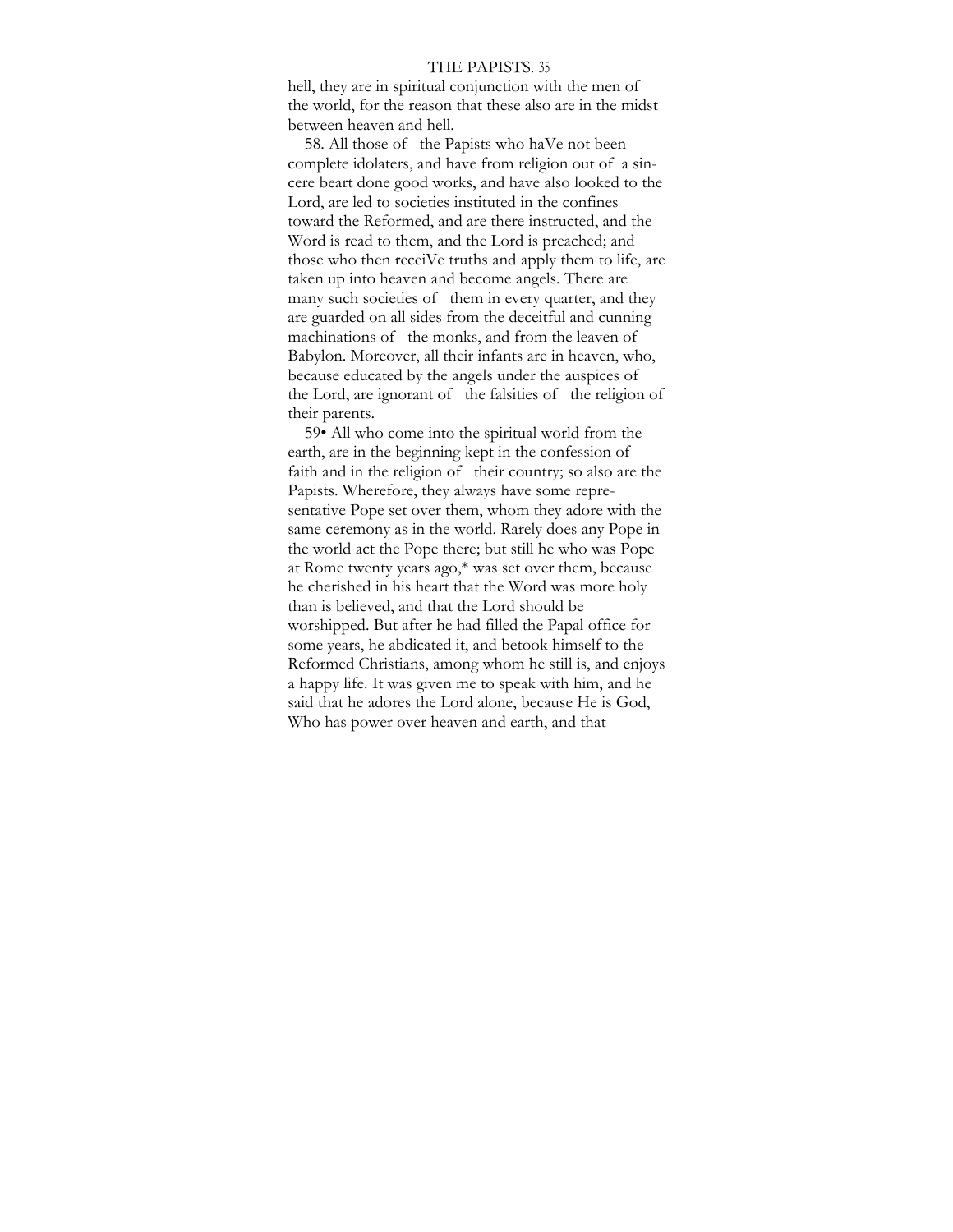\* This was published in 1763.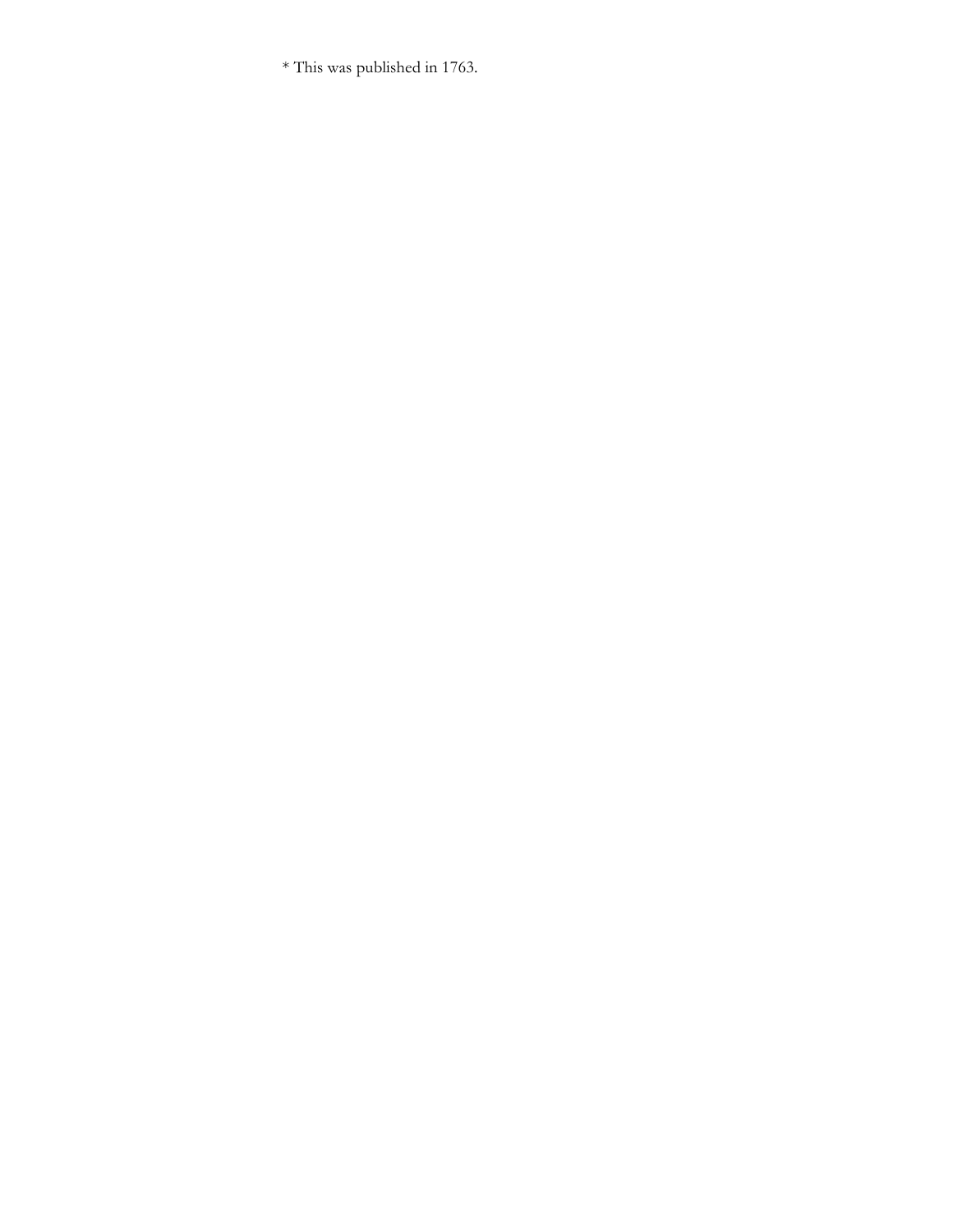### 36 C0NTINUATI0N of the FINAL JUDGMENT.

the invocations of the saints, and also their masses, are idle; and that in the world he intended to restore the church, but that he was not able, for reasons which he also stated. I saw him, when the great northern city of the Papists was destroyed on the day of the final judgment, carried out on a couch, and taken to a place of safety. Quite a different thing happened to his successor.

60. TO these things it is permitted to add something memorable. It was given me to speak with Louis XIV., grandfather of the reigning king of France, who while he was in the world, worshipped the Lord, read the Word, and acknowledged the Pope only as the head of the church; wherefore in the spiritual world he is in great honor, and the ruler of the best society of the French nation. OnceI saw him descending as it were by ladders; and after he descended I heard him saying that it seemed to him as if he were at Versailles, and then there was silence for about half an hour. This being ended, he said that he had spoken with the king of France, his grandson, concerning the Bull Unigenitus, that he should desist from his former design, and not accept it, because it was detrimental to the French nation. He said that he had insinuated this into his thought profoundly. This took place in the year 1759, on the thirteenth day of December, in the evening, about eight o'clock.

## THE POPISH SAINTS 1N THE SPIRITUAL WORLD.

61. It is known that man has from his parents implanted or hereditary evil, but it is known to few in what this consists. It consists in the love of rule, which is such that so far as the reins are given it, it bursts forth, till it burns with the lust of ruling over all, and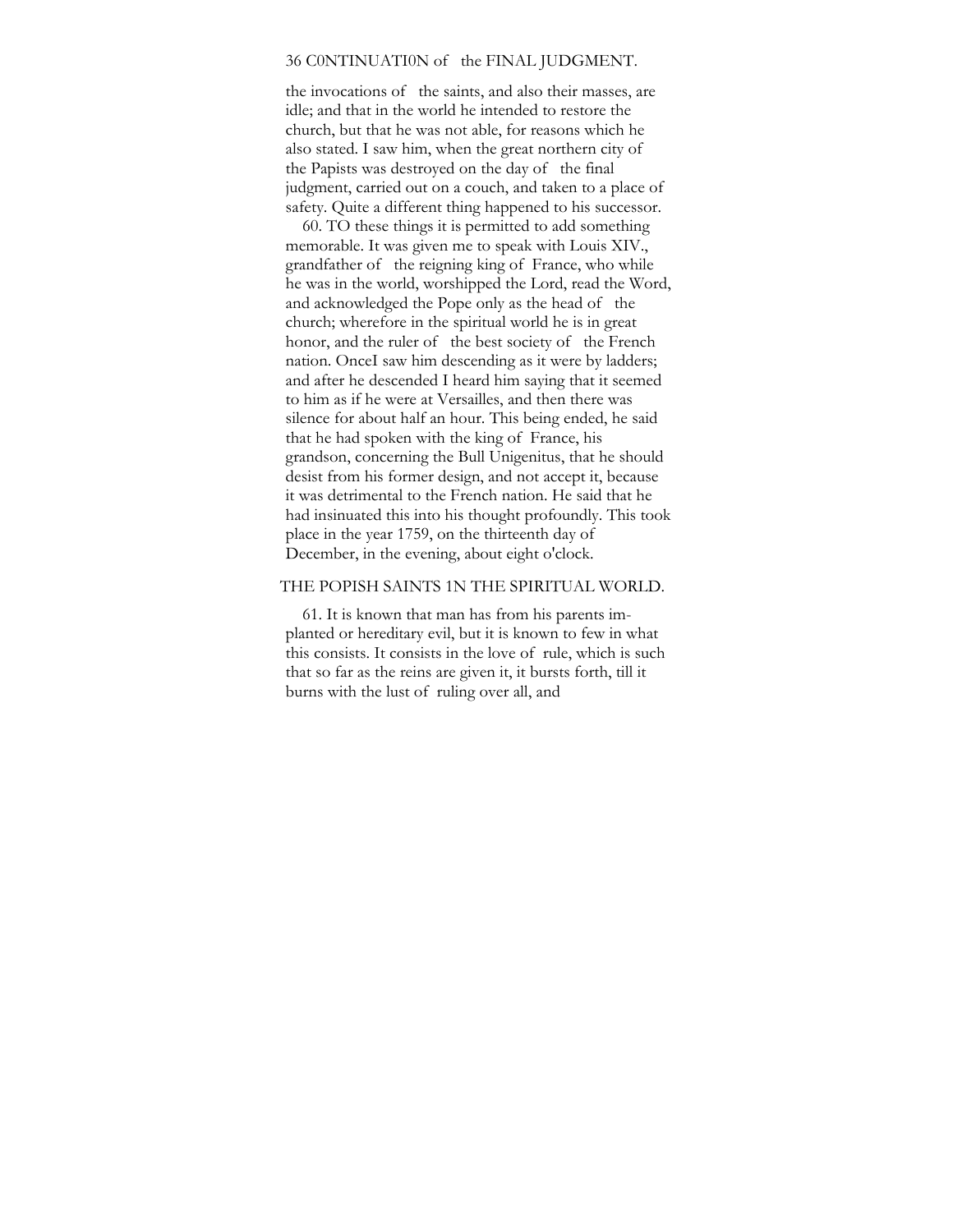# THE SAINTS. 37

finally wishes to be invoked and worshipped as God. This love is the serpent, which deceived Eve and Adam, for he said to the woman, *God doth know that in the day ye eat* of the fruit of the tree, *then your eyes shall be opened, and ye shall be as God* (Gen. iii. 4, 5). So far, therefore, as man rushes without restraint into this love, he turns himself away from God, and turns toward himself, and becomes an atheist; and then the Divine truths, which are of the Word, can serve as means; but because his end is dominion, the means are no more in his heart than as they are of service to him. This is the reason that those who are in the middle and those who are in the lowest degree of the love of ruling are in hell, for that love is the devil there, where there are some of such a nature that they cannot even bear to hear any one speaking of God.

62. Those of the Papal nation have this love, who have ruled from the frenzy of the enjoyment of the love, and have despised the Word, and held the dictates of the Pope above it. These are entirely vastated as to their externals, until they no longer know anything of the church, and then are cast down into hell, and become devils. There is a certain separate hell for those who wish to be invoked as gods, where they are in such fantasy that they do not see what is, but what is not. Their delirium is such as some have in a malignant fever, who see, in the air, and in the chamber, and on the covering of their beds, floating objects that do not exist. This worst of evils is meant by the head of the serpent which is bruised by the Seed of the woman and which wounds His heel (Gen. iii. 1s). The heel of the Lord, Who is the Seed of the woman, is the Divine proceding in outmosts, which is the Word in the sense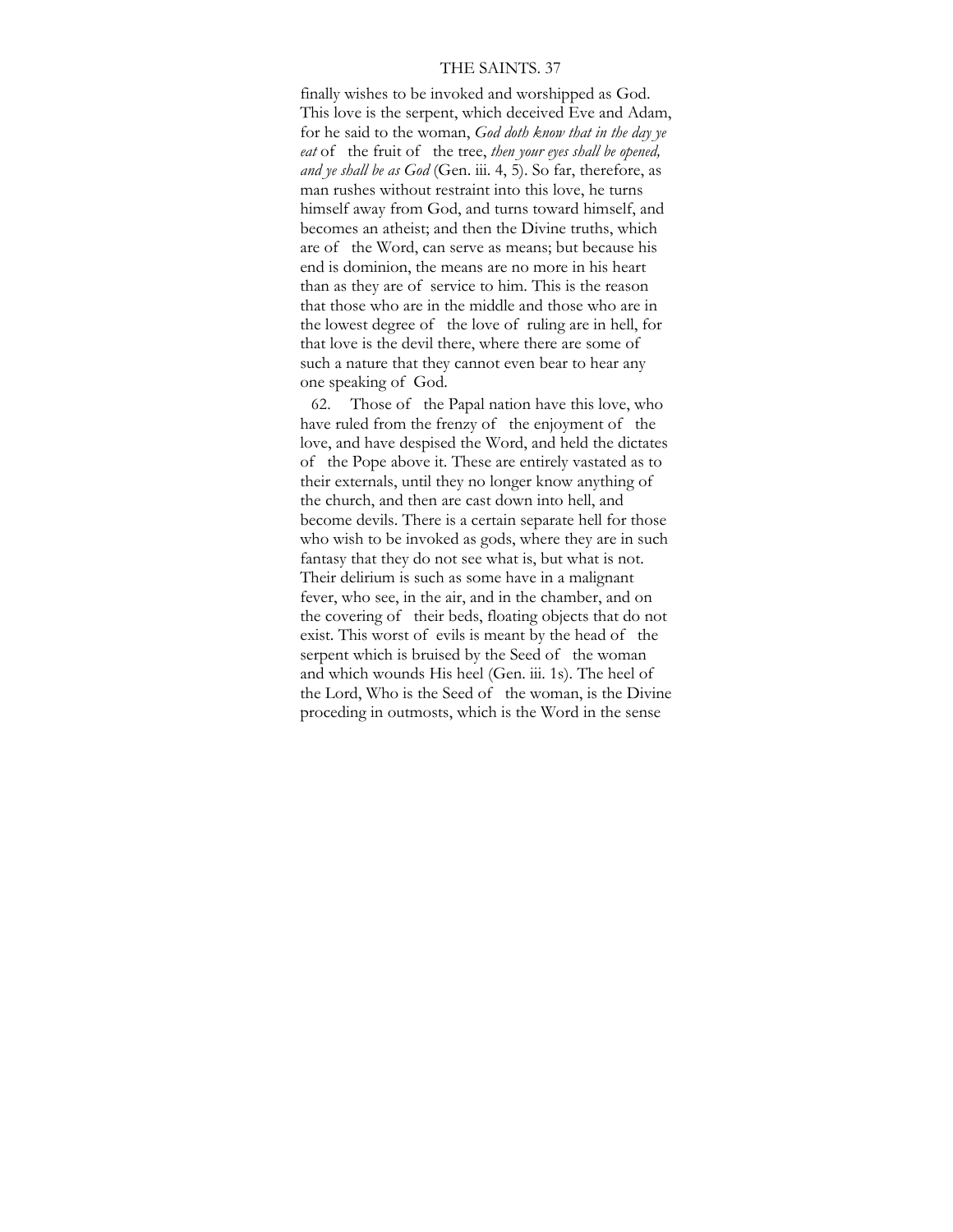of the letter.

63. Since man is such from his hereditary that he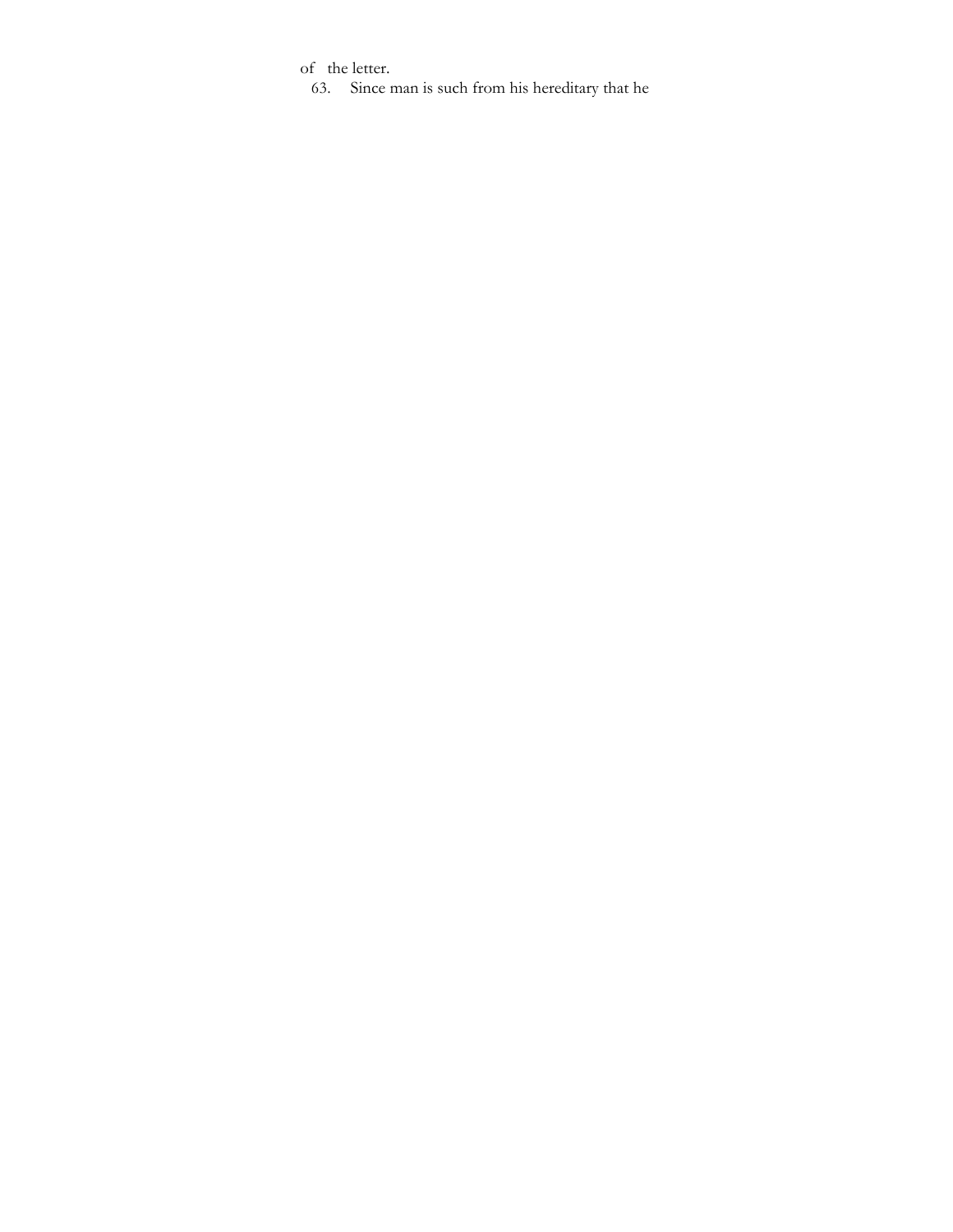### 38 CONTINUATION OF THE FINAL JUDGMENT.

wishes to rule, and successively as the reins are loosened, over many, and at last over all, and since the inmost of this love is, to wish to be invoked and worshipped as God, therefore all who have been made saints by Papal bulls, are removed from the eyes of others and concealed, and all intercourse with their worshippers is taken away from them. The reason is, lest that worst root of evils be excited in them, and they be carried into the fantastic deliriums such as are in the above- mentioned hell. In such deliriums are those who, while they lived in the world, eagerly sought to be made saints after death, so as to be invoked.

64. Many of the Papal nation, especially monks, when they come into the spiritual world, seek the saints, each one the saint of his order; but they do not find them, and therefore they wonder. But they are afterward instructed by others that they are intermingled either with those who are in the heavens, or with those who are in the hells, each one according to his life in the world, and that in either place they know nothing of the worship and invocation of themselves; and that those who do know it and wish to be invoked, are in that separate and delirious hell. The worship of saints is such an abomination in heaven, that they shudder merely at hearing of it; because so far as worship is paid to any man, so far worship is withheld from the Lord, and thus He cannot be worshipped alone, and if the Lord is not worshipped alone, a division is made which takes away communion and the happiness of life flowing therefrom.

65. That I might know, in order to make it known to others, what kind of men the Popish saints are, there were brought up f10m the lower earth as many as a hundred, who knew of their canonization. They as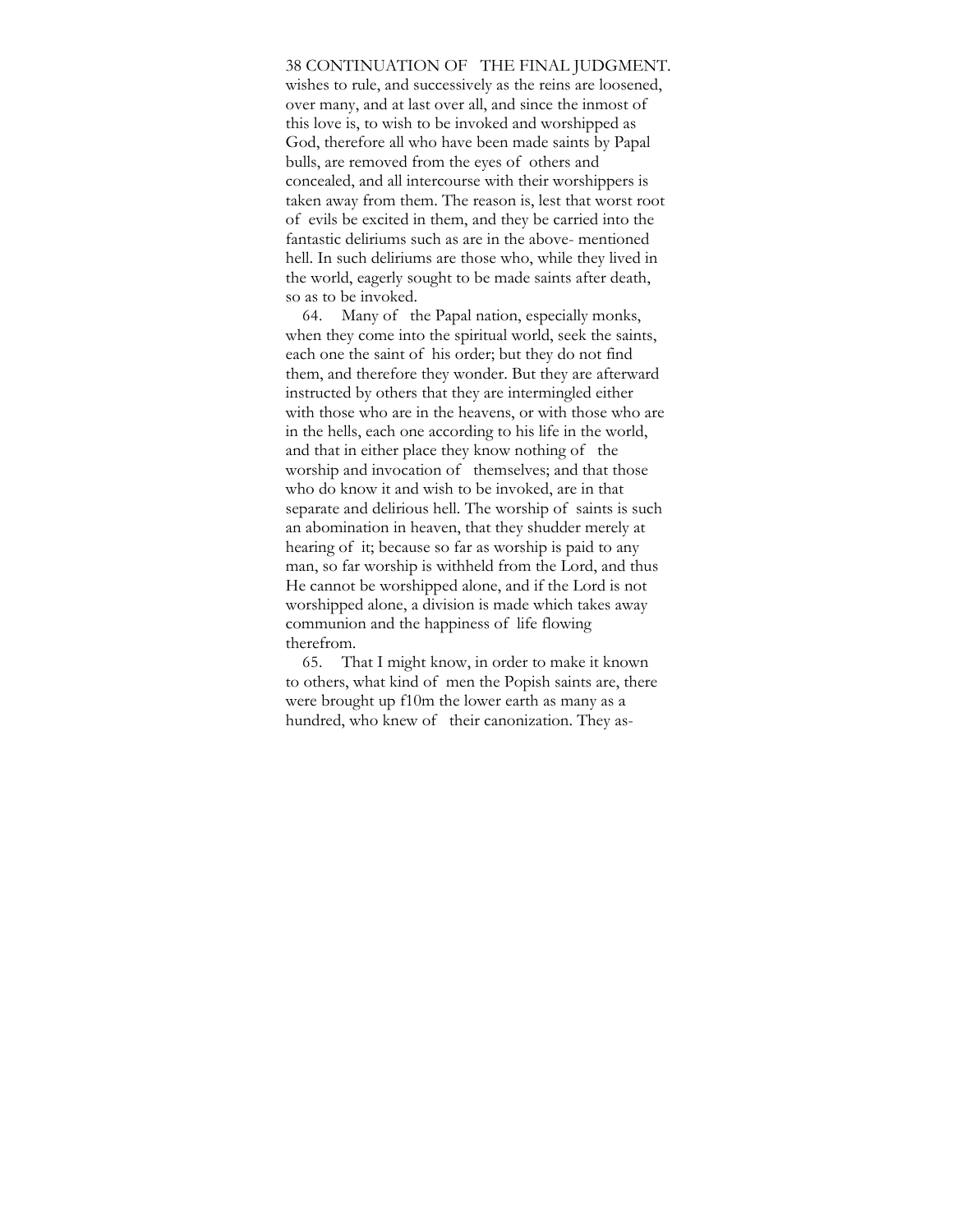cended from behind, only a few in front, and I spoke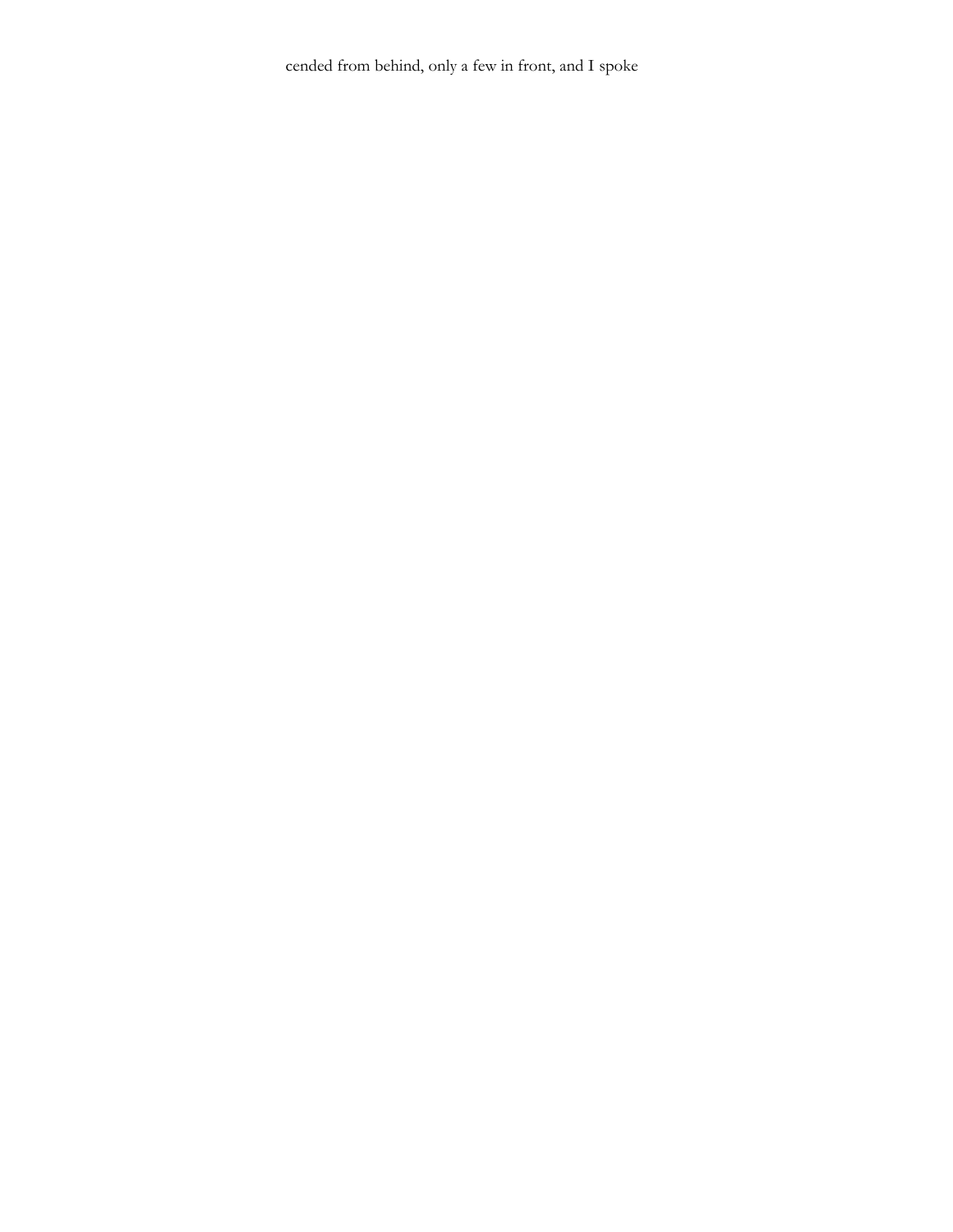# THE SAINTS. 39

with oHe of them, who they said had been Xavier. While he talked with me, he was utterly foolish, yet he could. tell me that in his own place, in which he remains confined, he is not foolish, but that he becomes foolish as often as he thinks that he is a saint. A like murmur was heard from those who were behind.

66. It is otherwise with the so called saints in heaven. They know nothing at all of their being so called on earth; nor have I spoken with them, lest some idea of this should enter into them. Only OnceMary, the mother of the Lord, passed by, and was seen oVer head in white raiment; and then, stopping a little, she said that she had been the mother of the Lord and that He was indeed born of her, but that as He became God He put off all the human from her, and that therefore she now adores Him as her God, and is not willing that any one should recognize Him as her son, because in Him all is Divine.

67. To these things I will add this that is memorable. There sometimes appears to the Parisians, who are in a society in the spiritual world, a certain woman, in middle altitude, in splendid raiment, and with saintlike countenance, who says that she is Genevieve. But when some begin to adore her, then her face is instantly changed, and also her raiment, and she becomes like an ordinary woman, and rebukes them for wishing to adore a woman, who among her companions is in no more repute than a maidservant, wondering that the men of the world are caught by such absurdities. The angels say that she appears for the sake of the separation of the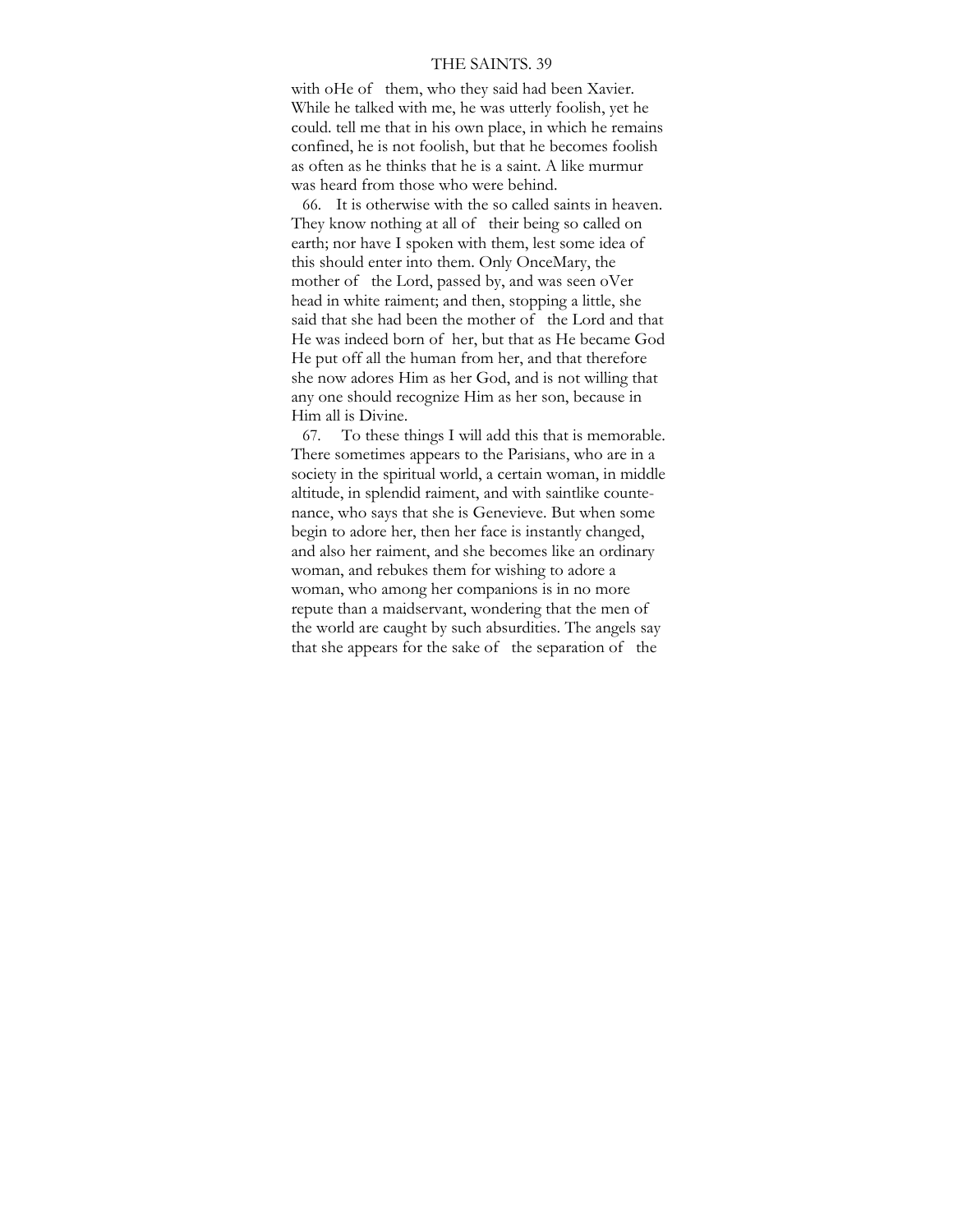worshippers of man from the worshippers of the Lord there.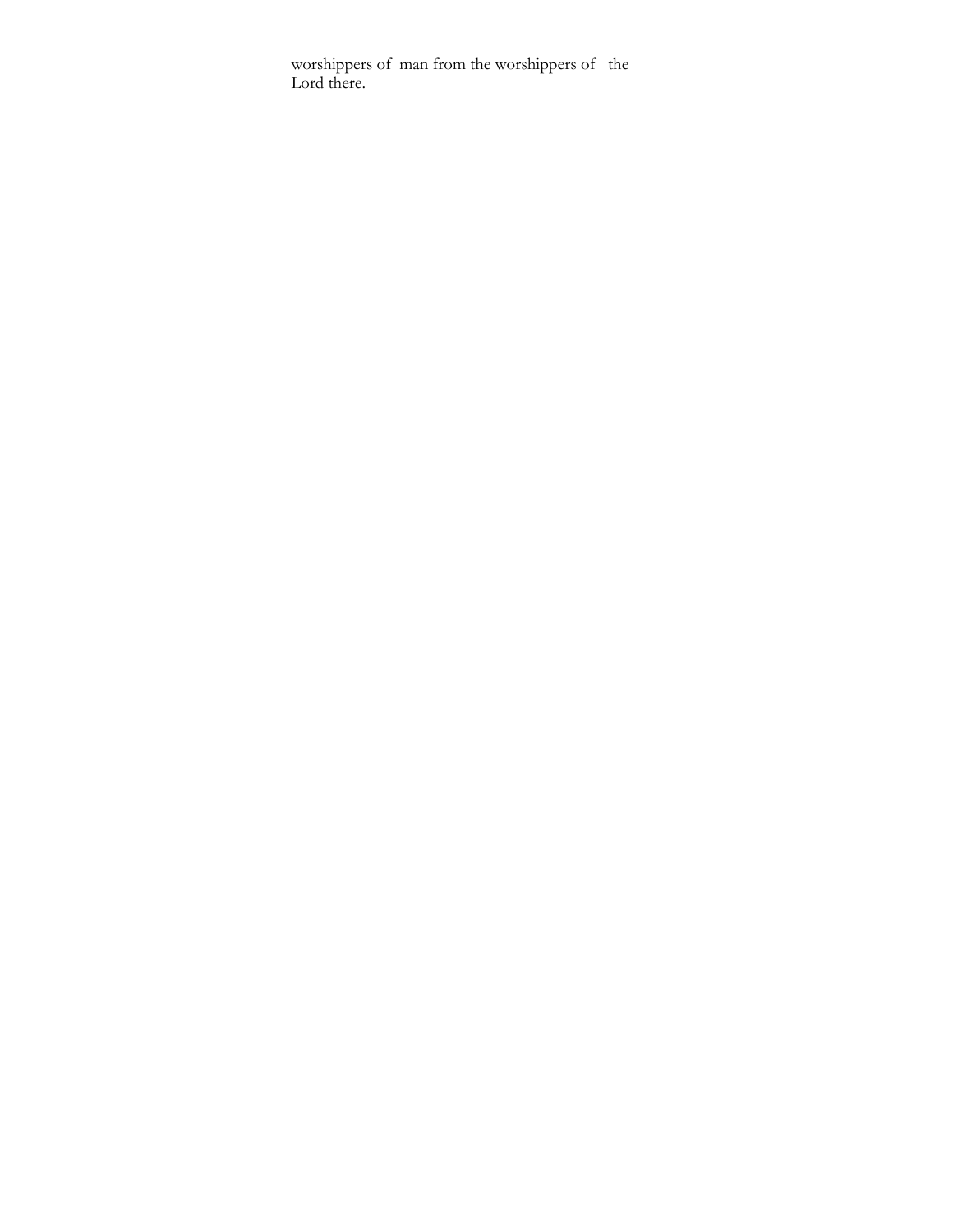# THE MOHAMMEDANS IN THE SPIRiTUAL WORLD, AND MOHAMMED.

68. The Mohammedans in the spiritual world appear behind the Papists in the west, making as it were a border around them. They appear there principally because they acknowledge the Lord as the Greatest Prophet, the Son of God, the Wisest of all, Who was sent into the world to teach men. Every one in that world dwells at a distance from the Christian central region, where the Reformed are, proportioned to his confession of the Lord, and of one God; for that confession conjoins minds in heaven, and determines the distance from the east, above which is the Lord. Those who are not in that confession in heart on account of evil life, are beneath them in the hells.

69. Since religion makes man's inmost, and all the rest of him is from the inmost, and since Mohammed is associated in their minds with religion, therefore some Mohammed is always placed in their sight; and in order that they may turn their faces toward the east, over which is the Lord, he is placed beneath in the central Christian region. He is not Mohammed himself who wrote the Koran, but another who fills that office; nor is he always the same one, but is changed. Onceit was one from Saxony, who having been captured by the Algerians, became a Mohammedan. He, because he had also been a Christian, was led to speak to them of the Lord, that He was not the son of Joseph, as they believed in the world, but the Son of God Himself, by which he insinuated into them the idea of the oneness of the person and essence of the Lord with the Father. Others afterward succeeded this Mohammed, who were led to say like things. Hence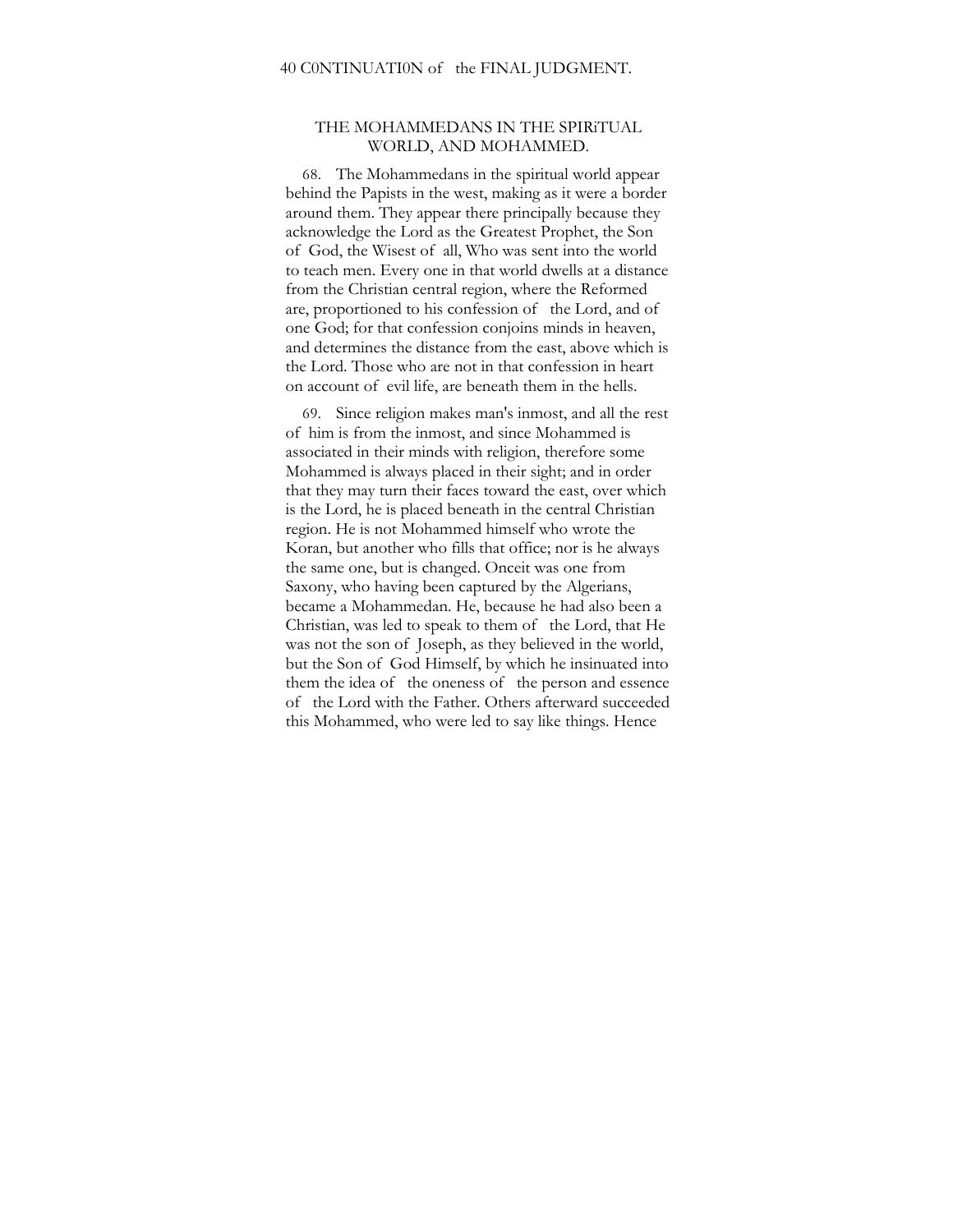many of them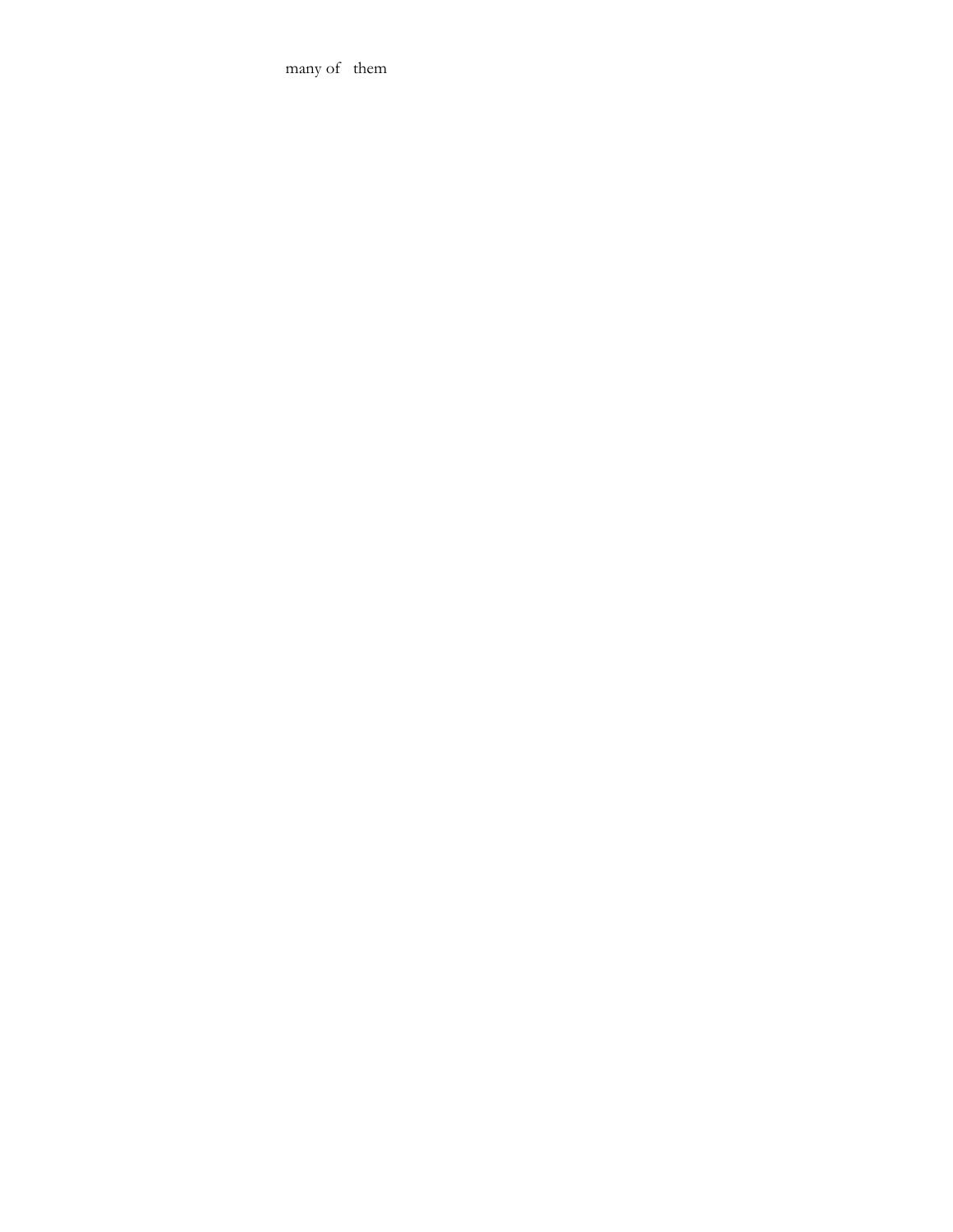## M0HAMMEDANS. 4' -

accede to a true Christian faith concerning the Lord; and those who so accede, are carried to a society nearer the east, where communication is given them with heaven, into which they are also afterward elevated. In the place where that Mohammed has his seat, there appears a fire as of a torch, that he may be recognized; but that fire is not conspicuous except to Mohammedans.

70. Mohammed himself, who wrote the Koran, does not come into view at the present day. It was told me that in the early times he presided over them, but because he wished to rule over all things of their religion as God, he was cast out of his seat which he held beneath the Papists, and was sent down to the right side near the south. Oncecertain societies of the Mohammedans were incited by the malicious to acknowledge Mohammed as God. To quiet the sedition, Mohammed was raised up from below, and shown to them, and ihen also he was seen by me. He appeared like corporeal spirits, who have no interior perception, with a dark face approaching black; and I heard him saying these words only, " I am your Mohammed; " and soon sinking down as it were, he returned to his own place.

71. With respect to their religion, this has been permitted such as it is, because it agrees with the genius of the Orientals, and for that reason has also been received in so many kingdoms; and because in it the precepts of the Decalogue are made at the same time precepts of religion, and there was also something from the Word in it; and especially because the Lord was acknowledged as the Son of God, and the Wisest of all. By means of it also, the idolatries of many nations were dissipated. That no interior religion was opened to them by Mohammed, was on account of polygamy, which exhales uncleanness toward heaven; for the marriage of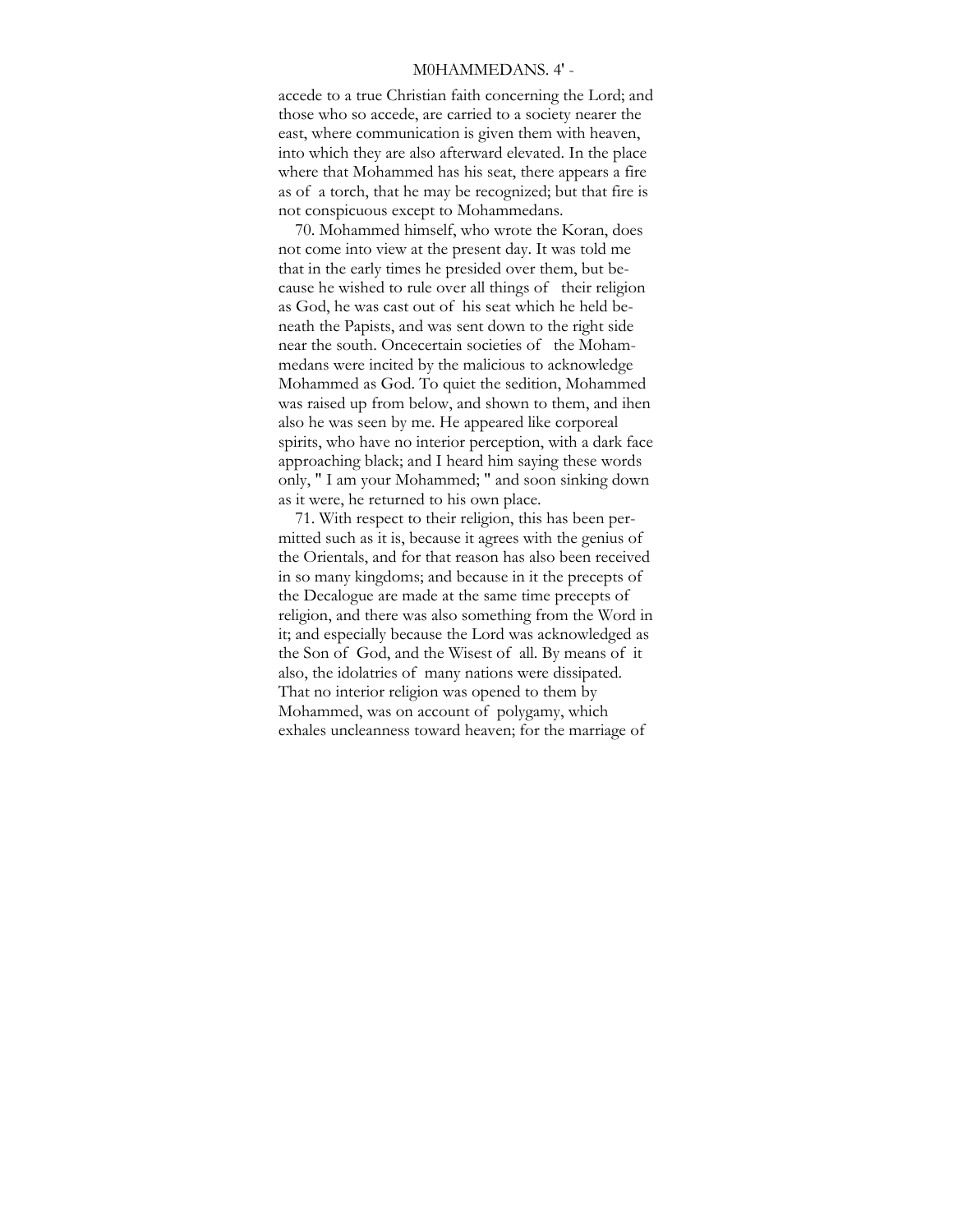a husband with one wife corresponds to the marriage of the Lord and the church.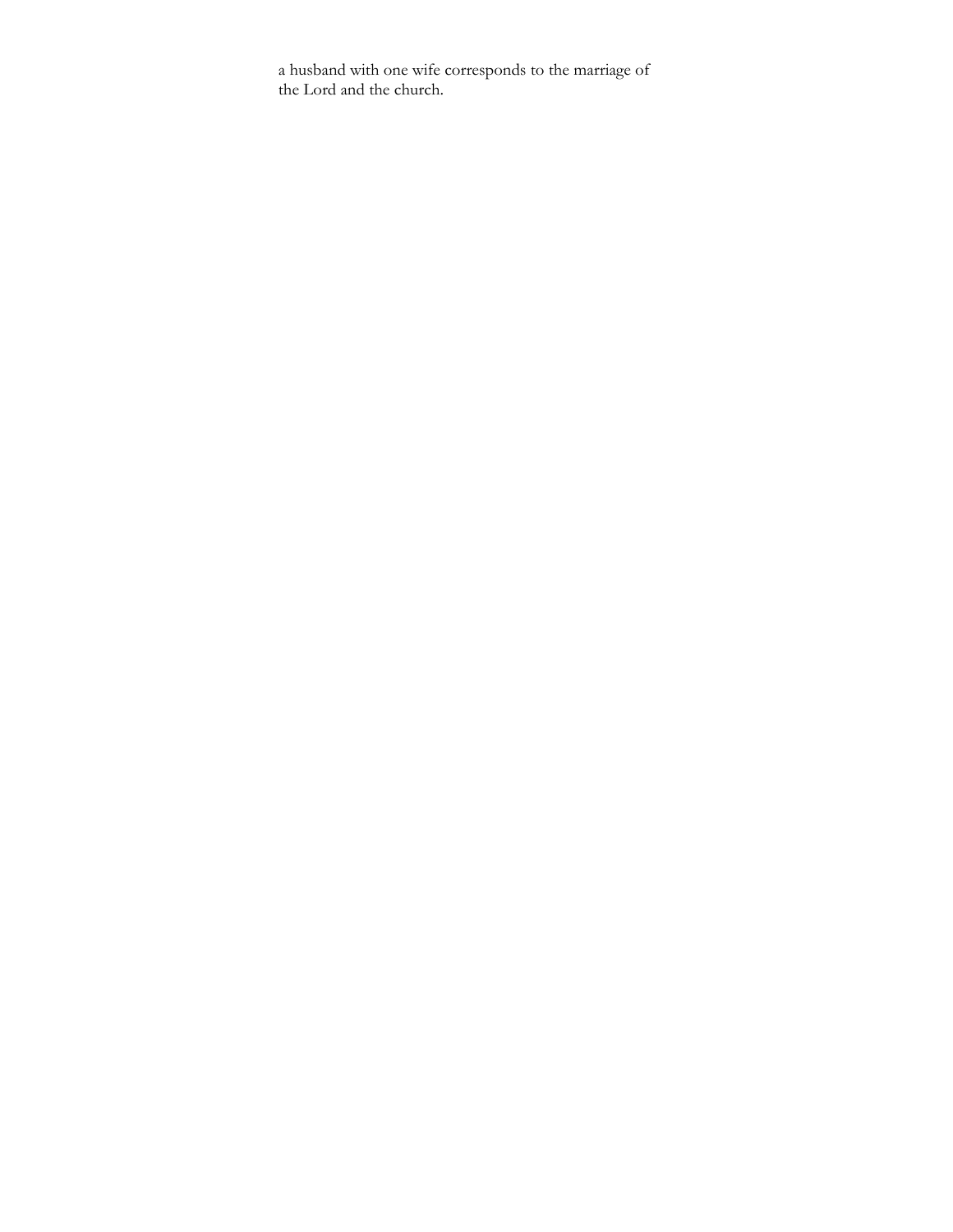## 42 CONTINUATION of the FINAL JUDGMENT.

72. Many of them are receptive of the truth, and see justice in the reasons for it, which I was able to observe in conversations with them in the spiritual world. I spoke with them about the One God, resurrection, and marriage. As to the One God they said that they do not comprehend Christians speaking of the Trinity, and saying that there are three Persons, and that each one is God, and still saying that God is one. But I replied to them that the angels in the heaven which is from Christians, do not speak thus, but that God is one Person and Essence in Whom is the Trinity, and that men on earth call this Trinity three Persons; and that that Trinity is in the Lord. That they might be confirmed, I read to them from Matthew and Luke, what is there said concerning the Lord's conception from God the Father, also where He Himself teaches that the Father and He are one. Hearing these things they perceived how it was, saying that thus the Divine Essence

- **2** is in Him. As to the resurrection they said that they do not comprehend the way Christians speak of the state of man after death, making the soul like wind or air, and hence in no delight before reunion with the body at the day of the final judgment. But I answered that only a portion of them talk so, and that those who are not of that sect, believe that they will come into heaven after death, will speak with the angels, and receive heavenly joy, which they do not make different from such joy as they have in the world, though they do not describe it; and that at this day there is more revealed to them about the state after death which they had not
- 3 before known. As to marriage I have talked much with them, and among other things told them that marriage love is a heavenly love, not to be given except between two, and that conjunction with several wives does not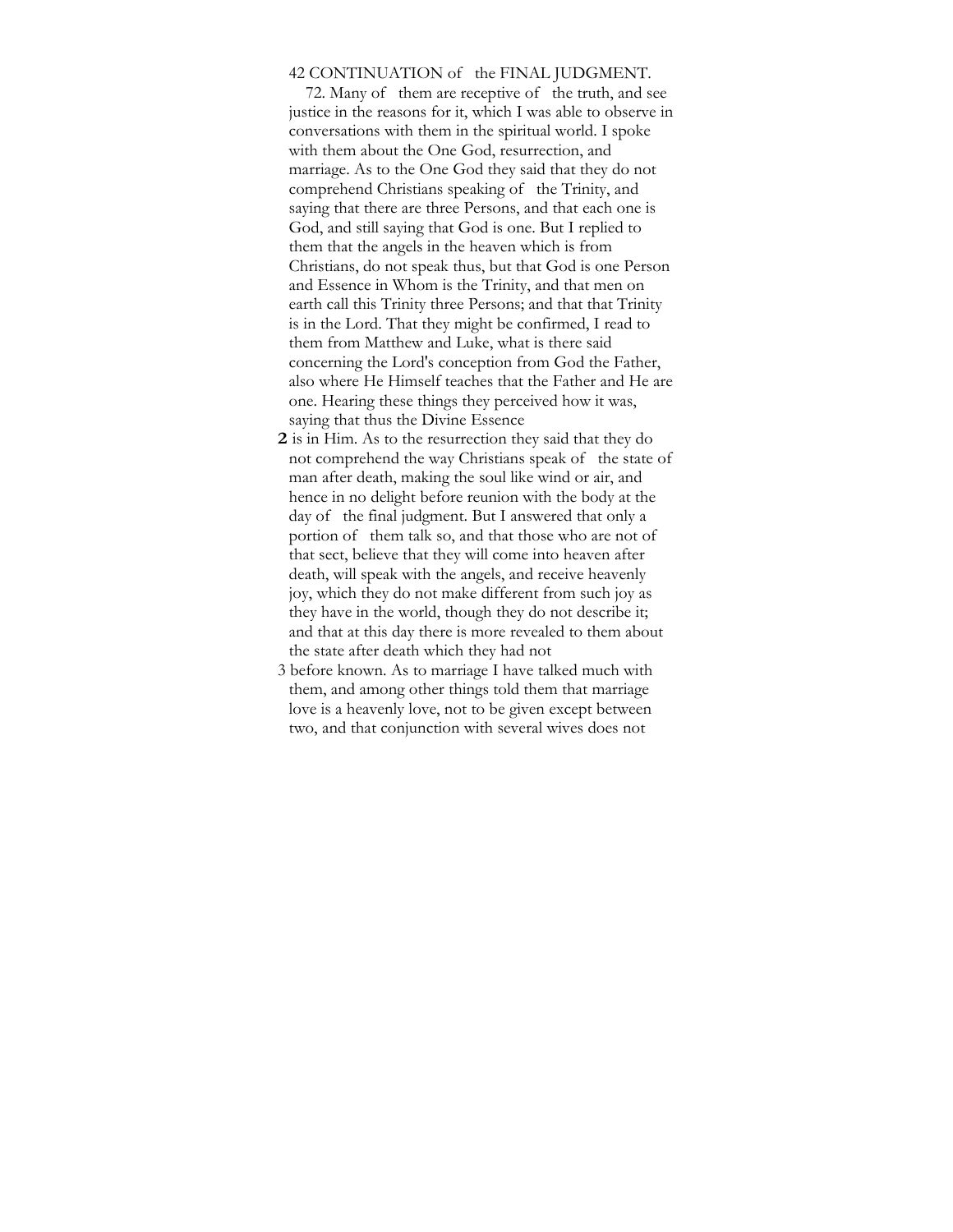admit the heavenliness of that love. They heard the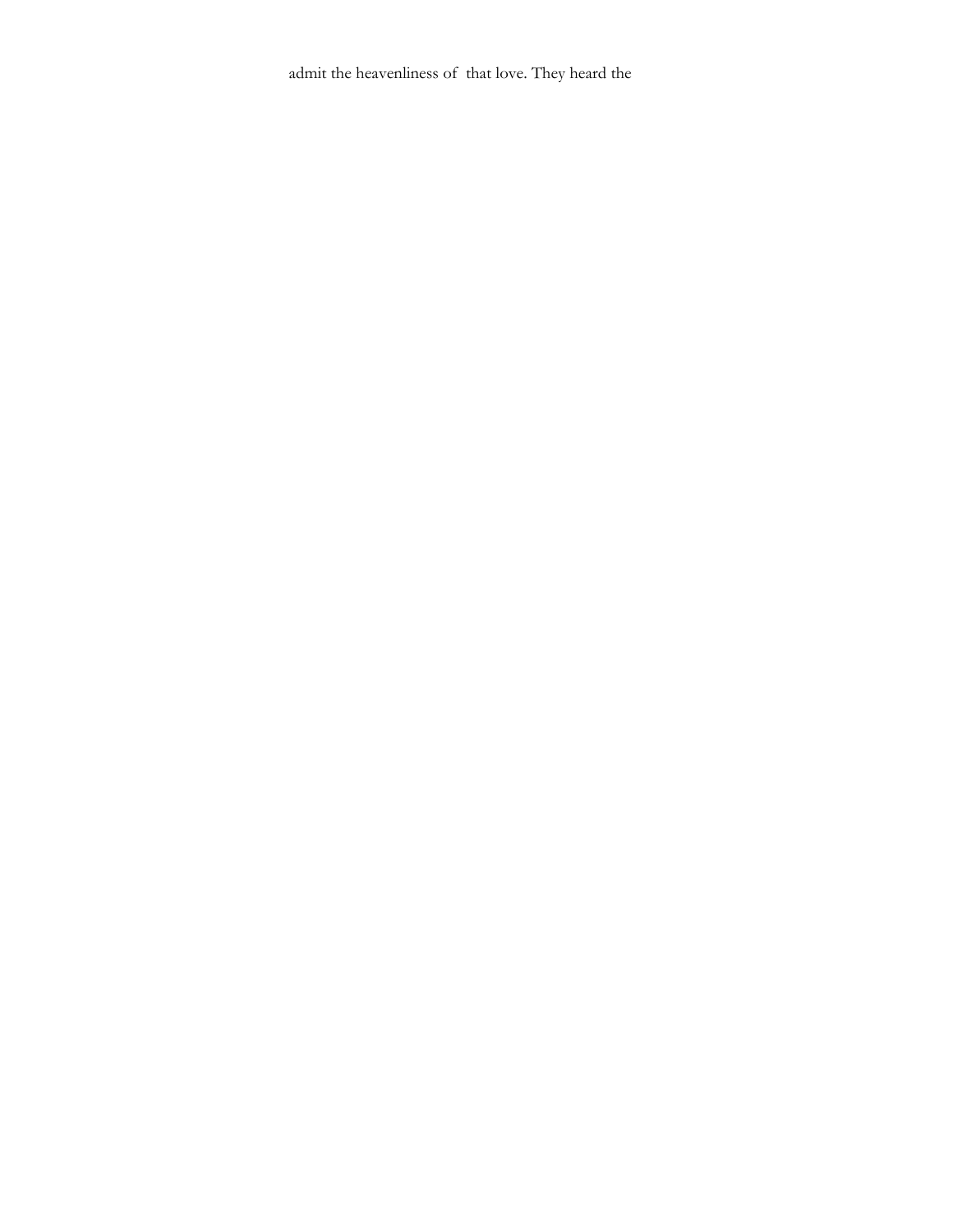#### AFRICANS AND GENTILES. 43

reasons and perceived the justice in them. It was also told them that polygamy was permitted them, because they are Orientals, who without that permission would have burned for foul adulteries more than Europeans, and would have perished.

## THE AFRICANS AND THE GENTILES 1N THE SPIRITUAL WORLD.

73. The Gentiles who have no knowledge of the Lord, appear around those who have knowledge of Him; until no others make the farthest circles than those who are entirely idolatrous, and have adored the sun and moon. But those who acknowledge one God, and make precepts such as are in the Decalogue part of their religion and life, are seen in a higher region, and thus communicate more immediately with the Christians in the central region; for thus the communication is not intercepted by the Mohammedans and Papists. The Gentiles are also distinguished according to their disposition and faculty for receiving light through the heavens from the Lord; for there are some of them more interior and some more exterior, which they derive not from their place of birth only, but from religion. The Africans are more interior than the rest of the Gentiles.

74. All who acknowledge and worship one God, the Creator of the universe, have of God the idea of a Man; and they say that no one can have any other idea of God. When they hear that many cherish the idea of God as of a little cloud, they inquire where they are; and when it is said that they are among Christians, they say it is not possible. But it is answered that such an idea is held from this, that God in the Word is called a Spirit,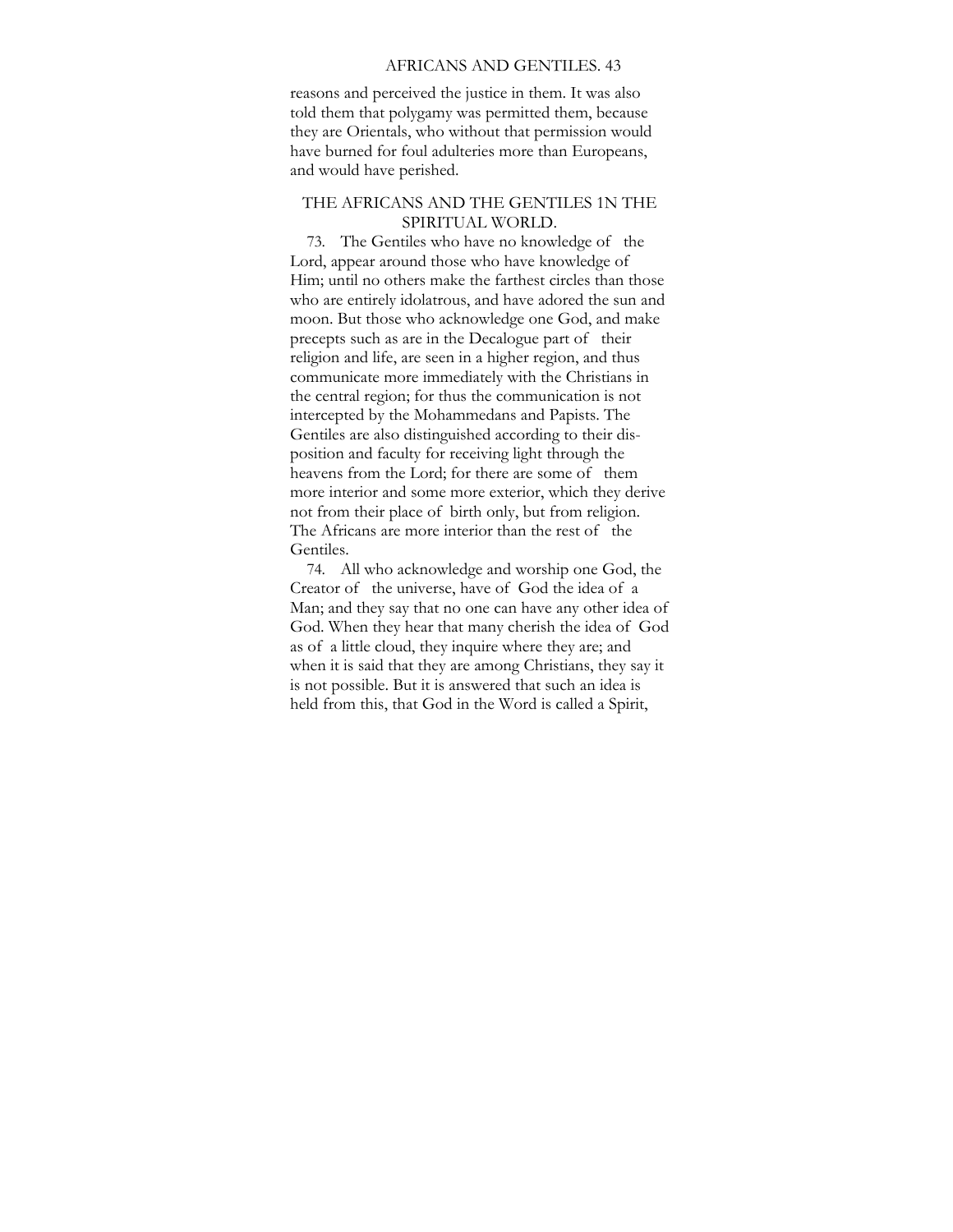and of a spirit they do not think in any other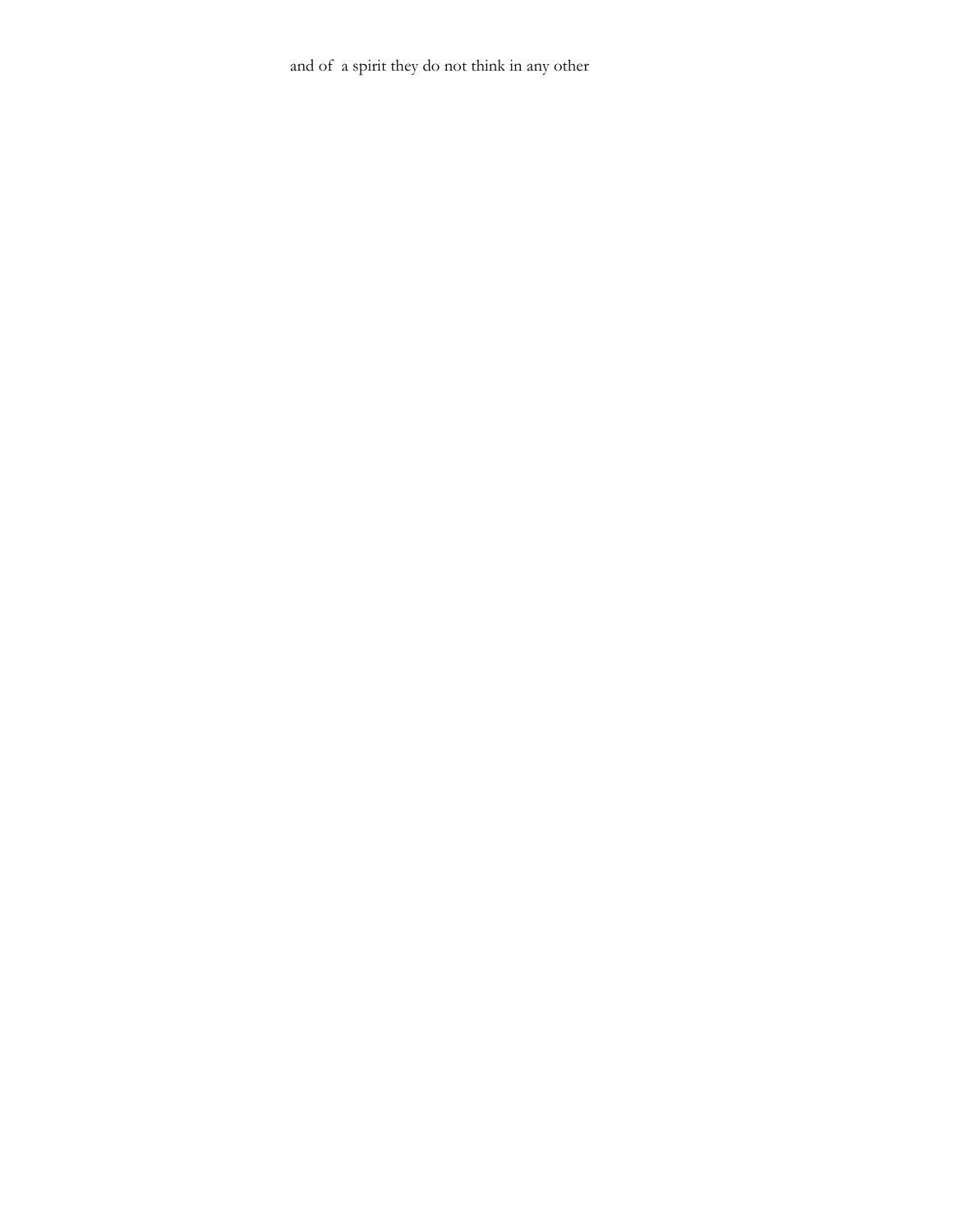44 C0NTINUATION of the FINAL JUDGMENT. way than as of a bit of cloud, not knowing that every spirit and every angel is a man. Yet when their spir tual idea was explored, to see whether it is like their natural idea, it was found that the one was not like the other with those who interiorly acknowledge the Lord as the God of heaven and earth. I heard a certain presbyter of the Christians saying, that no one can have an idea of a Divine Human; and I saw him taken to various Gentiles, in succession to those more and more interior, and from them to their heavens, and at length to the Christian heaven, and everywhere there was given a communication of their interior perception of God; and he perceived that they had no other idea of God than the idea of a Man, which is the same as the idea of the Divine Human.

75. There are many societies of the Gentiles, especially of the Africans, who, when instructed by the angels concerning the Lord, say that it cannot be otherwise than that God the Creator of the universe should appear in the world, because He created men and loves them; and that the appearance could not have been made but to the sight of men's eyes in a Human Form. When it is said to them that He did not appear as the angels have appeared, but that He was born a Man, and thus seen, they hesitate a little, and inquire whether He was born of a human father; and when they hear that He was conceived by the God of the universe, and born of a virgin, they say that thus the Divine Essence is in Him, and because this is Infinite and Life itself, He was not such as other men are. They are afterward informed by angels, that in aspect He was like another man; but that when He was in the world, His Divine essence, which in itself is Infinite and Life itself, rejected the finite nature and its life from the mother, and thus made His Human, conceived and born in the world, Divine.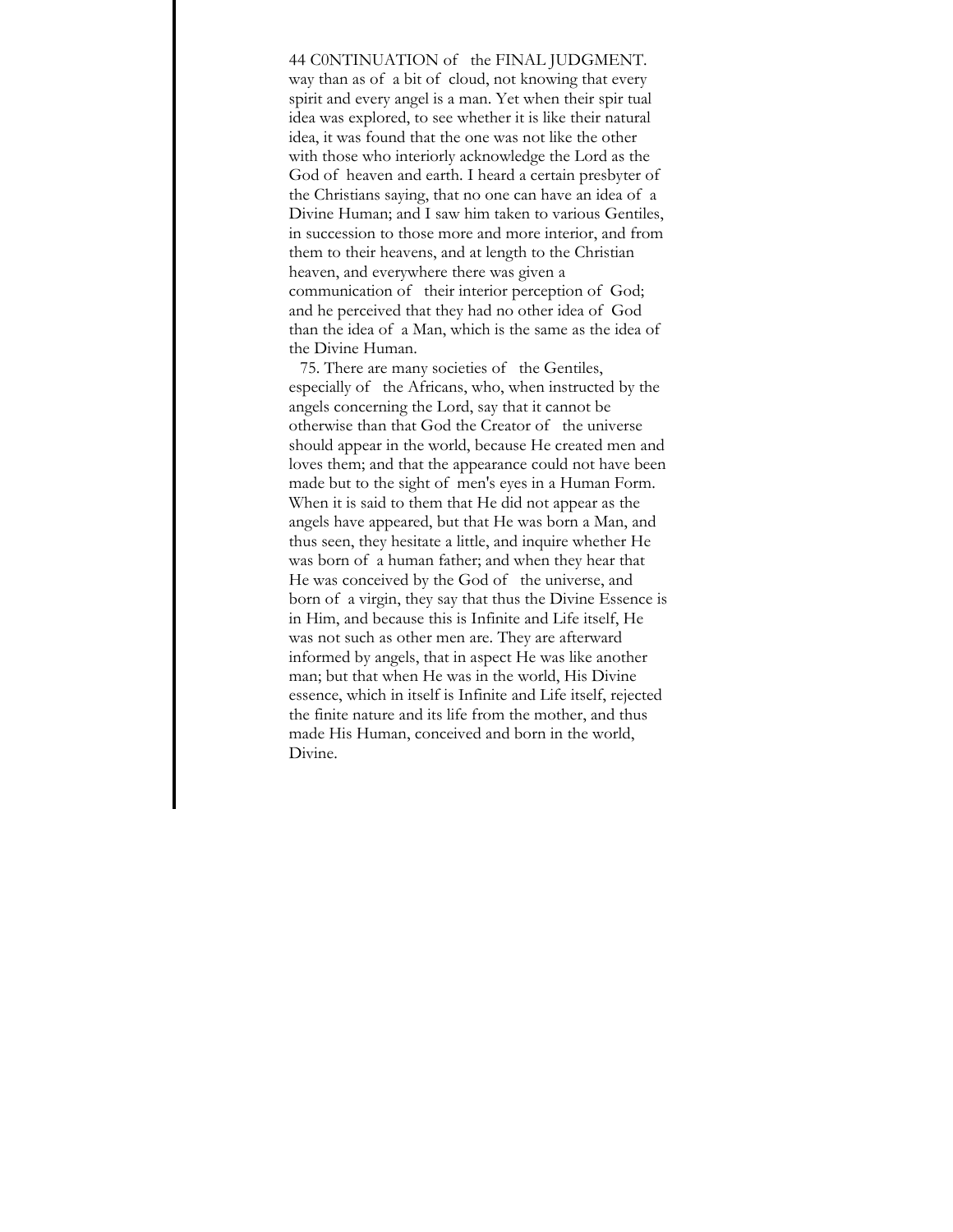These things the Africans, because they think spiritually more interiorly than others, comprehended and received.

76. Such being the nature of the Africans even in the world, therefore there is at the present day a revelation among them, which from the centre where it began is spreading a10und, but not as far as to the seas. They acknowledge our Lord as the God of heaven and earth, and laugh at the monks, when visited by them, and at Christians who talk of a three-fold Divinity, and of salvation by thinking only, saying that there is no man who has any worship, that does not live according to his religion; and that if he does not, he cannot but become stupid and evil, because then he does not receive anything from heaven. Ingenious wickedness they also call stupidity, because not life, but death, is in it. I heard the joy of the angels over that revelation, because by it communication is opened to them with the human rational, hitherto closed by the blindness induced by matters of faith. It was told me from heaven, that the things now published in the " Doctrine of the New Jerusalem Concerning the Lord," " Concerning the Word," and in the " Doctrine of Life for the New Jerusalem," are orally dictated to the inhabitants of that country by angelic spirits.

77. When I spoke with the Africans in the spiritual world, they appeared in striped garments of linen; they said that such garments correspond to them, and that their women have striped garments of silk. of their children they said that they frequently ask food of those who have the care of them, saying that they are hungry; and when food is placed before them, they inspect it and taste it, to see whether it suits them, and eat but little; from which it is plain that spiritual hunger, which is the desire of knowing genuine truths, is the cause of this;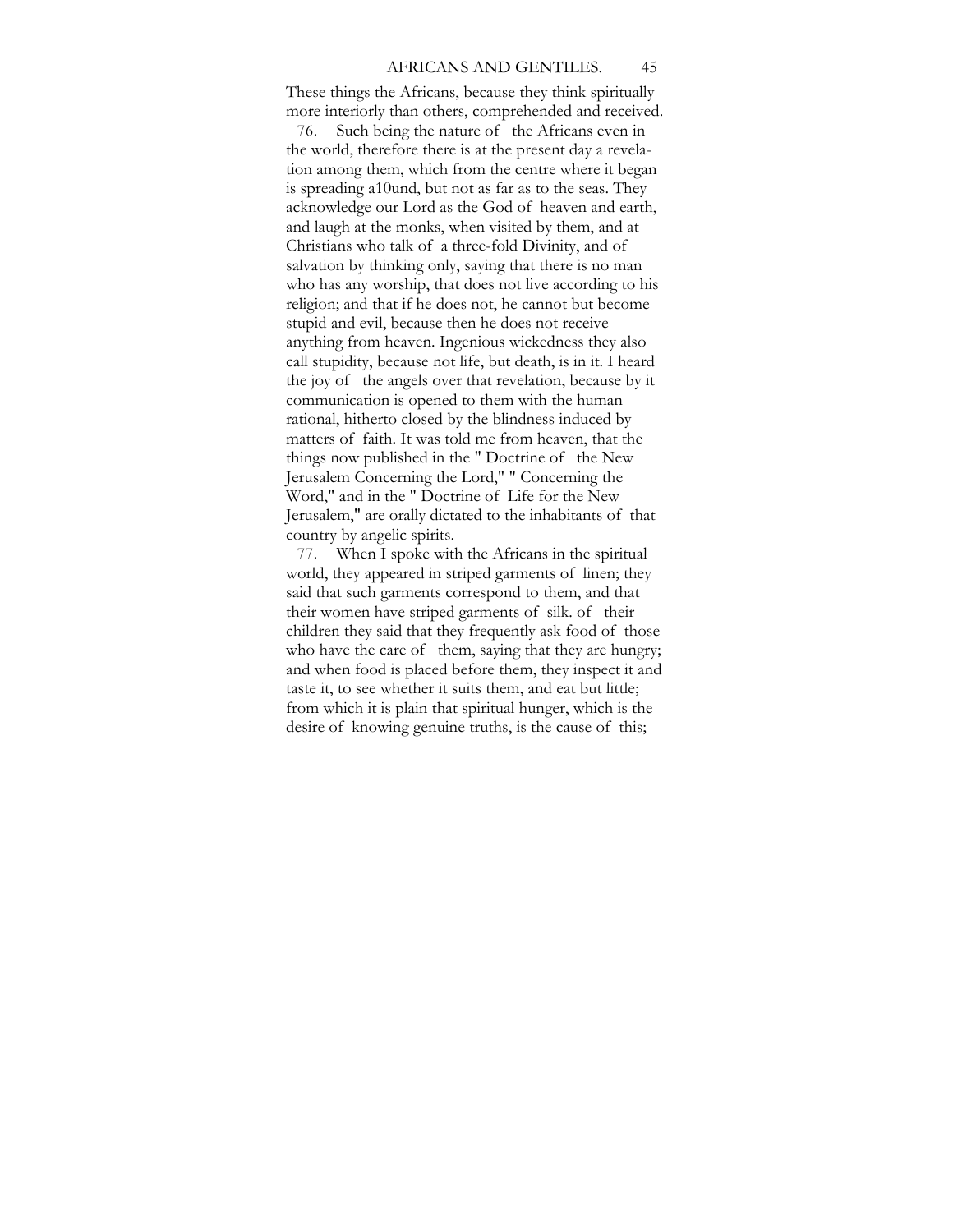for it is a correspondence. When these people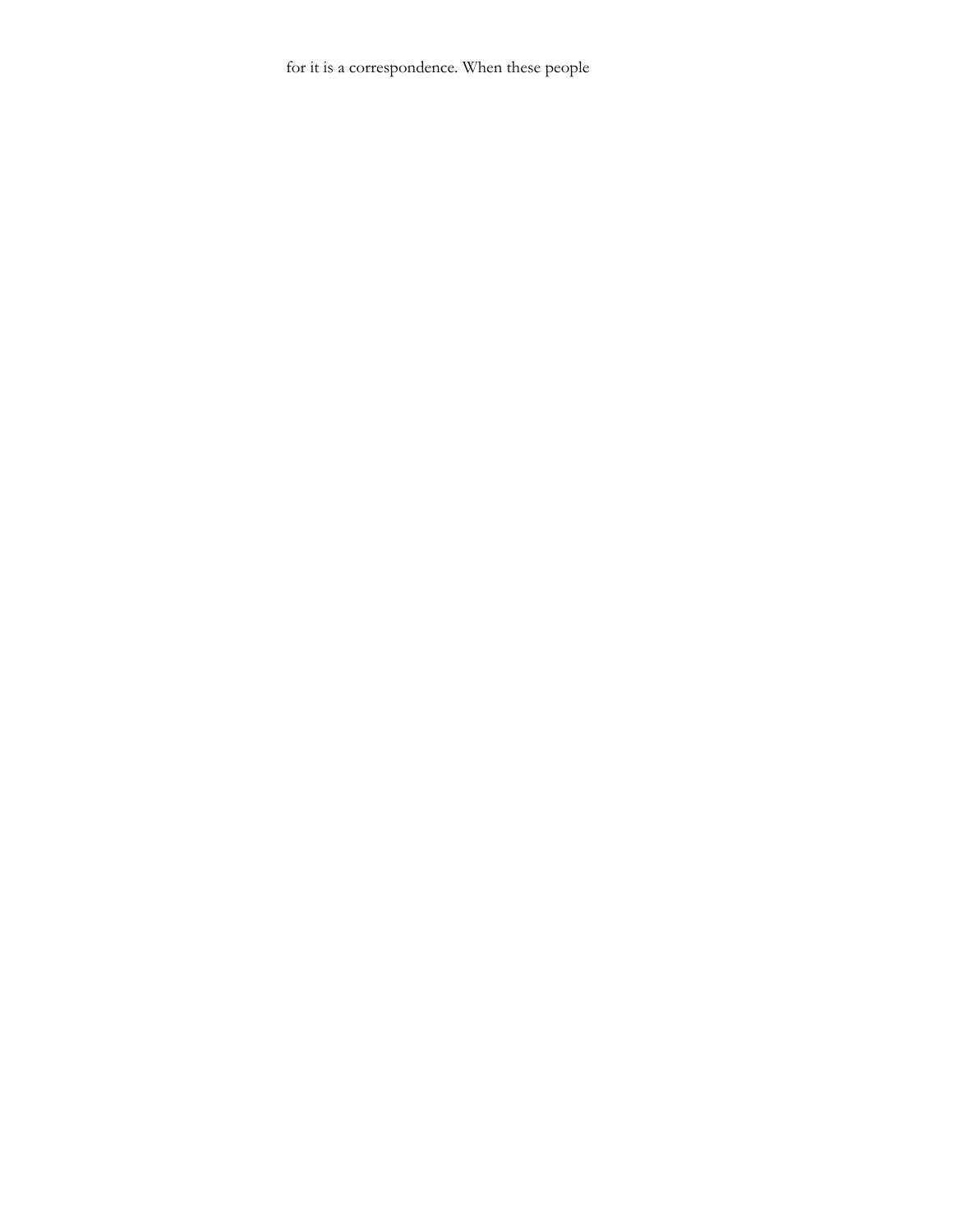# 46 C0NTINUATI0N OF THE FINAL JUDGMENT.

wish to know in what state they are as to affection and perception of truth, they draw their swords, and if these shine, they know that they are in genuine truths, and this in proportion to the brightness of the shining; this also is from correspondence. of marriage they said, that it is indeed permitted them by their law to marry more wives than one, but that still they marry but one, because true marriage love cannot be divided; and if it is divided, its essence perishes, which is heavenly; thus it becomes external and hence lascivious, which in a short time according to the diminution of potency grows tame, and at length with the loss ofits potency becomes loathsome; but that true marriage love, which is internal, and derives nothing from lasciviousness, remains to eternity, and its potency increases, and in the same degree, its delight.

78. of strangers f10m Europe, they said that they are not admitted; and when some, especially monks, penetrate into their country, they inquire what they know; and when they tell some things of their religion, they call them absurdities, which offend their ears, and they then put them to work, that they may do something useful; and if they refuse to do it, they sell them for slaves, who by their law can be chastised at pleasure; and if they cannot be forced to anything useful, they are finally sold for a small sum to the lowest class.

### THE JEWS IN THE SPIRITUAL WORLD.

79. Before the final judgment the Jews appeared at the left side of the Christian middle region in a valley there; but after it they were transferred to the north, and intercourse with Christians was forbidden, except with those wandering outside the cities. There are in that quarter two great cities, into which the Jews are led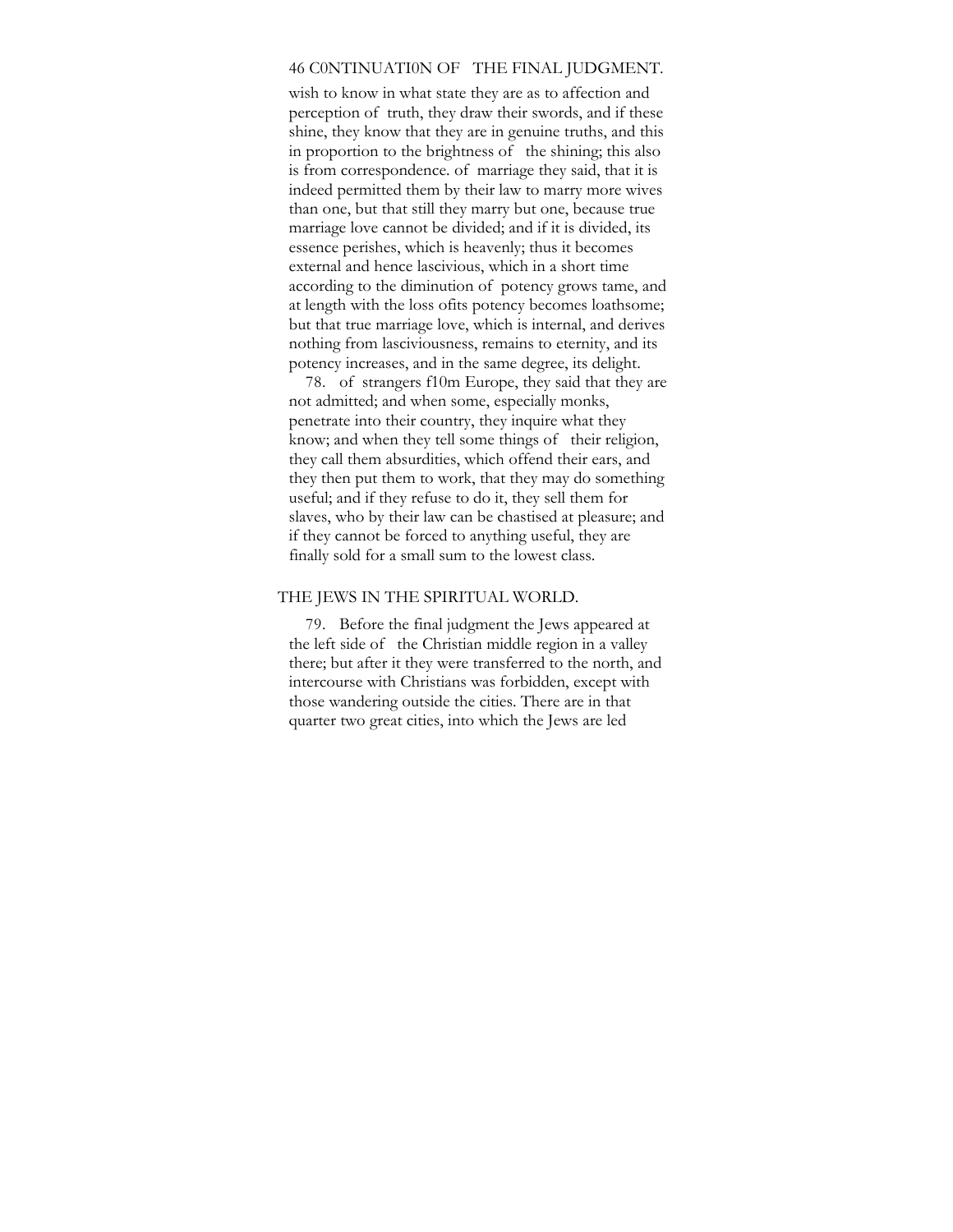### THE JEWS. 47

after death, which before the judgment they called Jerusalems, but after it by another name; because since the judgment, by Jerusalem is meant the church in which the Lord alone is adored. Converted Jews are set over them in their cities, who warn them not to speak scoffingly of Christ; and punish those who still do it. The streets of their cities are filled with mire up to the ankles, and the houses with filth, of which they also smell, so that they cannot be approached.

80. There sometimes appears to them an angel above, in middle altitude, with a rod in his hand; and he gives them to believe that he is Moses, and exhorts them to desist from the madness of expecting the Messiah even there, since the Messiah is the Christ, Who rules them and all men; and he says that he knows this, and that he had also known something of Him when he was in the world. On hearing these things they retire, and most of them forget it, but a few retain it, and these are sent to synagogues, which are composed of the converted, and there they are instructed. And to those who when instructed are receptive, new garments are given in place of their tattered ones in which they were before, and the Word neatly written is given them, and also a dwelling in a not unsightly ciiy. But those who are not receptive, are cast down into the hells beneath the great tract of the Jews, and many into forests and deserts, where they commit robberies among themselves.

81. In that world as in the former world the Jews trade in various things, especially in precious stones, which by unknown ways they procure for themselves from heaven, where there are precious stones in abundance. The reason that they trade in precious stones is, that they read the Word in its original tongue, and regard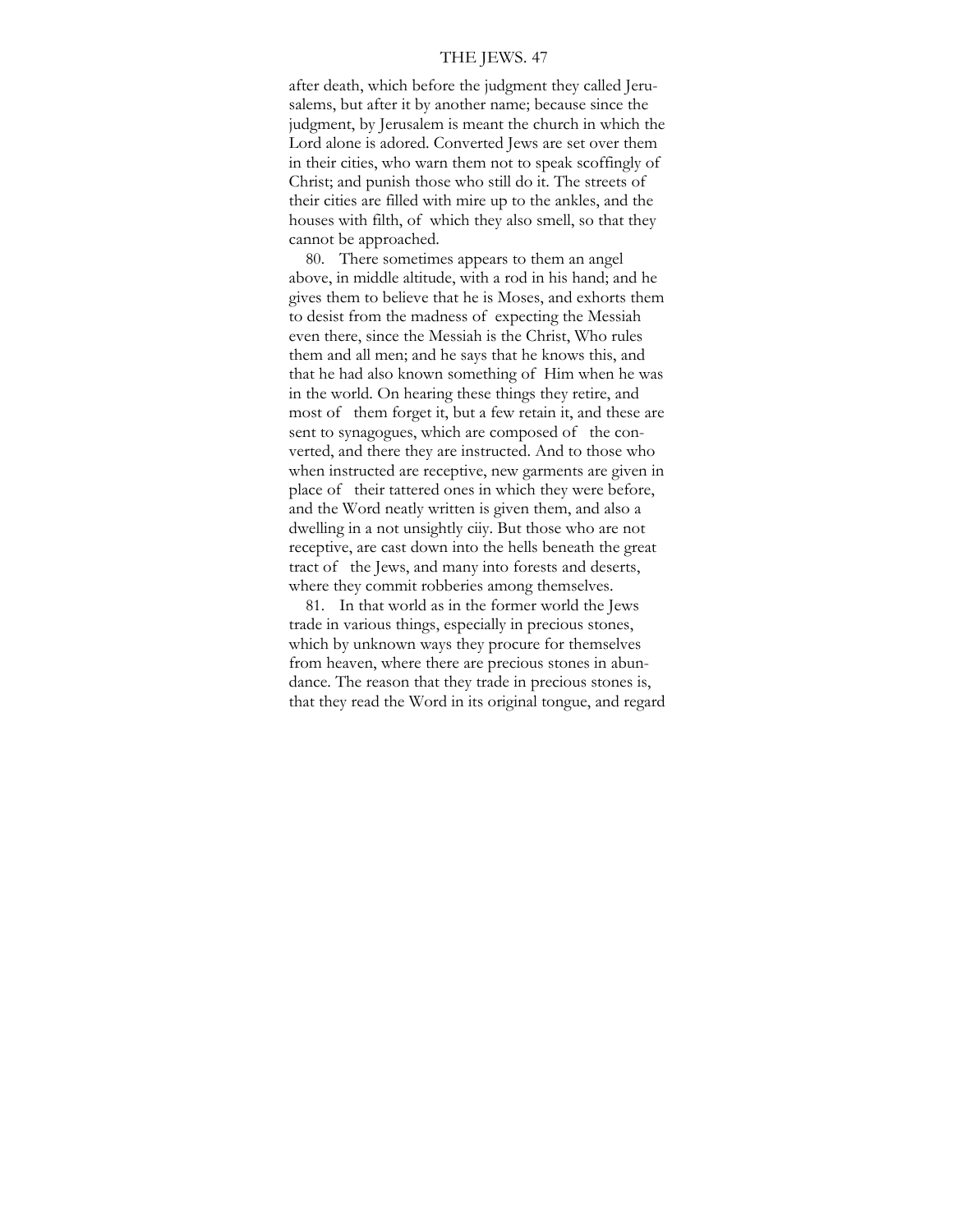the sense of its letter as holy, and precious stones correspond to the sense of the letter of the Word. As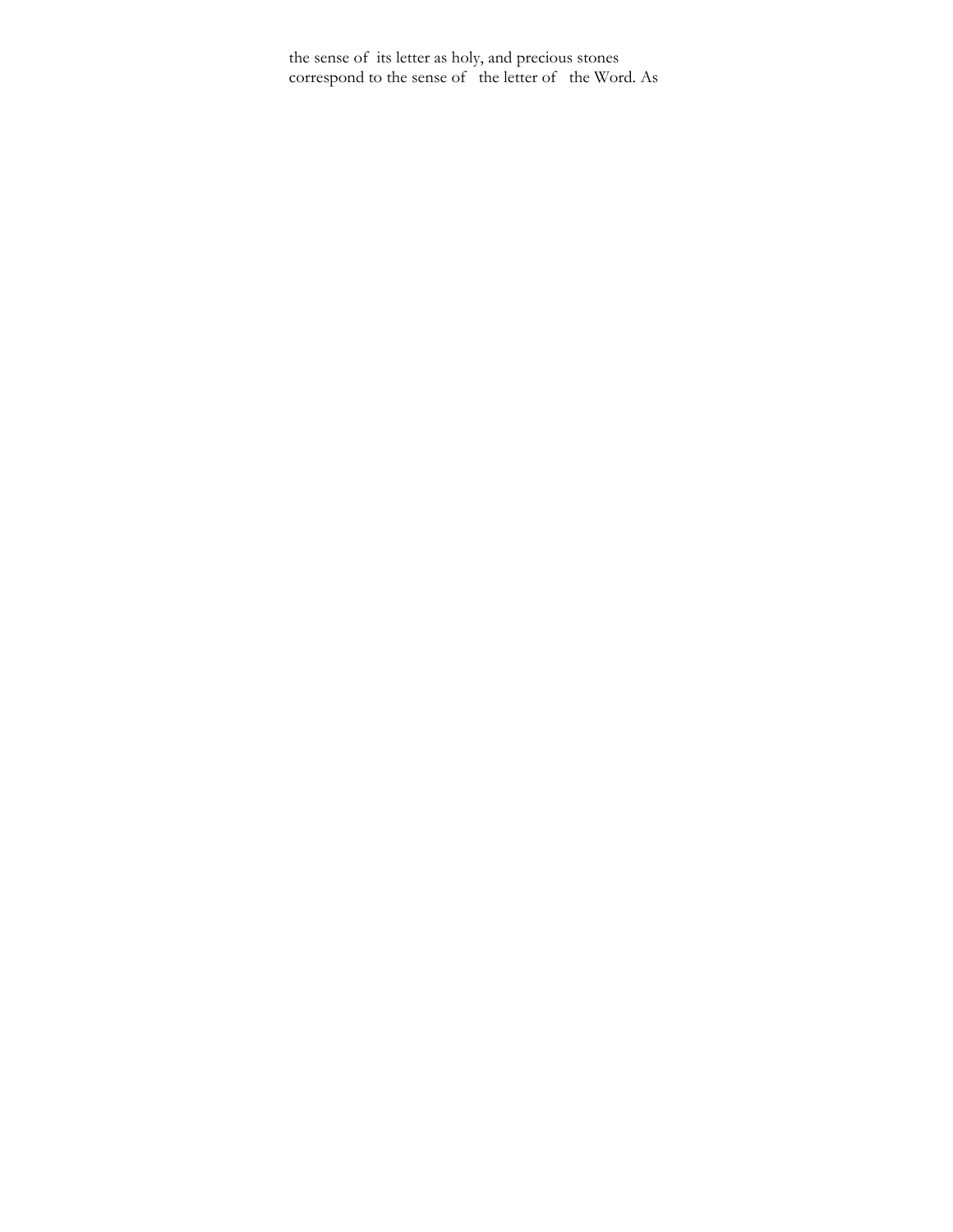### 48 C0NTINUATI0N OF THE FINAL JUDGMENT.

to this correspondence, see the " Doctrine of the New Jerusalem Concerning the Sacred Scripture " (n. 42-45). They sell their precious stones to the Gentiles, who are around them in the northern quarter. They can also by art produce imitations, and induce the fantasy that they are genuine; but these are severely fined by their governors.

82. The Jews are more ignorant than others as to their being in the spiritual world, and believe that they are still in the natural world. The reason is, that they are wholly exterHal men, and do not think anything of their religion from the interior. Wherefore they also speak of the Messiah just as they did before, that He will come with David, and will go before them gleaming with diadems, and will lead them into the land of Canaan, and on the way, by the lifting up of his rod, he will dry up the rivers which they will pass; and that the Christians, whom among themselves they call Gentiles, will then lay hold of the skirts of their garments, suppliantly praying to be permitted to accompany them, and that they will receive the rich according to their wealth, and will be served by them. They are not willing to know that in the Word by the land O fCanaan is meant the church, by Jerusalem the church as to doctrine, and hence by the Jews all those who will be of the Lord's church. That these are meant in the Word by the Jews, may be seen in the " Doctrine Concerning the Sacred Scripture " (n. 51). When they are asked whether they believe that they also will come into the land of Canaan, they say that they will then descend into it. When it is said that the land cannot hold them all, they answer that it will then be enlarged. When it is said that they do not know where Bethlehem is, nor who is from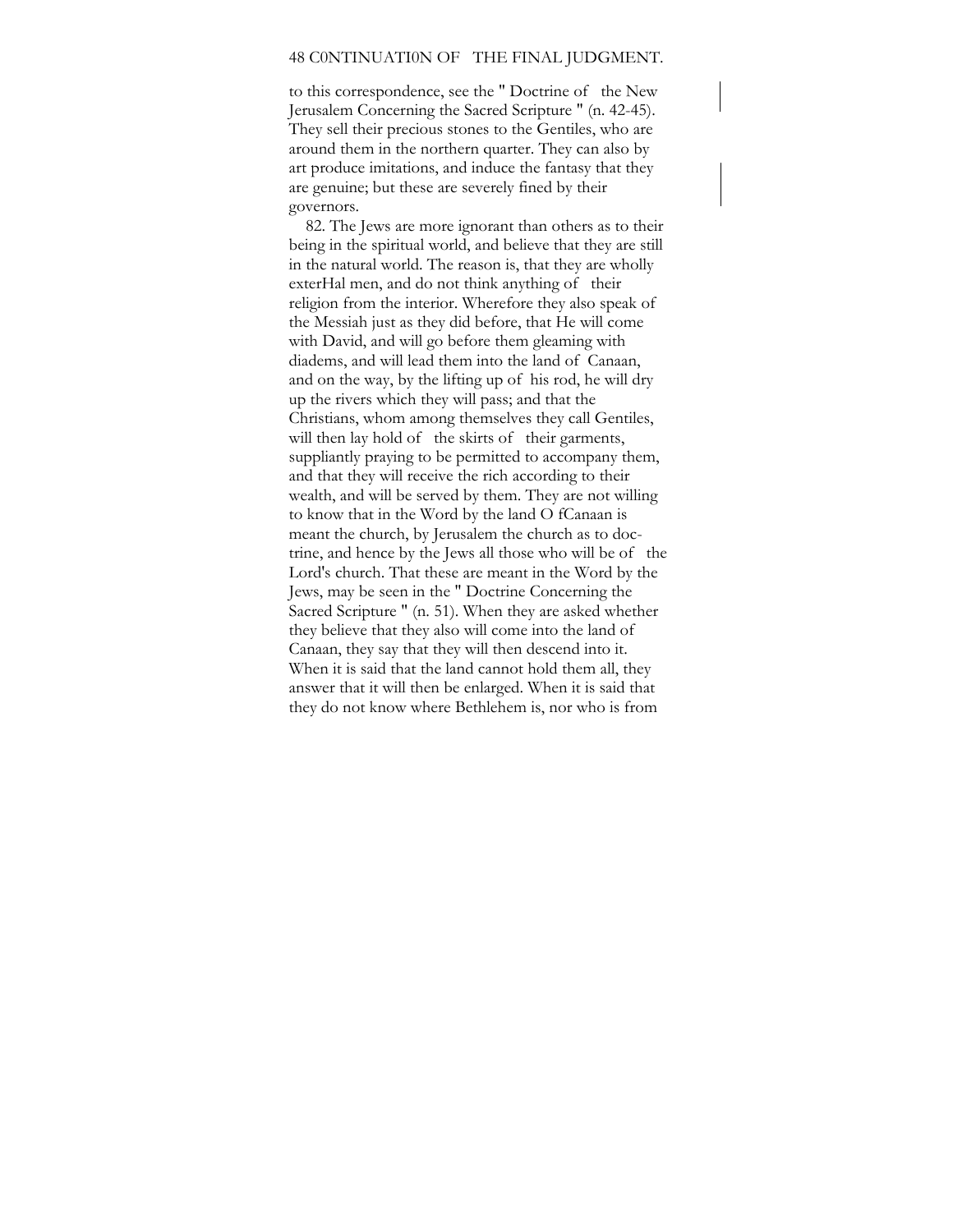the stock of David, they answer that the Messiah who is to come knows this. When it is asked,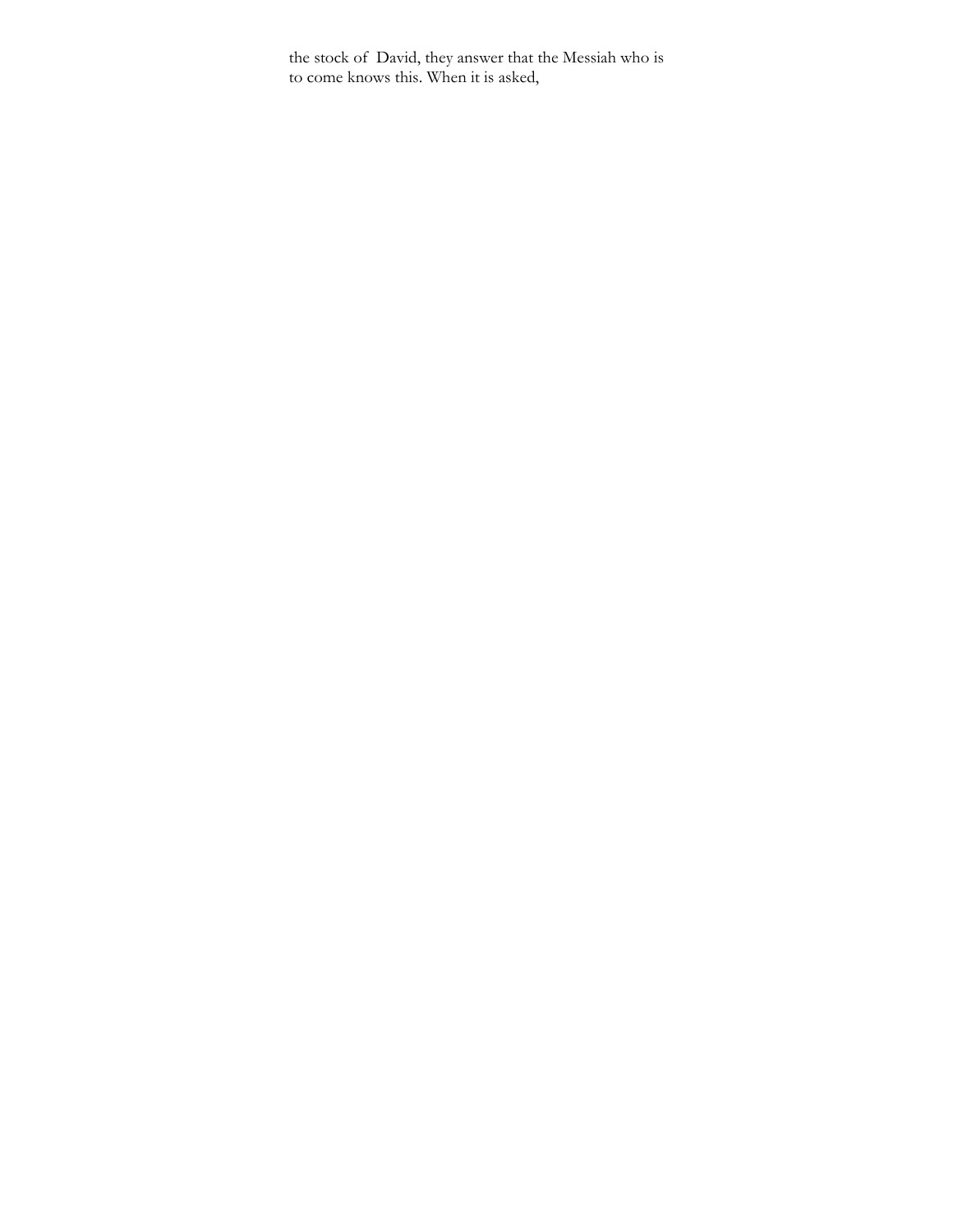### QUAKERS. 49

How can the Messiah the Son of Jehovah dwell with those so evil ? they answer that they are not evil. When it is said that still Moses in his song (Deut. xxxii.) so describes them, and says that they are most corrupt, they answer that Moses was then angry, because he was to die. But when it is said, that Moses wrote this by the commandment of Jehovah, they are then silent, and go away to consult. When it is said that they had their origin from a Canaanite, and from the whoredom of Judah with his daughter-in-law (Gen. xxxviii.), they are enraged, saying, that it is sufficient that they are from Abraham. When it is said to them that interiorly in the Word there is a spiritual sense, which treats of Christ alone, they reply, that it is not so, but that interiorly in the Word there is nothing but gold — besldes many such things.

## THE QUAKERS 1N THE SPIRITUAL WORLD.

83. There are enthusiastic spirits separated from all others, of such gross perception as to believe that they are the Holy Spirit. When Quakerism began, these spirits were drawn out as it were from the forests round about, where they wandered, and possessed many, and infused into them the persuasion that they were moved by the Holy Spirit; and because they sensibly perceived the influx, that persuasion took possession of them so totally, that they believed themselves to be enlightened and holy above others; wherefore they could not be withdrawn from this religious persuasion. Those wbo have confirmed themselves therein, come into like enthusiasm after death, and are separated from others and sent away into forests to their like, where at a distance they appear like wild swine. But those who have not confirmed themselves, when separated from others are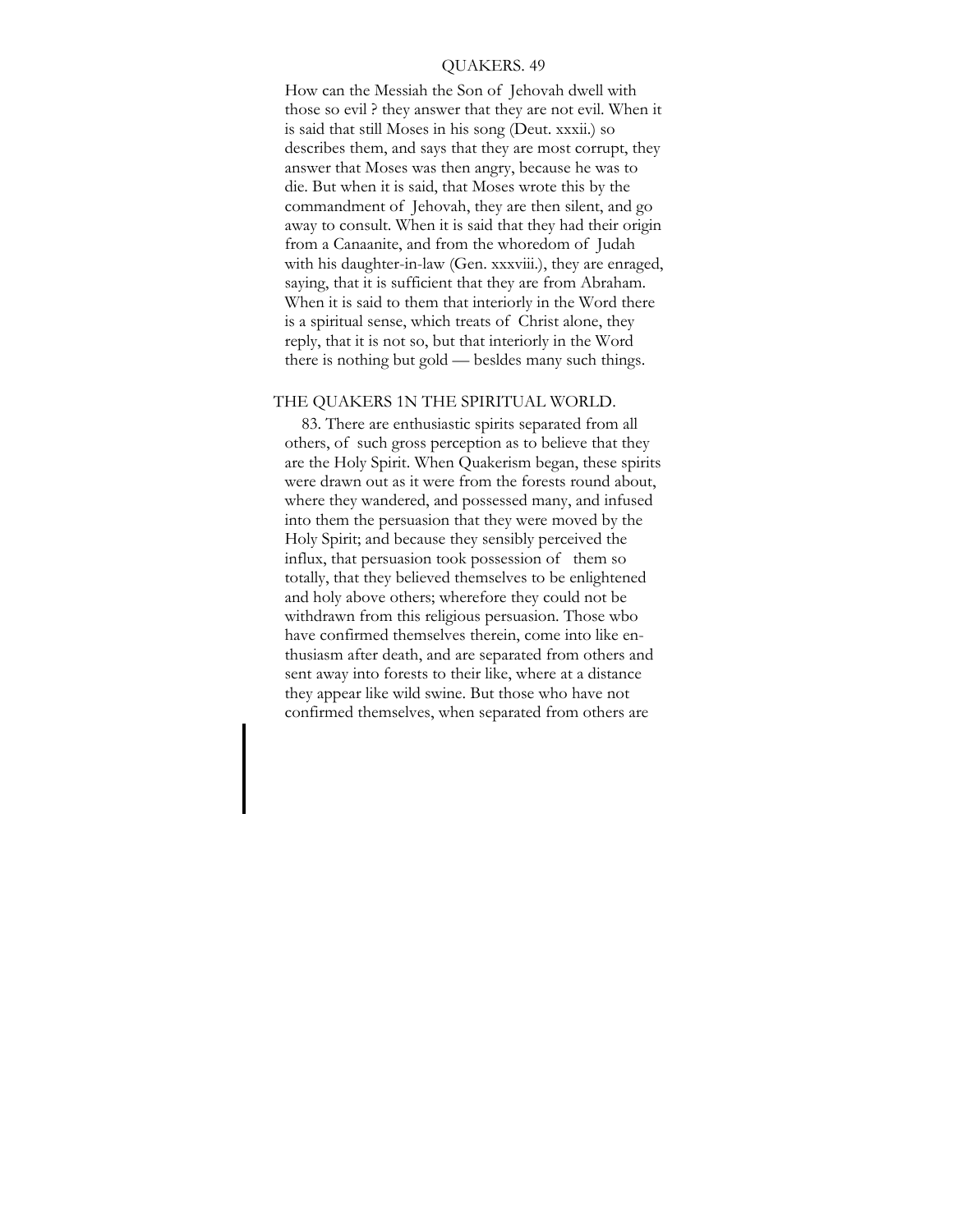## 50 C0NTINUATI0N of the F1NAL JUDGMENT,

remanded to a place like a desert, which is in the remotest parts of the northern quarter, where caves are their temples.

84. After the former enthusiastic spirits were removed from them, the trembling, which from these spirits had invaded their bodies, ceased, and they now feel a motion at their left side. It was shown, that from the first time of Quakerism they have gradually passed into worse things, and at length by command of their holy spirit into abominable things, which they divulge to no one. I spoke with the founder of their religion, and with Penn, who said that they had no part in such things. But those who have perpetrated such things, are sent down after death into a dark place, and sit in the corners, appearing like the dregs of oil.

85. Since they have rejected the two sacraments, Baptism and the Holy Supper, and still read the Word, and preach the Lord, and speak when possessed by enthusiastic spirits, and thus mix the holy things of the Word with profaned truths, therefore no society is formed of them in the spiritual world, but after having roamed hither and thither without companionship, they are withdrawn and brought into the above mentioned desert.

## THE MORAvIANS IN THE SPIRITUAL WORLD.

86. With the Moravians, who are also called Herrnhuters, I have conversed much. They appeared at first in a valley not far from the Jews; but after they were explored and their nature discovered, they were taken away into uninhabited places. When they were being explored, they knew how with cunning to captivate minds, saying, that they were the remains of the Apostolic Church, and therefore salute each other as brethren, and as mothers those who receive their interior myster-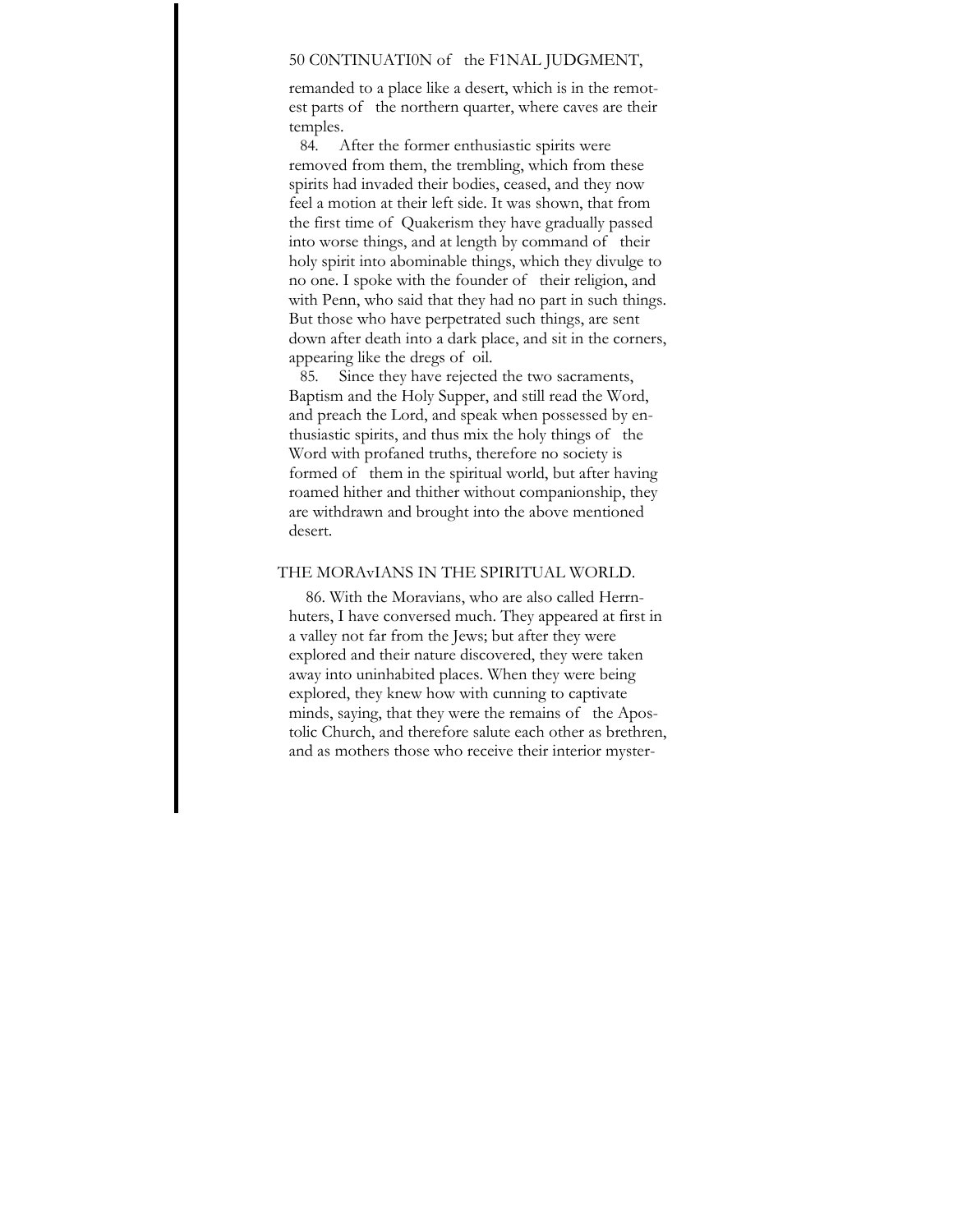## M0RAVIANS. 5

ies; also that they teach faith more than others, and that they love the Lord, because He suffered the cross, calling Him the Lamb, and the Throne of grace; besides other like things by which they induce belief that the very Christian Church is among them. Those who are captivated by their smooth speeches and draw near to them, are explored by them, to see whether they are such that they dare disclose to them their mysteries; if not, they conceal them, but if they can, they reveal them; and then they warn and also threaten those who divulge their mystery about the Lord.

87. Since they acted in such a manner in the spiritual world, and yet it was perceived that interiorly they did not think thus, in order that this might be disclosed, they were admitted into the lowest heaven; but they did not endure the sphere of charity and faith of the angels there, and fled away. Afterward, because they believed in the world that they alone were living and would come into the third heaven, they were also taken up into that heaven. But when they perceived the sphere of love to the Lord there, they were seized with anguish of heart, and began to be interiorly tormented, and taken with convulsions like those who are in the anguish of death, wherefore they cast themselves down headlong. By these things it was first made manifest that they inwardly cherished nothing of charity toward the neighbor, and nothing of love to the Lord. Then they were sent to those upon whom was enjoined the duty of exploring the interiors of the thoughts; by whom it was said that they make the Lord of little account, that they so reject the life of charity as to abhor it, and that they make the Word of the Old Testament useless, and despise the Word of the Evangelists, only quoting from Paul at their pleasure where anything is said of faith alone; and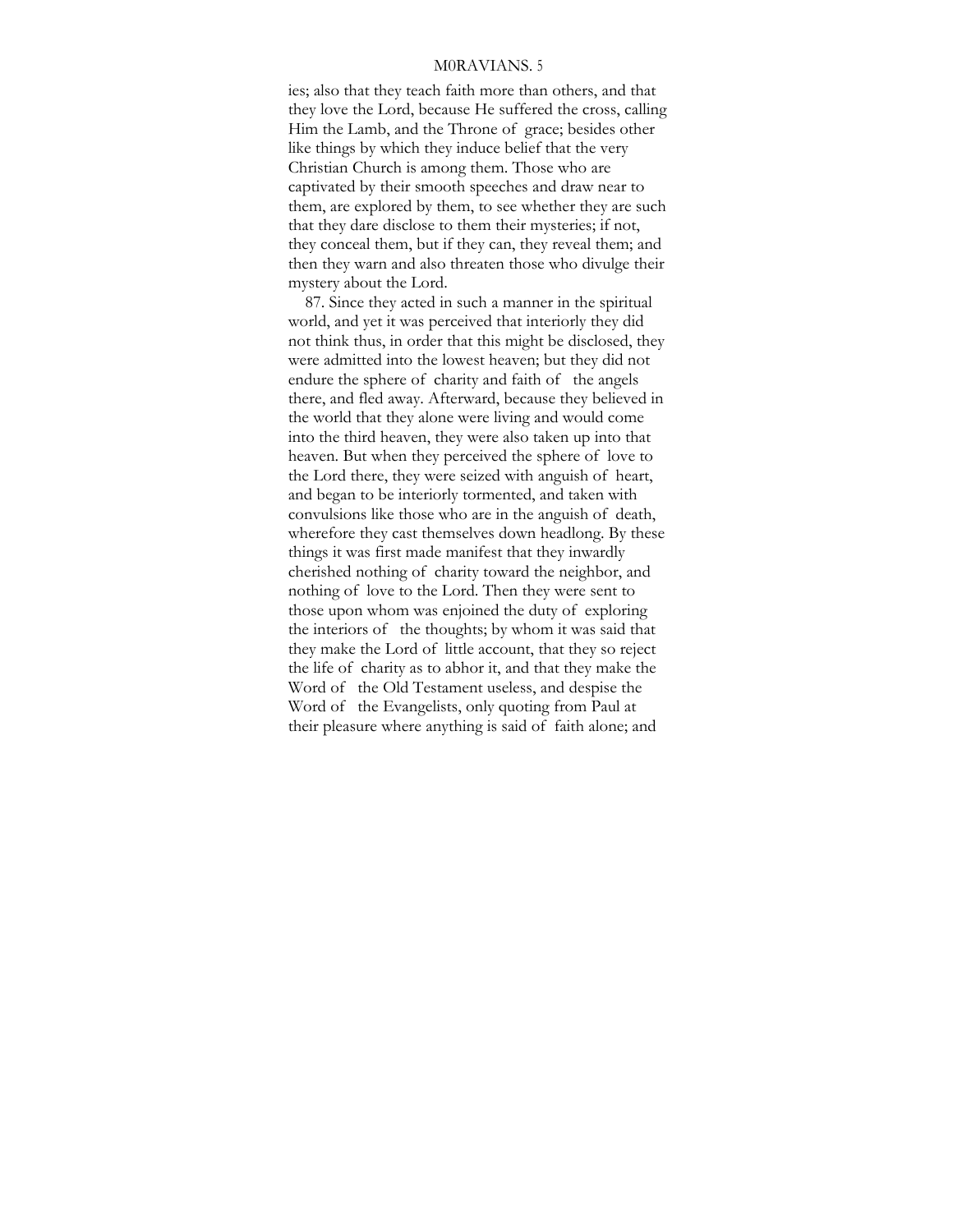that these are their mysteries which they conceal from the world.